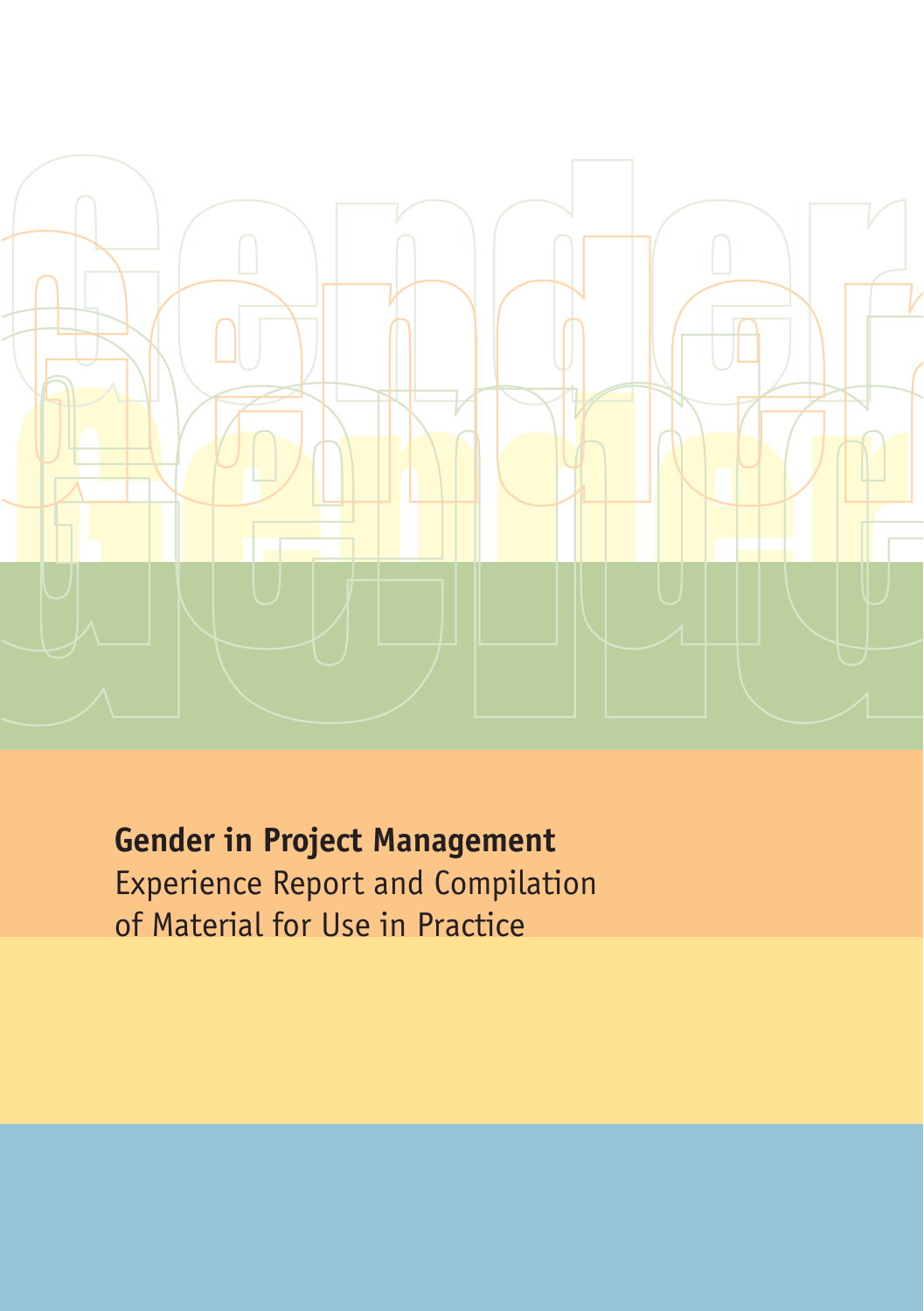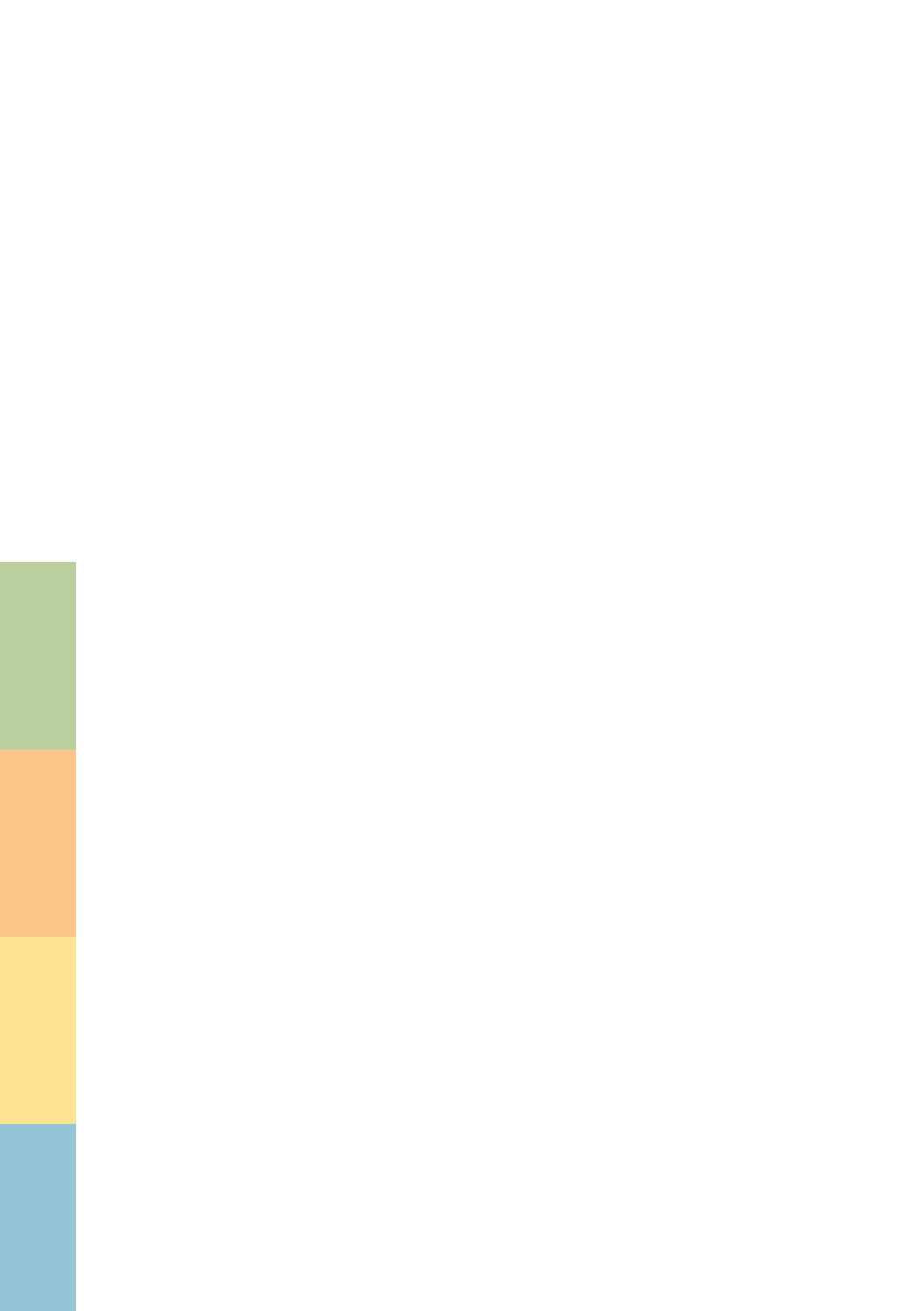### **Gender in Project Management** Experience Report and Compilation of Material for Use in Practice





Europäischer Fonds für regionale Entwicklung



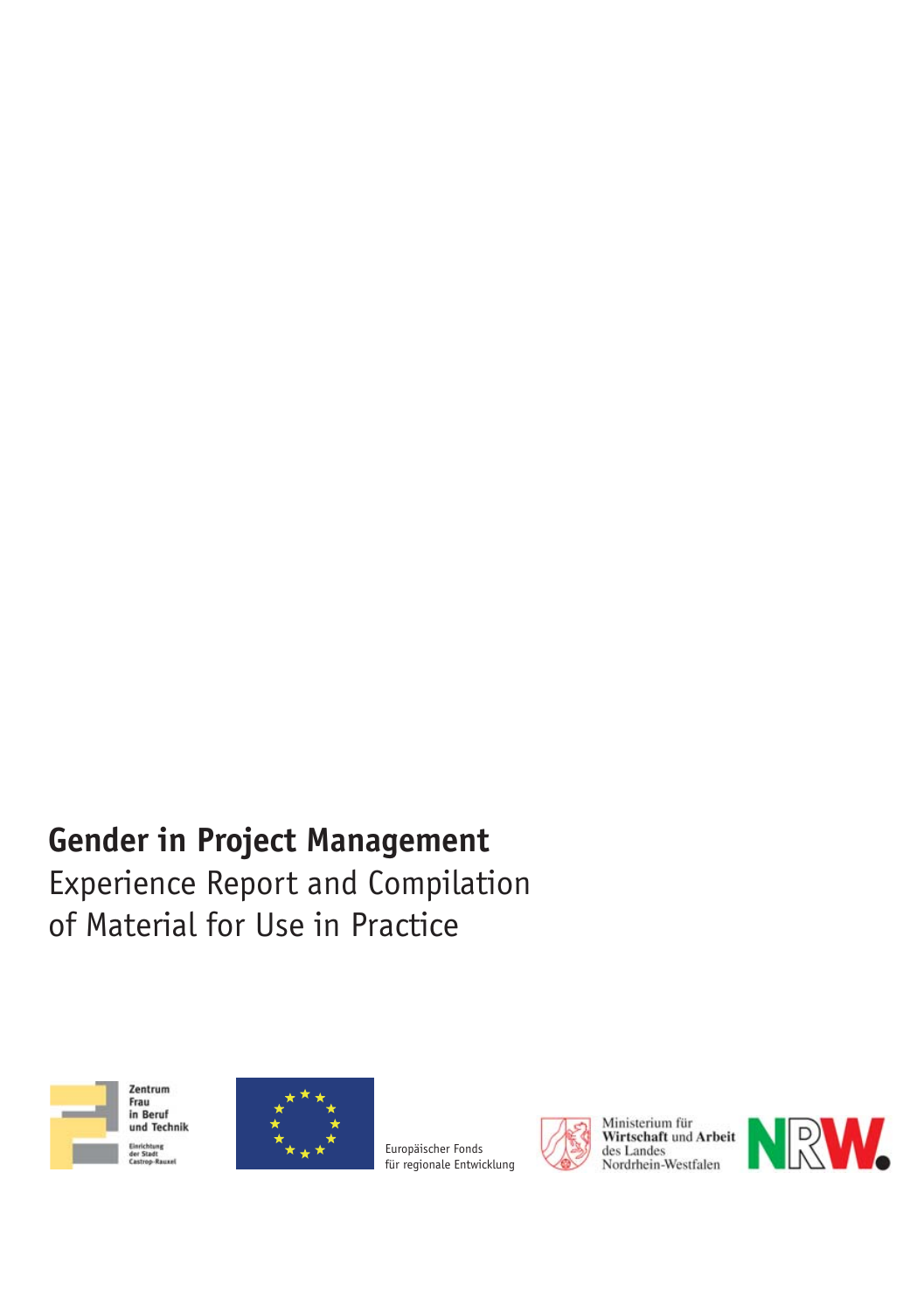## I**Impressum** MPCSSUM

#### **Published by:**

Zentrum Frau in Beruf und Technik, Erinstraße 6, 44575 Castrop-Rauxel

The 'Zentrum Frau in Beruf und Technik' is a municipal institution in Castrop-Rauxel and is funded from regional and third party sources. It seeks to increase the employment prospects of women and improve their access to careers and jobs.

This publication has been prepared as part of the project "Evaluation of regional projects aimed at optimising project management in the implementation of a combined equal opportunities and structural policy".

The "Gender in project management" project (short title) was funded by the North Rhine-Westphalia Ministry of Economic Affairs and Employment and by the EU through the Objective 2 community programme.

#### **Responsibility for content:**

Susanne Eyssen, Daniela Kuberka Zentrum Frau in Beruf und Technik Castrop-Rauxel

#### **Editorial revision:**

Ursula Pfennig blickfeld Redaktionsbüro Hamm

#### **Graphic design:**

Claudia Moseler C.M.H. Werbeagentur Ahlen

**Printed by:** WAZ Druck GmbH & Co. KG Duisburg

December 2003



**Source of supply: Zentrum Frau in Beruf und Technik Erinstraße 6 44575 Castrop-Rauxel** Fon 0 23 05/9 21 50-19 Fax 0 23 05/9 21 50-49 Email: zfbt@zfbt.de Internet : www.zfbt.de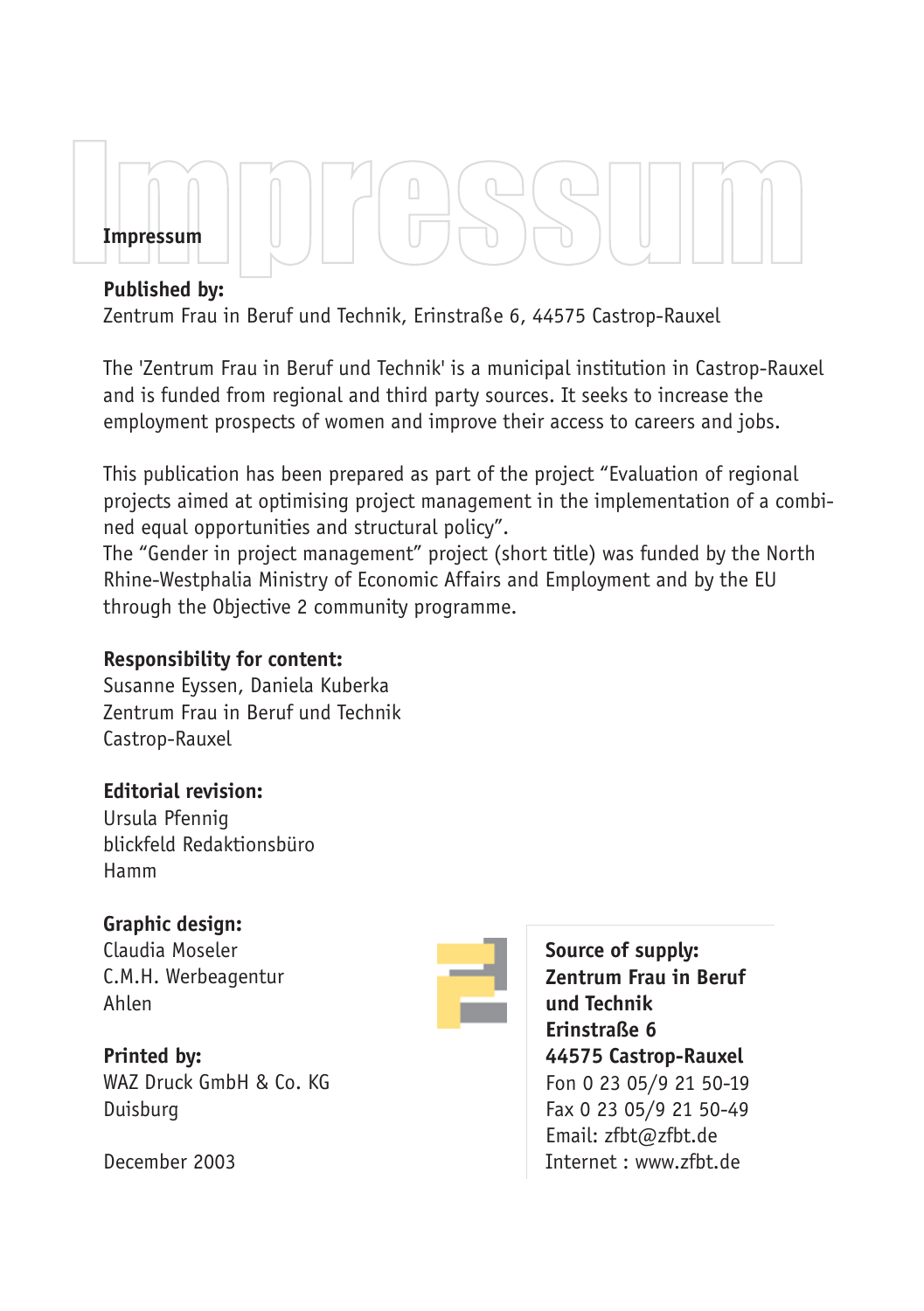# Contents **Ontary Contracts**

| <b>Foreword</b> |                                                                                                            | $05 - 07$                                        |
|-----------------|------------------------------------------------------------------------------------------------------------|--------------------------------------------------|
|                 | On using the material                                                                                      | 09                                               |
|                 | 1. Gender perspectives<br>How can equal opportunities be developed<br>in a project?                        | $10 - 24$                                        |
|                 | 1. Theoretical principles<br>2. Creative industries business incubator<br>3. Examples<br>4. Tools and tips | $10 - 12$<br>$13 - 17$<br>18<br>$19 - 24$        |
|                 | 2. Identification and definition of objectives<br>How is agreement reached about what to do?               | $25 - 36$                                        |
|                 | 1. Theoretical principles<br>2. Creative industries business incubator<br>3. Examples<br>4. Tools and tips | $25 - 27$<br>$28 - 31$<br>32<br>$33 - 36$        |
|                 | 3. Operationalisation<br>How do I establish whether I am achieving my objectives?                          | $37 - 50$                                        |
|                 | 1. Theoretical principles<br>2. Creative industries business incubator<br>3. Examples<br>4. Tools and tips | $37 - 39$<br>$40 - 44$<br>$45 - 46$<br>$47 - 50$ |
|                 | 4. Controlling<br>How do I consolidate the gender process?                                                 | $51 - 66$                                        |
|                 | 1. Theoretical principles<br>2. Creative industries business incubator<br>3. Examples<br>4. Tools and tips | $51 - 63$<br>$64 - 65$<br>$66 - 67$<br>$68 - 71$ |
|                 |                                                                                                            |                                                  |

**5. Glossary** 72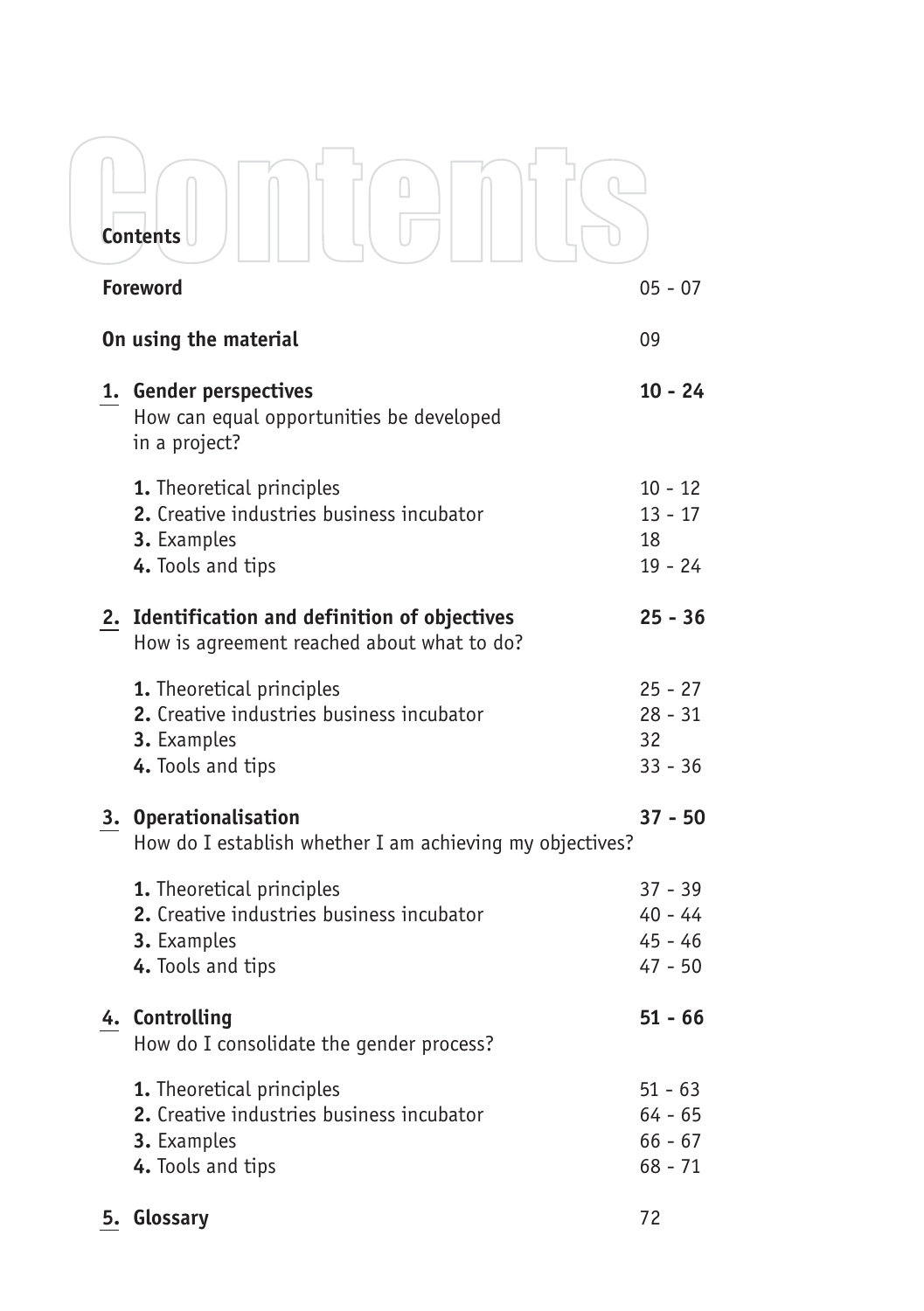## F**Foreword** oreword

This compilation of material is a building block for a project management system that seeks to implement a combination of structural and equal opportunities objectives. It is aimed at all interested regional stakeholders and provides basic methodological knowledge, advice and assistance for project implementation.

In concert with the City of Bochum, a gender process was introduced and the subsequent project development discussed for a structural policy project - the establishment of a creative industries business incubator - with the aim of offering men and women from the creative industries equal opportunities for development. Although this exemplary gender consultation process as well as the creative industries business incubator are being funded by the North Rhine-Westphalian Ministry of Economic Affairs using funds from the NRW Objective 2 Programme 2000-2006, such a cooperation between these two projects is neither inevitable nor a matter of course.

The Objective 2 Programme is being used to make funds from the European Union and the state of North Rhine-Westphalia available to areas that are facing particular challenges in the process of structural change. The focus of the current programme phase is on the creation and safeguarding of jobs through improved competitiveness. The overall goal is made up of four horizontal objectives, one of which is the "creation of equal employment opportunities for women and men". Quantitative indicators were formulated for this horizontal objective: the proportion of women is to be increased to 40% in the newly created jobs and training places and to 35% in the supported business start-ups. The programme objectives are to be implemented through every single project.

This compilation of material is also an experience report. It is the result of a gender consultation carried out as part of the "Creative industries business incubator" project. With this project, the City of Bochum wants to establish young enterprises and start-up businesses from the arts, music, photography/film, media and culture management on a former mining site in 2004. The business incubator, which will occupy two large machine shops, offers convenient premises, advice and support services in order to help young firms get started in business and establish themselves in the market.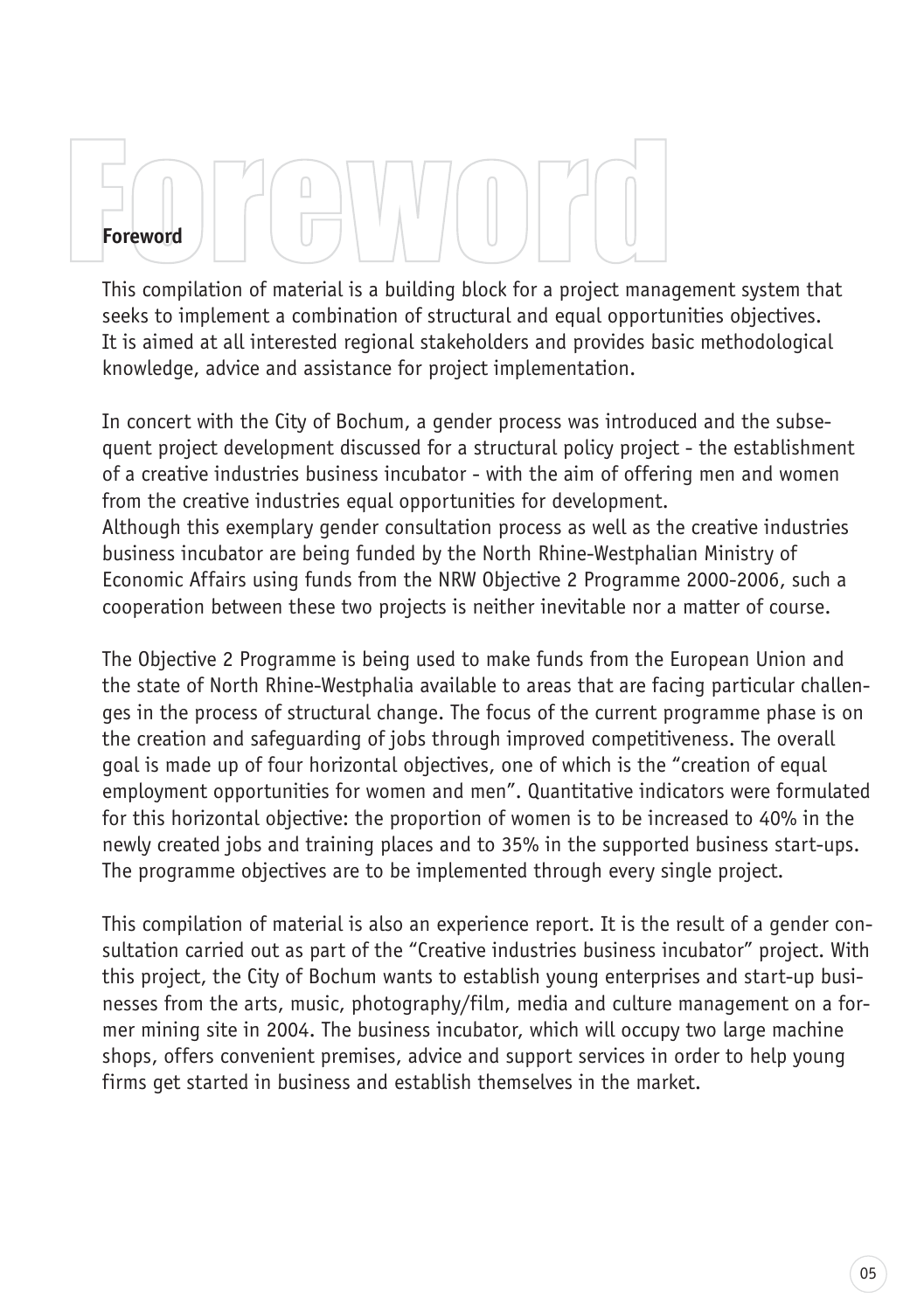As part of the gender consultation for the business incubator, objectives and measures were developed hand in hand with the project managers, project participants and cooperation partners, aimed at promoting equal opportunities for men and women with regard to future involvement in the business incubator.

It was our task as gender experts to lead the process of collective identification of objectives and the translation of agreed objectives into concrete operational requirements for the establishment and subsequent running of the business incubator. In addition, it was necessary to develop a control mechanism to ensure that the proposed measures were being implemented and the agreed objectives achieved.

To this end we researched data on the job situation in the sector, revised methods and procedures of project management, planned and conducted the meetings of the gender process, documented and evaluated the results. In relation to a number of issues we benefited from the broad expertise of our colleague Bettina Vaupel.

We received the support of an advisory committee in the production of this compilation of material. We are very grateful to its members for their imaginative, reliable and dedicated cooperation:

Andrea Rüdiger, Universität Dortmund; Dr. Norbert Sparding, Bezirksregierung Münster; Walter Stach, Stadtdirektor a.D.; Dr. Gerhard Wegener, Stadtdirektor a.D.; Dr. Friederike Welter, Rheinisch-Westfälisches Institut für Wirtschaftsforschung.

A very special thanks also goes to the project leaders and project participants from the City of Bochum. Without their patience, their great willingness to move into unknown territory, and their faith in being rewarded with usable and constructive results at the end of the process, our work would not have been possible.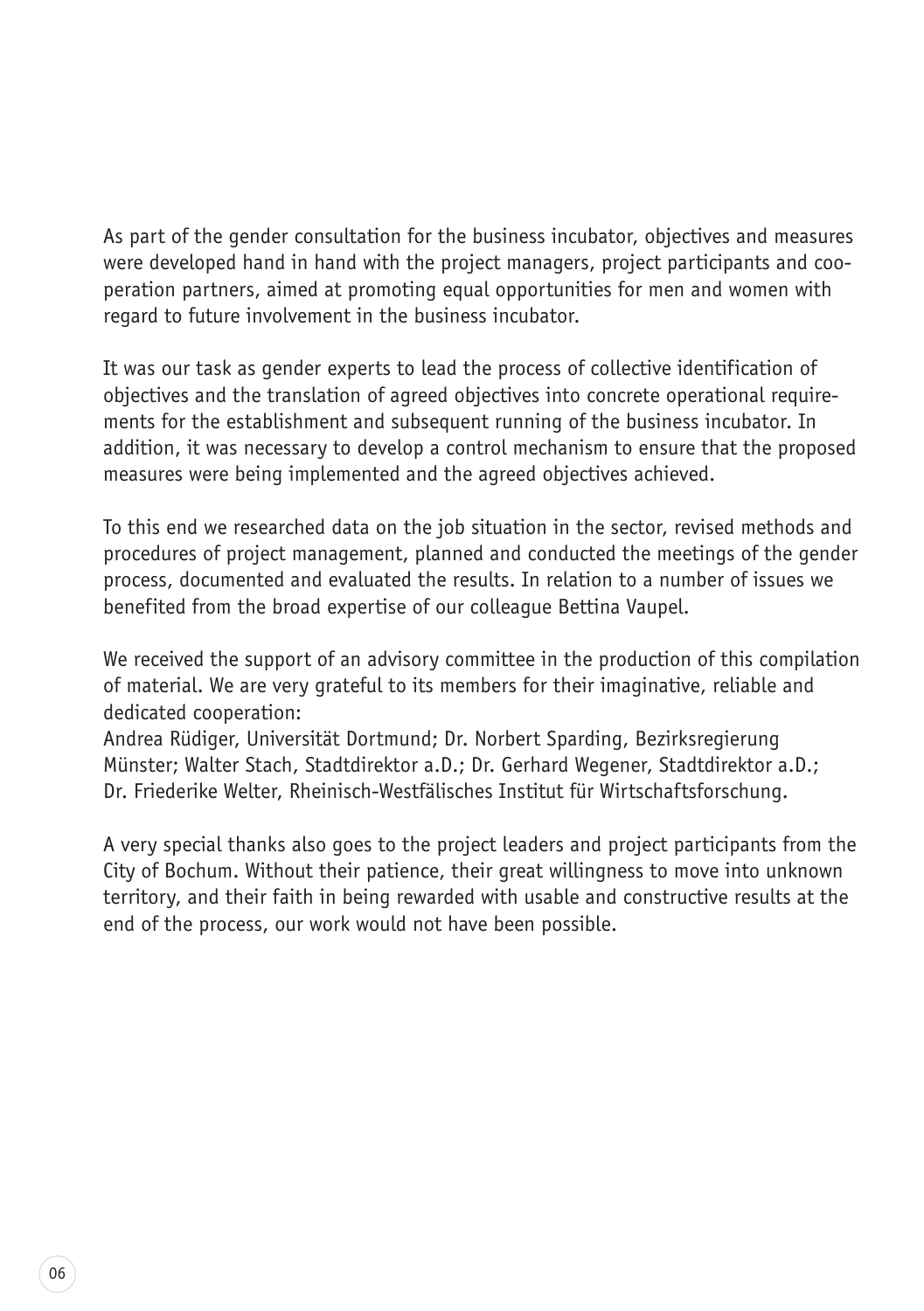We are grateful to the following City of Bochum representatives: Werner Fuhrmann, Hans-Joachim Gotzian and Elke Nagel, Amt für Wirtschafts- und Beschäftigungsförderung; Regina Czajka, Gleichstellungsstelle; Birgit Kossler, Regionalstelle "Frau & Beruf"; Thomas Sichelt, Kulturbüro; the cooperation partners: Hans Ulrich Philipp, EGR Entwicklungsgesellschaft Ruhr-Bochum mbH; Dr. Christoph Kivelitz, Bochumer Kulturrat e.V.; the architect behind the design for the conversion project: Rainer Kemper, Bauplanungsgesellschaft mbH Bochum

Castrop-Rauxel, December 2003

Petra Kersting **Susanne Eyssen** Daniela Kuberka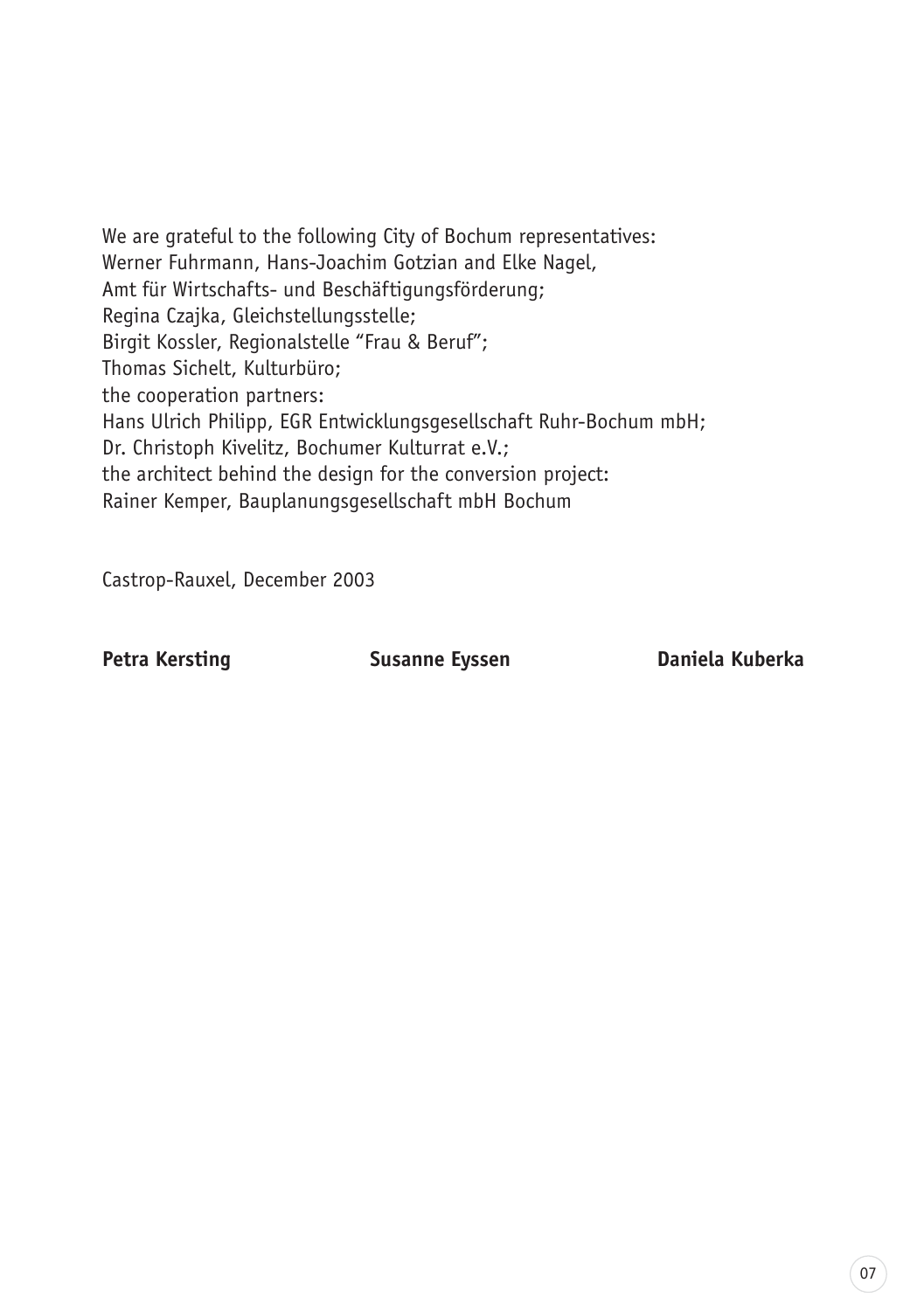## E**On using the material**  $\begin{tabular}{|c|c|c|} \hline \quad \quad & \quad \quad & \quad \quad & \quad \quad \\ \hline \end{tabular}$

We have given this publication a modular structure in order to make this compilation of material as easy as possible to use in the day-to-day running of projects. The four chapters describe the steps from the sensitisation to gender issues to the identification of objectives and the operationalisation of these objectives through to the implementation of effective gender controlling.

Each chapter is divided into four modules, each with a distinct colour.

**The first module** provides a theoretical introduction to the particular subject. **The second module** describes the concrete steps using the example of the creative industries business incubator.

**The third module** cites examples from other projects

**Finally, the fourth module** describes the concrete instruments and tools in greater detail and also provides practical tips, internet addresses, annotated references and network addresses.

This ensures that project managers who do not have the time to read all of the documentation can also benefit from this compilation of material. Anyone who wants to can use the colour coding to read only a particular section, for example the case study of the creative industries business incubator, or perhaps to look up tools or internet addresses in preparation for a special workshop.

This compilation of material is targeted primarily at project managers.

It explains which gender consultation approach was successful at the start of our example project and which measures will consolidate equal opportunities as the project develops. On the one hand, the point is made that the initiation of the gender process demands a certain amount of effort.

On the other hand, however, the improvements in quality that are achieved for a project by gender mainstreaming are also highlighted.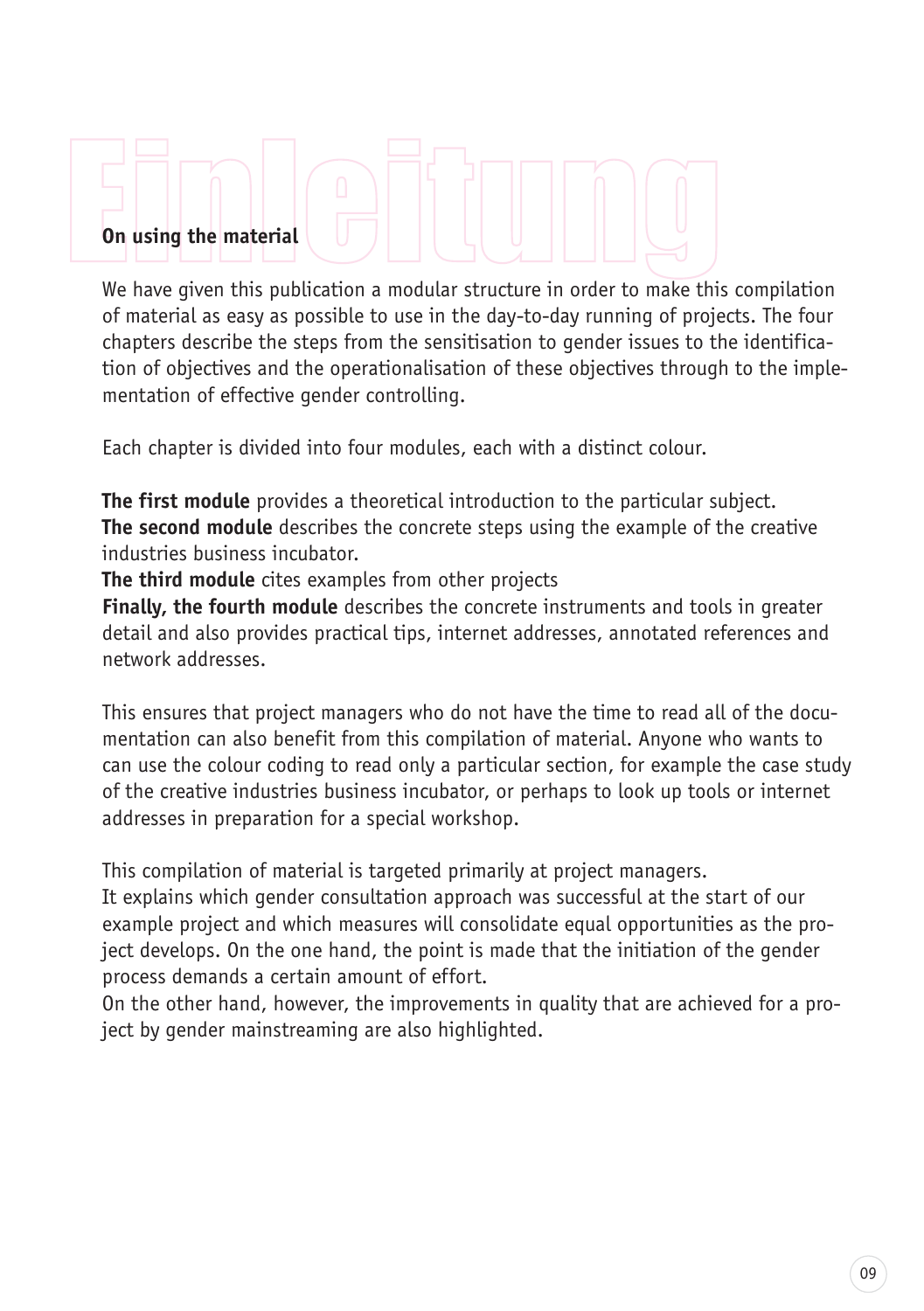**Module 1 Theoretical principles**

#### **Sex and gender - biological and social aspects**

Gender refers to the socially and culturally determined roles of women and men. Unlike the biological "sex", gender roles are learned or assigned, i.e. they can be changed.

When developing the gender orientation of a project, these are the kind of differences between women and men that have to be considered: What are these differences? What effects do they have? What changes could we, should we or do we want to make to this? How can they be used for the success of the project?

The term "gender mainstreaming" is commonly used in politics. Its means taking the different personal circumstances and interests of women and men into consideration from the outset in every plan and project, defining project objectives separately for women and men, in other words constantly incorporating them into the mainstream.

#### **Gender sensitisation - critical questioning of gender definitions**

If many of the attributes are not innate, but have developed due to cultural factors and been ascribed to the sexes, then it is possible to subject the effects of such a gender definition to critical analysis.

Changes to the gender definitions are necessary and desirable.

• Because ascribed attributes distort reality.

*In a test, two groups of subjects were asked to estimate the weight and size of different babies. One test group was told that the babies were boys while the other group was told that they were girls. The babies that were supposedly "boys" were consistently estimated to be bigger and heavier.*<sup>1</sup>

• Because ascribed attributes are associated with expectations which limit self-development.

*Between eight and twelve years of age many girls lose their strong, self-confident voice. During the process of adjustment as they progress towards adult life, they opt for a softer voice which guarantees them more attention..*<sup>2</sup>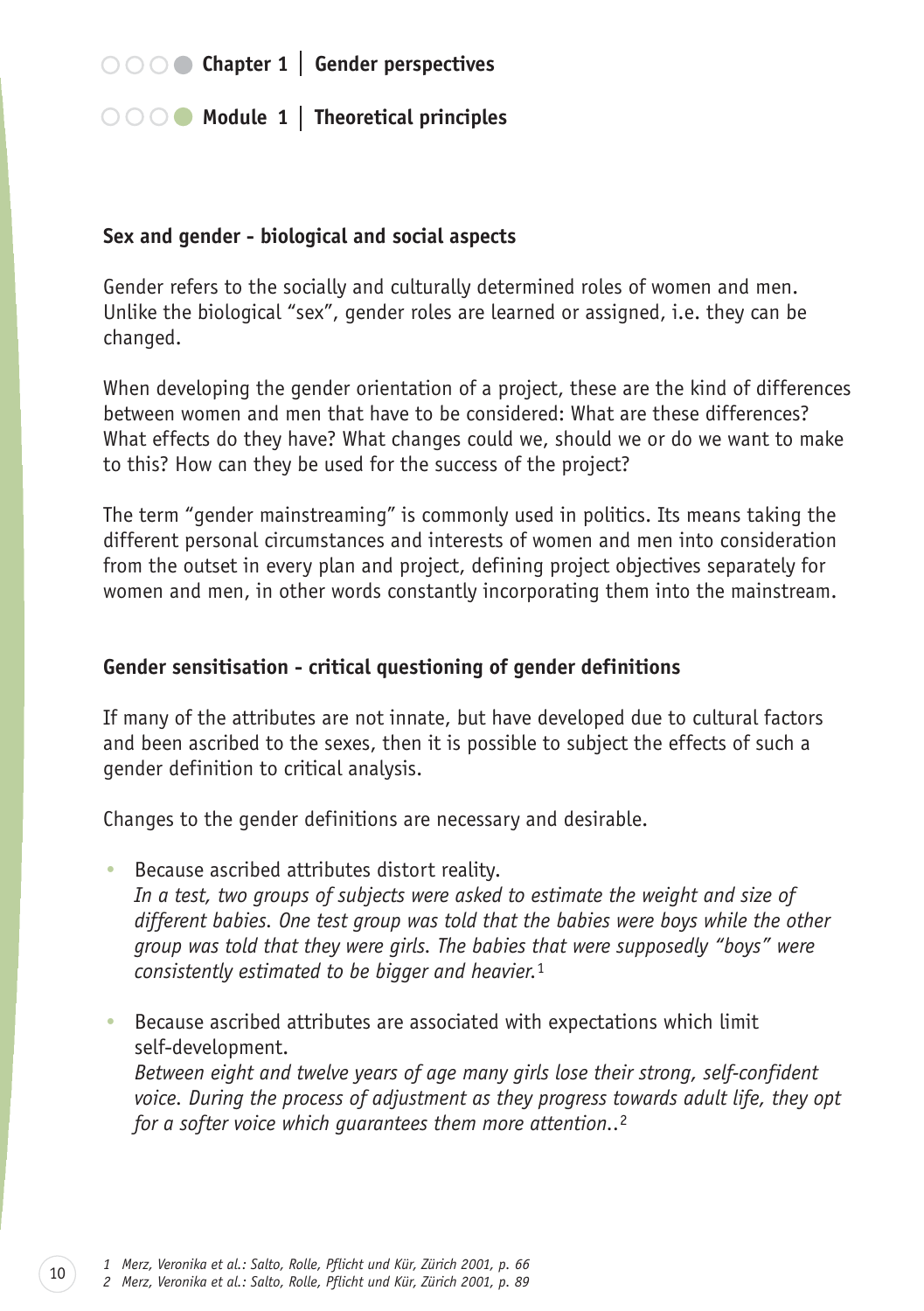#### **Module 1 Theoretical principles**

• Because false expectations lead to actions that are inappropriate or even lifethreatening.

*Because heart attacks are regarded as a male illness, the symptoms are often overlooked in women. This leads to misdiagnoses of acute myocardial infarction patients and to an increased risk of death.3*

#### **Why use gendering?**

#### *Because it is equitable:*

Although the equality of women and men has been established in law for many years in the German Federal Republic, actual equality still lags far behind in practice. For example, the average income of women in full-time employment in Germany is roughly one third below that of men.4

#### *Because it is efficient:*

Gendering changes the perspectives in a project and, with this, the project development. Projects that do not deal critically with the social reality of a two-tier, two-gender world limit their own potential. They place a limit on their target group and supporters and block additional possibilities for developing innovative results.

- Gendering subjects the orientation of a project to critical analysis: Have the expectations and requirements of all the target groups been considered? Have target group specific impediments to participation been adequately considered and not marginalized, suppressed and made invisible?
- Gendering prevents individual interests from receiving a disproportionate influence by checking the weighting of interests.
- Gendering reflects the extent to which target group specific disadvantages can be abolished through special additional measures.
- Gendering checks the access to positions and resources.

#### *Because it is the law:*

At EU level, gender mainstreaming was established in the Treaty of Amsterdam in 1997, at Federal level in a Cabinet decision of 23 June 1999. Gender mainstreaming is therefore mandatory for EU projects in particular.

*<sup>3</sup> Ministerium für Frauen, Jugend, Familie und Gesundheit des Landes Nordrhein-Westfalen (ed.): Landesgesundheitsbericht 2000, Bielefeld 2000, p. 181 f.*

*<sup>4</sup> Bericht zur Berufs- und Einkommenssituation von Frauen und Männern, prepared on behalf of the Bundesministerium für Familie, Senioren, Frauen und Jugend, Berlin 2001*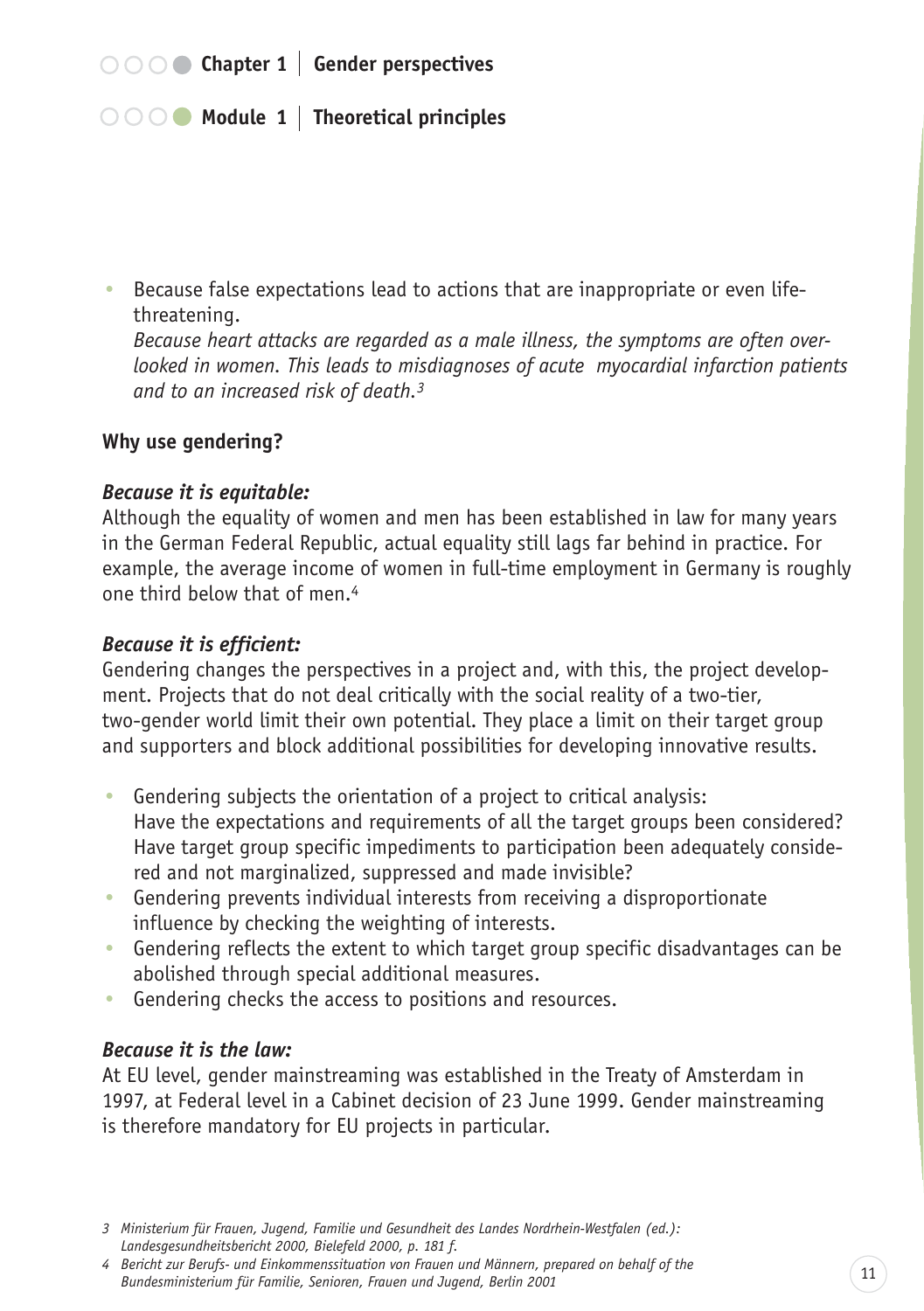**Module 1 Theoretical principles**

#### **Gender mainstreaming: How can equal opportunities be firmly established in the project?**

Gender consultation vis-à-vis projects in the world of work and employment is, in the first instance, concerned with increasing awareness. In many cases a perspective based on male employees is accepted as "normal". A gender-sensitive project assumes that men, too, have a gender and do not represent the general human standard from which women deviate. Thus men take on responsibility for gender relations in the implementation of equal opportunities in the same way as it has always been expected of women.

With gender mainstreaming in the narrower sense, the project is no longer evaluated and overseen by external gender consultants, instead the project participants take on the gendering of the project themselves. Gender role stereotypes are exposed and challenged. This facilitates a shift in perspectives and a new understanding of previously unnoticed attributes, behaviour patterns and spheres of experience. Gender mainstreaming therefore calls for the willingness and ability to develop social skills. Equal opportunities become a commonly agreed project objective. The employees develop gender-sensitive measures, both at the decision-making and implementation level, which allow the project to be enhanced and controlled.

The establishment of gender mainstreaming in a project often starts with a gender training course. In gender training, the project participants examine their own unconscious and preconscious perceptions. Gender mainstreaming therefore also changes the working culture of the project teams.

*The different ways of communicating lead to considerable disruption between men and women in the workplace:*

*HE sees HER team orientation as a weakness and as shirking responsibility SHE sees HIS risk taking as irresponsibility.*

*SHE sees HIS direct criticism as disrespect and arrogance, HE sees HER reserve as shyness and a lack of leadership skills.*

*By being clear about gender conditioning one avoids jumping to conclusions and is able to communicate more effectively.*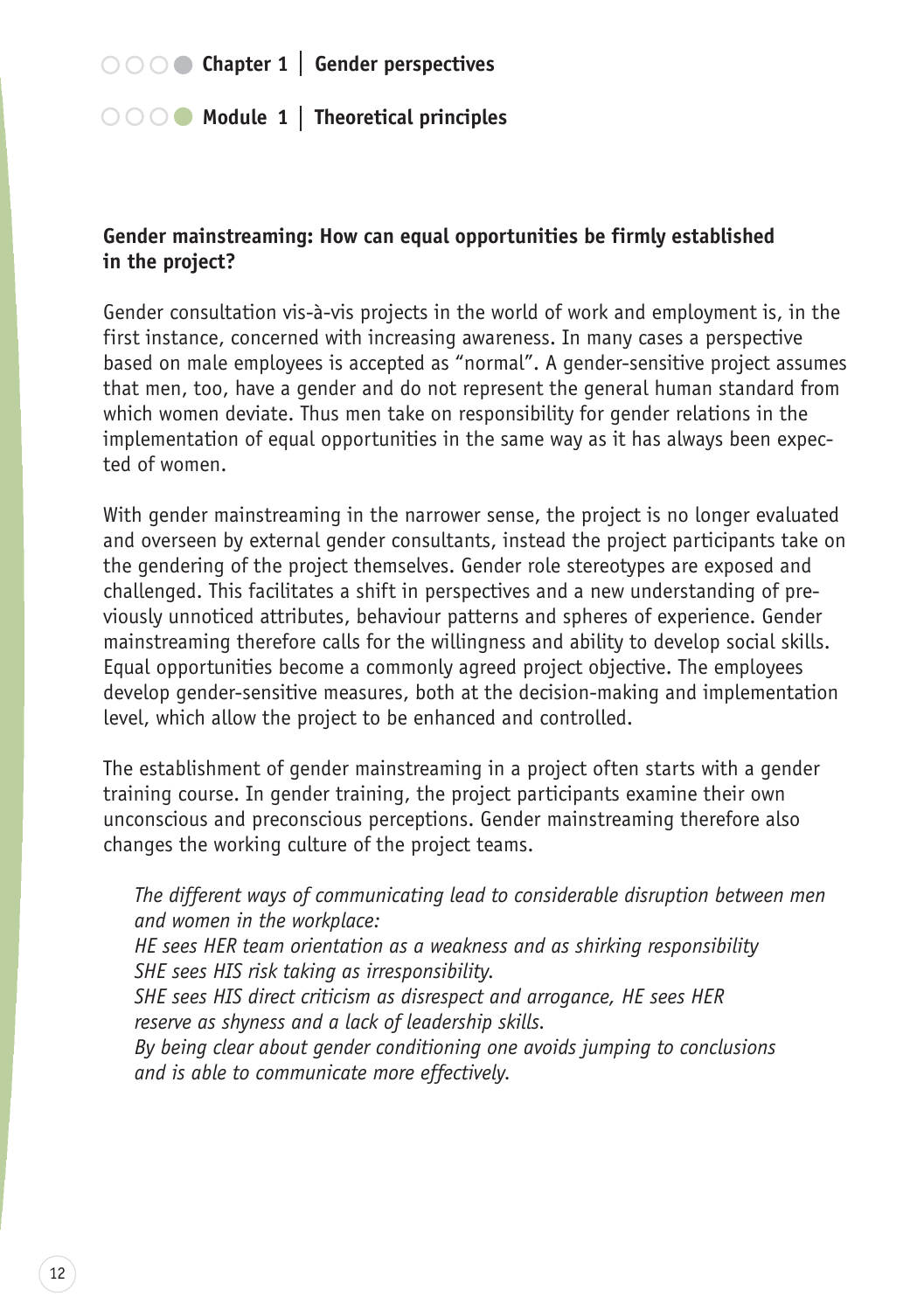#### **Module 2 Creative industries business incubator**

#### **Project requirements**

Gender mainstreaming is mandatory for all European Union (EU) funded projects. In principle, therefore, all structural policy programmes must comply with the following equality objectives:

- Balanced participation of women and men in the job market,
- Balanced participation of women and men in general and vocational training measures,
- Balanced participation of women in the start-up and growth of businesses,
- Compatibility of work and family life,
- Participation of women in decision-making processes.

However, there is little guidance for project managers as to how these objectives can be achieved. Structural policy related projects are either purely women's projects or are planned and carried out as "completely normal projects" with no distinction between men and women. This leads to programme objectives not being achieved as effectively and equal opportunities not being improved sufficiently.

The "Gender in Project Management" project by the Zentrum Frau in Beruf und Technik (ZFBT) was aimed at helping to fill this gap. The basic conceptual component of the project was the testing and implementation of a gender process based on a concrete example. The example selected was the "creative industries business incubator" in Bochum. An important precondition for the selection of the project was the willingness of the participants to cooperate. They had to

- be interested in the gender process of their project,
- designate contact persons for the collaboration and
- be prepared to establish collaborative relationships and processes (agreements on objectives, access to project documentation, participation of ZFBT staff in project planning structures).

The collaboration with the business development agency of the City of Bochum came about on the basis of existing contacts and through the agency of the city council's equal opportunities officer. The Zentrum Frau in Beruf und Technik was able to offer to provide the city council with an instrument for the implementation of equal opportunities that is developed collaboratively and guarantees better achievement of project objectives.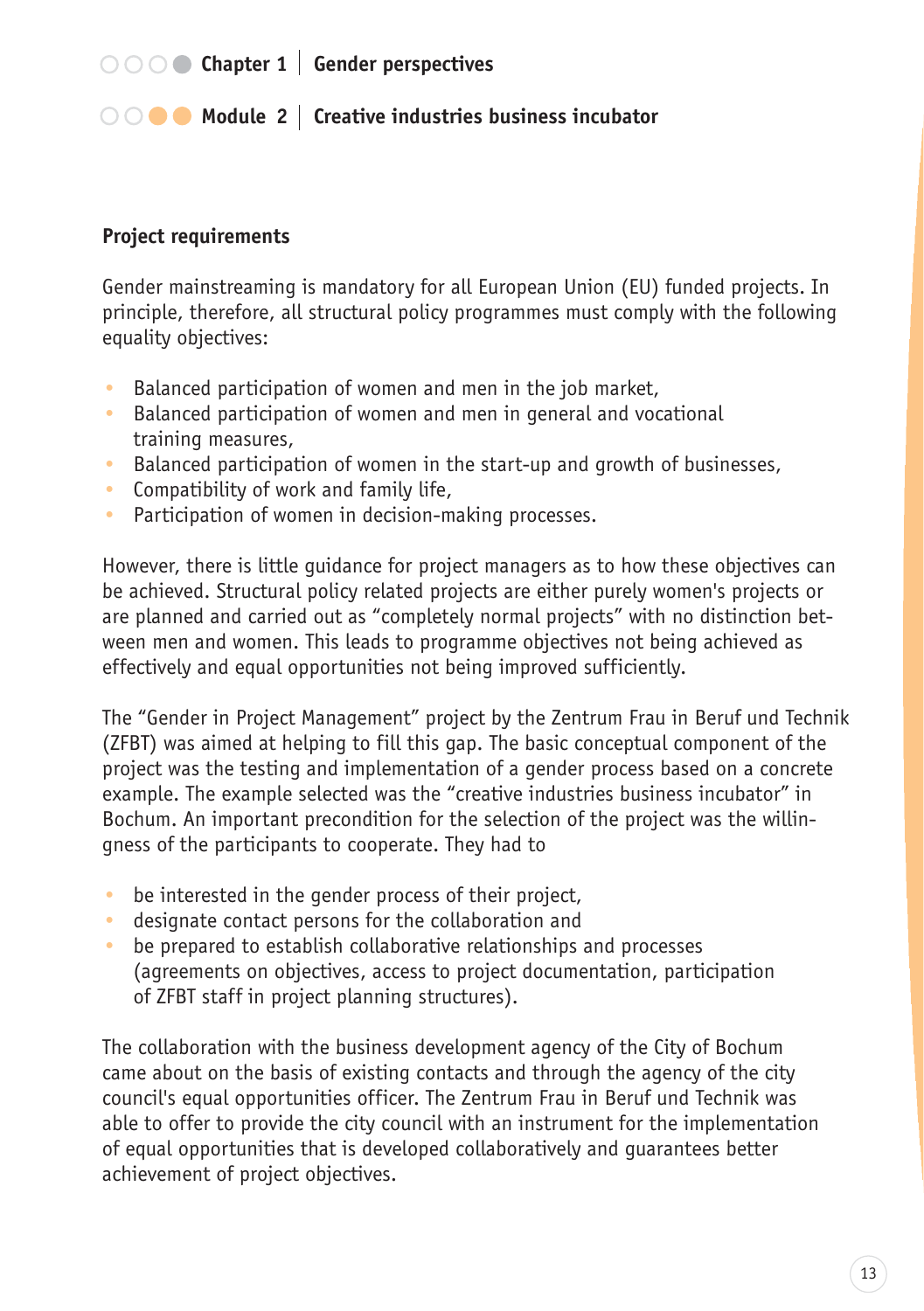#### **Module 2 Creative industries business incubator**

Further discussions led to the decision being made in favour of the "creative industries business incubator" on the site of the former Lothringen I/II colliery in Bochum-Gerthe, because

- it is a structural policy relevant Objective 2 project,
- an immediate start was possible,
- the benefit to the cooperation partners is visible,
- the group of project members and the project environment are manageable,
- the direct cooperation partner is an institution with a gender obligation,
- there is a lot of room for manoeuvre in terms of how to implement the overall project.

#### **Project profile**

#### **"Creative industries business incubator on the Lothringen I/II site"5**

In May 2001 the Ministerium für Wirtschaft und Mittelstand, Energie und Verkehr NRW (MWMEV) and the Ministerium für Städtebau und Wohnen, Kultur und Sport NRW (MSWKS) presented a study into creative industries business incubators. The core result of the study was that the creative industries sector has a high business start-up potential which is currently not being utilised.

Taking up the results of this study, the MWMEV announced a competition for the establishment of creative industries business incubators. The City of Bochum also took part in this state-wide competition. The concept of the "creative industries business incubator on the Lothringen I/II site" which they submitted was one of the projects chosen.

#### **Objectives:**

The business incubator for new and young businesses in the creative industries fills a gap in the market of business start-up facilities, thereby offering less financially strong companies from sectors that are not predominantly

*<sup>5</sup> Described in detail in: Stadt Bochum, Wirtschaftsförderung/Kulturbüro; Entwicklungsgesellschaft Ruhr-Bochum (ed.): Kulturelles Gründerzentrum am Standort Lothringen I/II in Bochum-Gerthe, Beitrag im Rahmen des Landeswettbewerbs "Kulturelle Gründerzentren", Bochum 2001*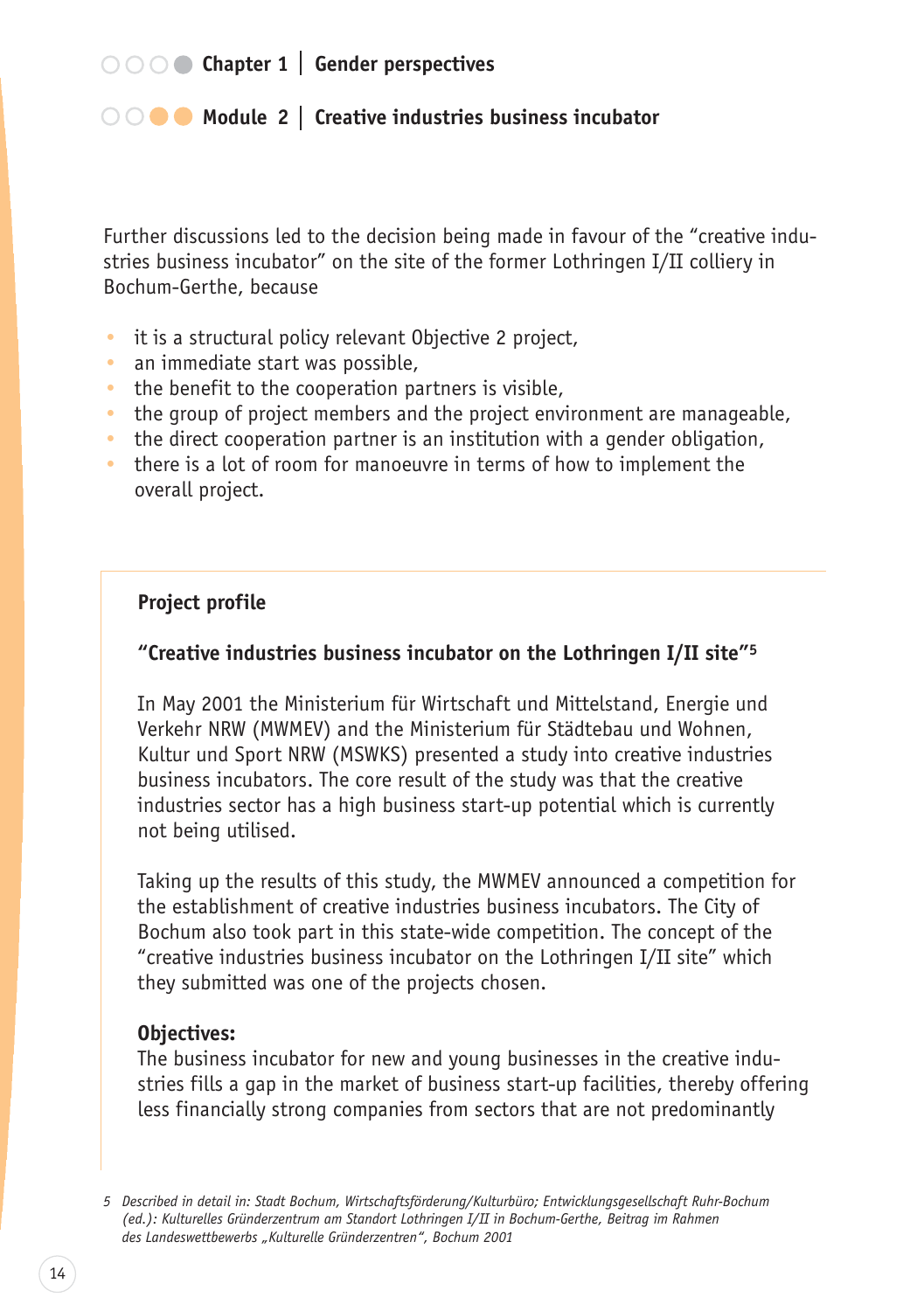**Module 2 Creative industries business incubator**

technology-oriented an opportunity to set up and develop their businesses. The Lothringen business incubator supports "young businesses that provide innovative and creative services and products." 6

This project will provide commercial premises in two large machine shops on the site of a former colliery with the aim of letting them to new and young businesses in the creative industries at favourable rates.

In the business incubator, the young firms from the arts, music, media, culture management, photo/film/video sectors will receive advice and support in establishing themselves in the market.

#### **Target group:**

Businesses in the arts sector, the photo, film, video and TV industry, culture management, the media industry, the music industry as well as businesses in the visual and performing arts, plus companies from complementary sectors (e.g. lawyers or management consultants; max. 40% of new companies).

Spheres of activity:

- Choice of low-cost premises
- Sophisticated physical and technical infrastructure
- Comprehensive advice and support services

#### **Body responsible for project:**

Stadt Bochum (Amt für Wirtschafts- und Beschäftigungsförderung, Kulturbüro)

#### **Cooperation partners:**

Entwicklungsgesellschaft Ruhr-Bochum mbH, Bochumer Kulturrat e. V.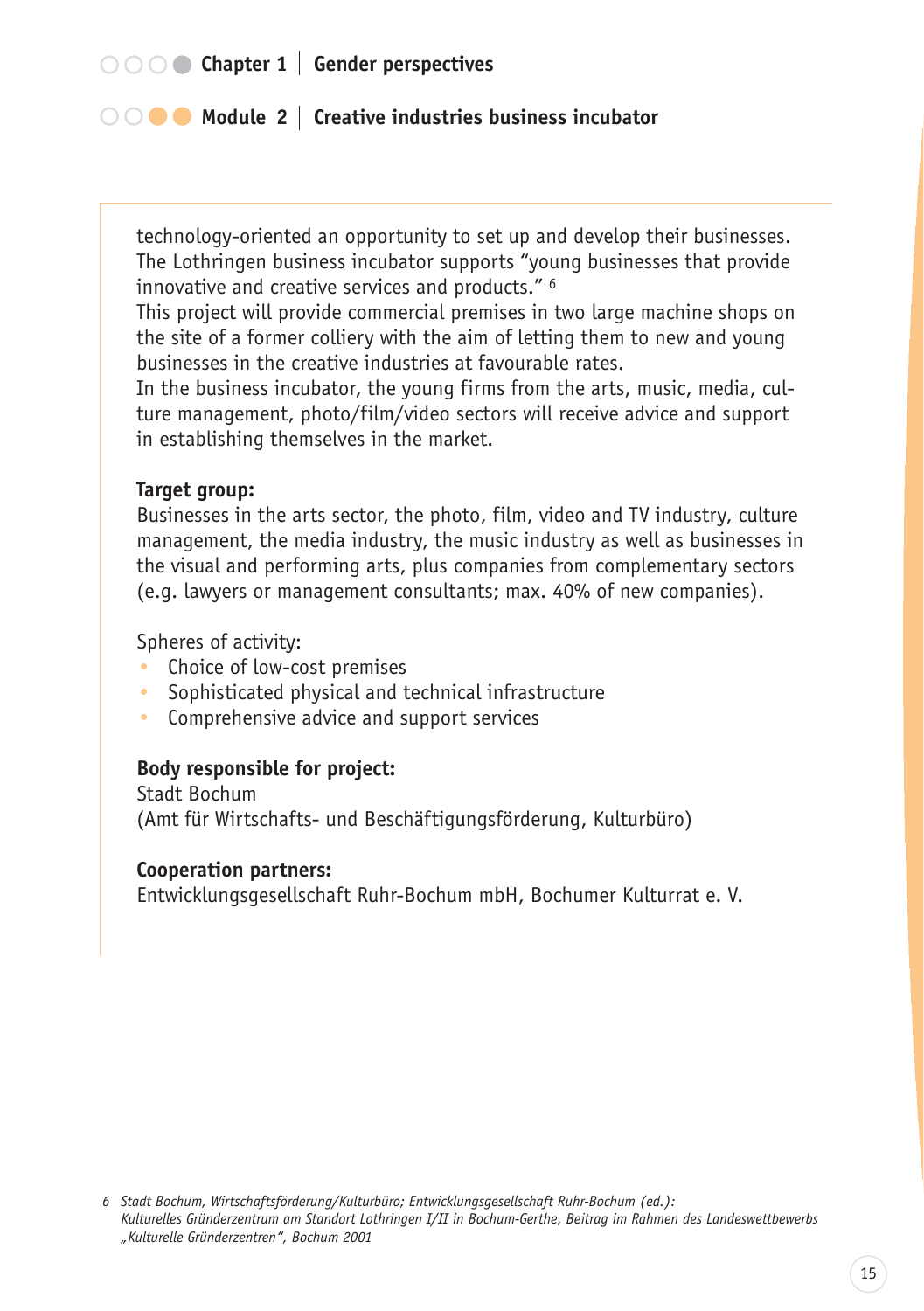#### **Module 2 Creative industries business incubator**

#### **Involvement of project participants**

Once the project had been selected, the gender consultation with sensitisation activities could begin.

First of all it was necessary to clarify precisely who would be involved in the process in order to be able to include all the participants in the process. In cooperation with the head of the department for structural development and employment promotion, a meeting was arranged in order to get to know all the project participants and introduce them to the idea of a gender consultation. The aim was to make the advantages of a gender consultation for the creative industries business incubator clear to all the participants and to encourage them to cooperate. All the participants said they could envisage a beneficial collaboration. The benefit - for example in recruitment and organisation - was apparent to everyone:

- Attracting tenants from different sectors,
- Expanding collaborative relationships,
- Broadening recruitment opportunities.

After clarifying the willingness of both sides to cooperate, the terms of cooperation were agreed. This included clarifying the participants' time resources as well as assigning organisational control of the gender process to the ZFBT. Access to project documents and the inclusion of ZFBT staff in project planning were also agreed. In addition, there were discussions with individual participants in order to learn more about the goals for the creative industries business incubator and the current status of the planning process.

A letter was sent to all the participants, marking the formal introduction of the gender consultation. The start of the gender consultation also got things moving in terms of the project participants' cooperation. The introduction of the gender process can therefore be regarded as having provided an impetus in this regard.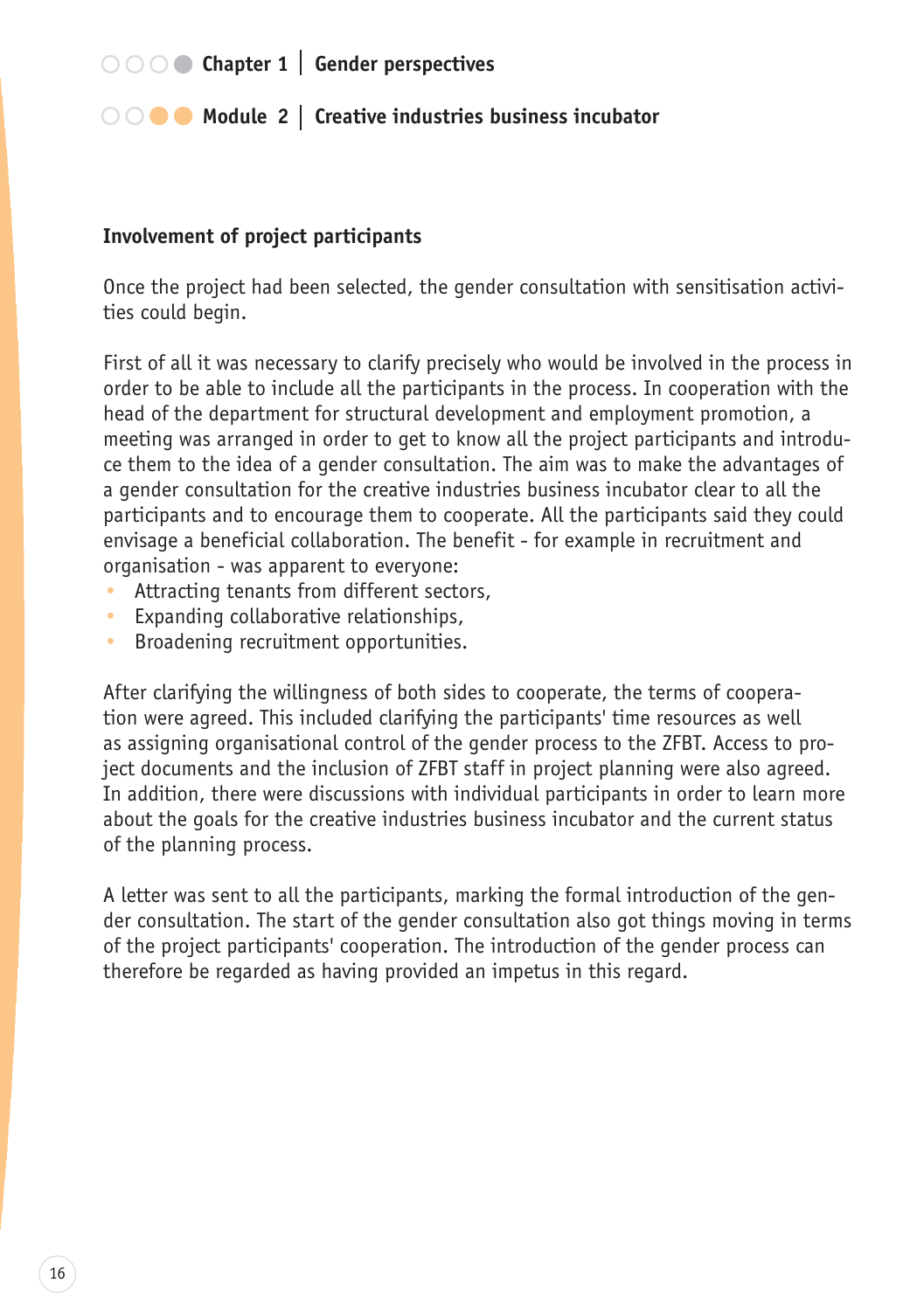#### **Module 2 Creative industries business incubator**

#### **Analysis of project concept**

The next important step in the gender consultation was analysing the project with regard to possible gender-relevant issues. The fundamental concept with the basic data for project planning was already available - but not "gendered". So to begin with it was necessary to analyse the situation of people setting up new businesses in the creative industries in order to be able to work out what might be required of a business incubator for this target group. In addition to doing a literature and internet search, we had several discussions with experts from the arts and cultural sector as well as with business start-up experts. The aim of this was to obtain data and facts about the job situation and qualifications, the proportion of women and men in selected occupations and positions in the culture and media industry and among new business startups in art and culture, as well as to describe individual sectors in greater detail. Furthermore, there was a visit to the building site of the business incubator and its surrounding area in order to get an initial collective impression of the buildings and their environment. On site we discussed the site's transport links with the surrounding area, its accessibility using public transport, the shopping facilities and care provision as well as the design and layout of the buildings and the site.

#### **Planning and structuring of gender consultation**

On the basis of the analysis described above, the ZFBT staff tailored their theoretical concept of gender consultation (gendered, target-oriented project planning, workshops and planning groups - more on this in Chapters 2 and 3) to the specific requirements of the example project and drew up a schedule with key data for the gender consultation process. Throughout this process, the Zentrum Frau in Beruf und Technik kept in constant touch with the participants from Bochum City Council, in order to agree individual steps and proposals.

At the end of the analysis phase, the first workshop had to be organised in January 2003.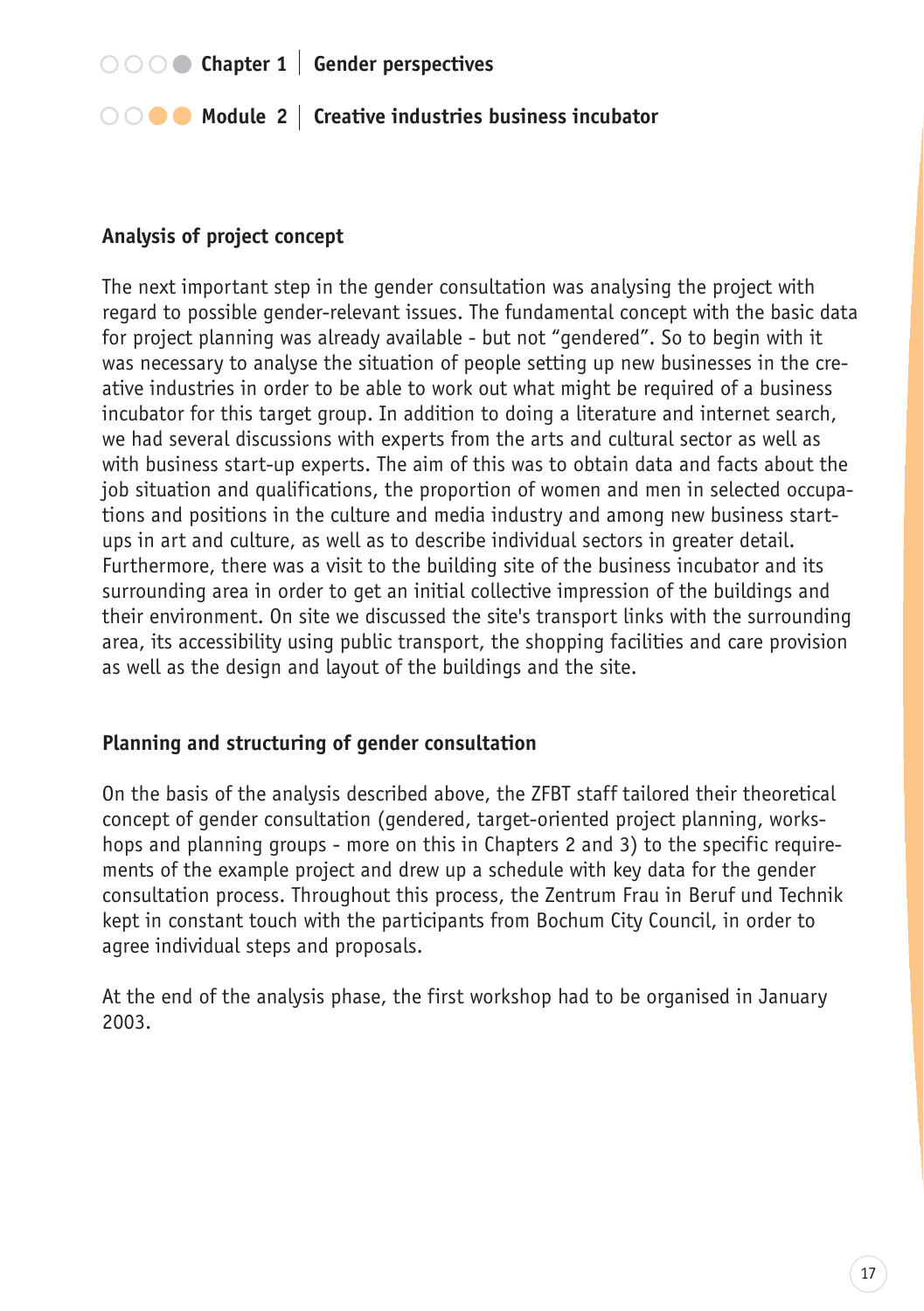

Problem definitions are changed by a gender-sensitive perspective. This can give rise to new, hitherto hidden, requirements which alter previous actions.

#### **School failures 7**

Many studies have shown that boys are less successful in school than girls. They play truant more often, get poorer grades and fewer of them achieve higher school-leaving qualifications than girls. This is attributed to the loss of male authority in families and the lives of children. In early childhood, boys grow up predominantly with female attachment figures: mother, nursery school teacher, primary school teacher.

Experts are now calling for the employment system of professional carers and teachers at pre-school and primary school age to be gendered. They claim that male role models will provide the boys with more adequate direction and identification in their selfdiscovery, thereby improving their educational prospects.

Such a measure would have far-reaching consequences for the employees. These jobs have traditionally been female-dominated in Germany and are poorly paid in comparison with other teaching jobs. This would have to change with a gendered personnel policy.

#### **Medical care 8**

Almost half of all deaths in Germany result from cardiovascular disease. According to the data of the Augsburg Heart Attack Register, the risk for women who suffer a heart attack without having been admitted to hospital is significantly higher than for male heart patients.

Heart attacks were long regarded as a "male disease", and medical research into the development of the disease and the risk factors concentrated on middle-aged male patients. This perception continues to be widespread in outpatient practice. Acute chest pains are misdiagnosed in women and not examined further. The fact that women often have a different pain sensation than men is not well enough known.

The mortality risk from heart attacks is 44 per cent for female patients and 31 per cent for male patients.

*<sup>8</sup> Ministerium für Frauen, Jugend, Familie und Gesundheit des Landes Nordrhein-Westfalen (ed.): Landesgesundheitsbericht 2000, Bielefeld 2000*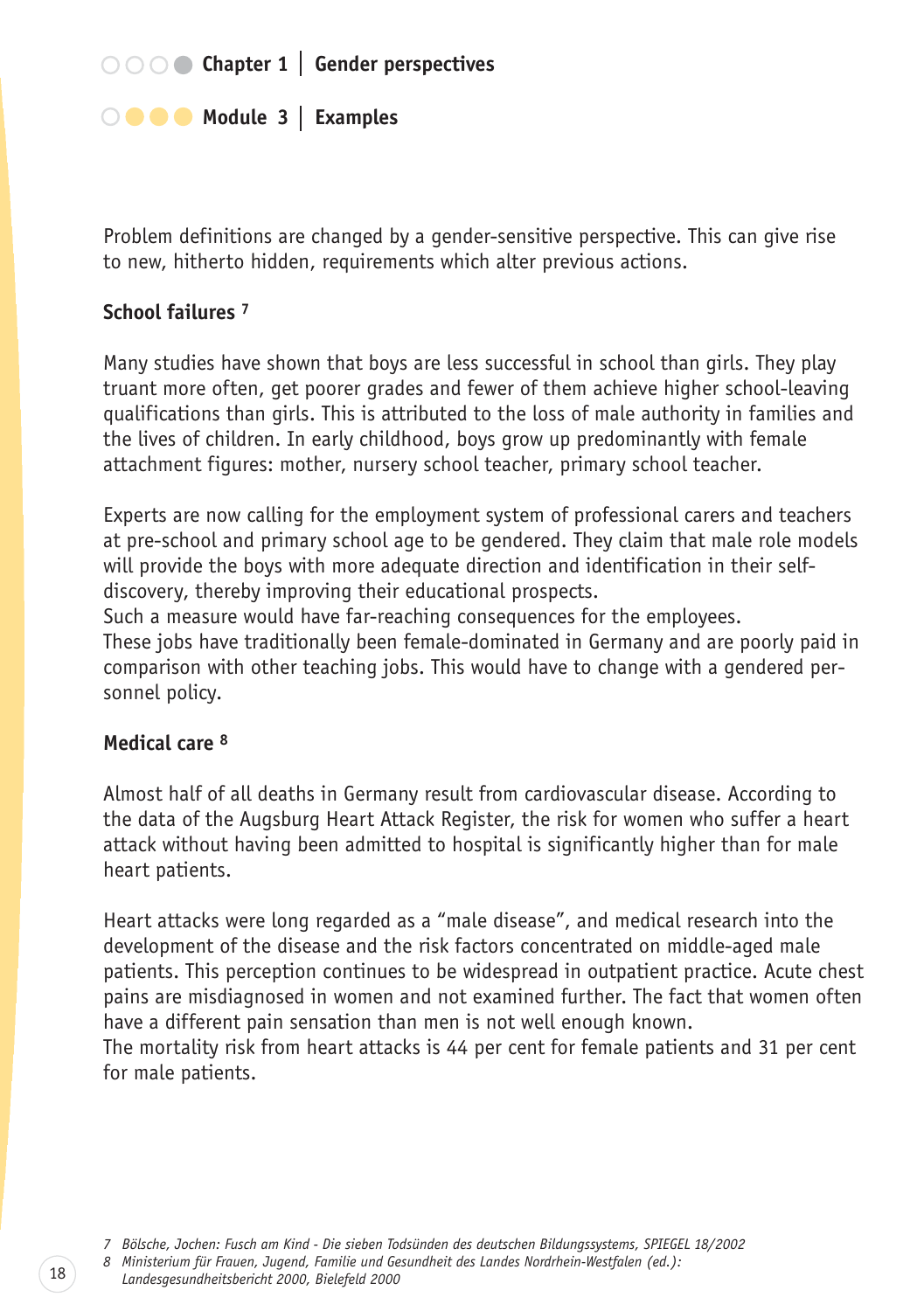

In order that the horizontal objective of equal opportunities is seen as important, if possible, in all areas of a project, the sensitisation of all the participants is the most important factor for carrying out gender analyses and thus facilitating the collective development of gender objectives. A variety of tools and methods were developed for this process.

#### **Gender training**

A gender training course at the beginning of the process is worthwhile. Gender training courses contain a module on information and cognitive formulation as well as a module that deals with sensitisation in the narrower sense and is intended to develop awareness of attitudes and prejudices. The participants in gender training courses are expected above all to learn to examine their own field of work from a gender-differentiated point of view. They are supposed to identify the areas of their everyday working lives in which gender relations are relevant.

Gender trainers can be found, for example, in the NRW (North Rhine-Westphalia) Gender Network.

The Zentrum Frau in Beruf und Technik (ZFBT) also offers gender training courses (Contact: Bettina Vaupel, phone +49 (0) 23 05/9 21 50-13, e-mail vaupel $@zfbt.de$ ).

#### **The 3R method 9**

This method was developed on the basis of experiences in different Swedish local authority districts. 3R stands for:

#### **Representation**

- How are women and men distributed horizontally (based on hierarchical levels) and vertically (based on divisions, departments)?
- How well represented are they on boards and committees?
- How involved are they in professional development schemes and in informal meetings such as regular get-togethers or company parties?

#### **Resources**

What resources are available to women and men? This should take account of the following, for example:

- Time resources (e.g. use of a sport hall, service, consultation times)
- Space (e.g. office space, leisure facilities, recreational areas, parking)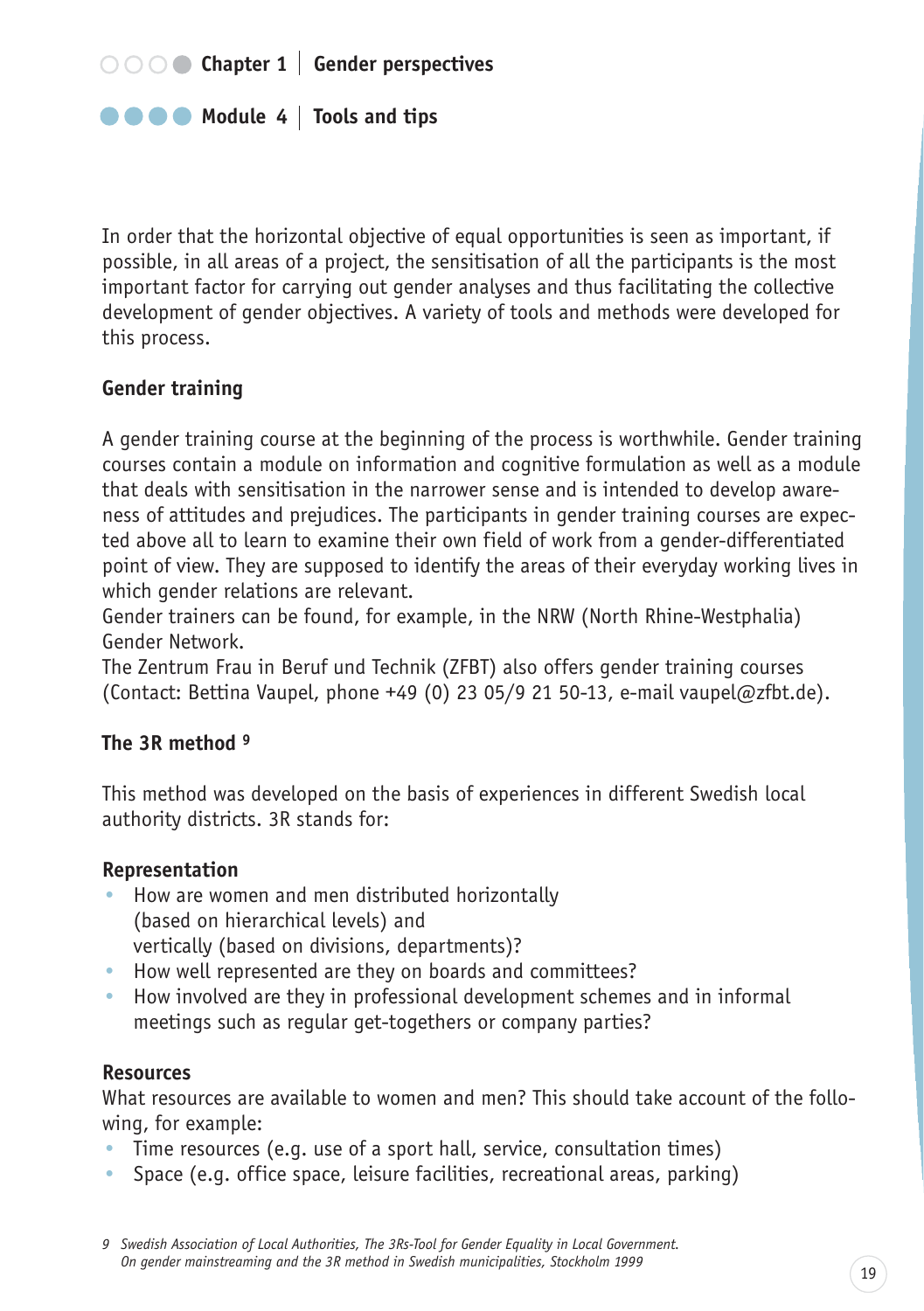#### **Module 4 Tools and tips**

- Information
- Money
- Political and economic power
- Education and training
- Job and career
- New technologies (e.g. computer equipment)
- Health care
- Housing conditions
- Transport facilities / mobility

#### **Realia**

- What is the nature of the project output: does it appeal more to women or men?
- What possible explanations are there for the quantitative analysis results from the areas of "Representation" and "Resources"?
- To what extent does the dominant value structure of the organisation, project, and network play a role?
- What norms and values influence the gender roles in the organisation or specific project (division of work according to gender, attitude and behaviour of men and women, disparities in the valuation of men and women or of male and female characteristics)?

#### **6-step test according to Krell/Mückenberger/Tondorf 10**

The so-called 6-step test according to Krell/Mückenberger/Tondorf divides gendering into six phases, some of which can run in parallel to each other. Steps one and two are relevant for gender sensitisation.

- **1. Definition of the equality policy objectives in view of the actual situation** What target situation does the project hope to achieve?
- **2. Analysis of the problems of those affected** What are the specific obstacles in the way of more equal opportunities?

#### **3. Development of options** What alternatives exist with regard to implementation?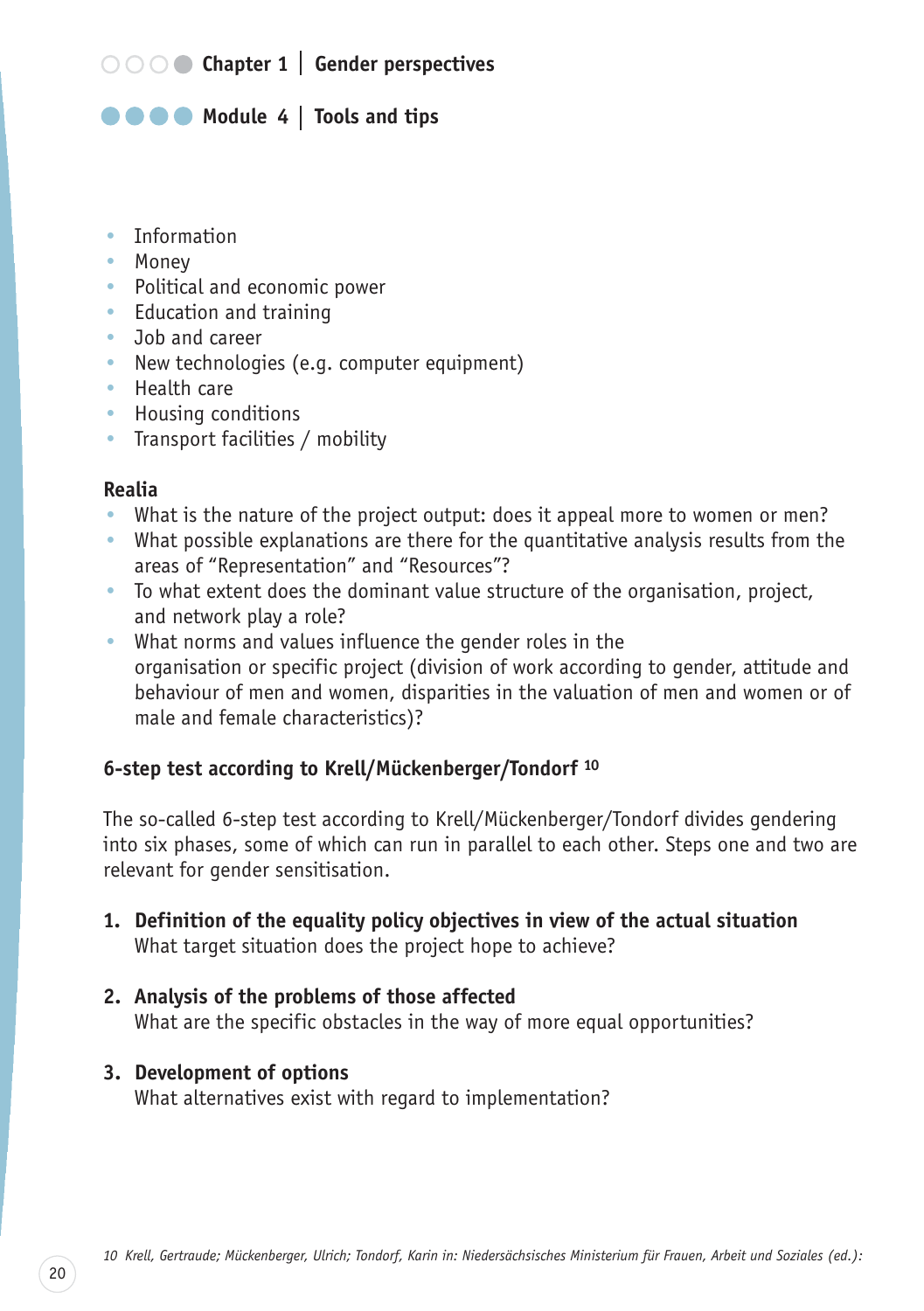**Module 4 | Tools and tips** 

**4. Analysis of the options and development of a possible solution** What are the anticipated effects on gender equality? Which option promises the highest degree of goal accomplishment?

#### **5. Implementation of decision**

**6. Monitoring of results and evaluation** Were the objectives achieved? Reasons for not or only partially achieving objectives? What measures are necessary?

#### **Gender competence**

Any gender analysis requires the relevant *gender competence.* 

"Gender competence is the key qualification for any professional handling of the gender perspective." 11

#### **The following are building blocks of gender competence: 12**

- Understanding and evaluation of knowledge stocks
	- Knowledge about the structures of the gender relationship (basic ideas / theories/ research results)
	- Knowledge about the objectives, ideas, discourses, approaches to action of the women's movement and men's movement
	- Knowledge about the strategies of gender implementation Mainstreaming
	- Recognition of own gender-related genesis
	- Biographical examination of own gender role and reflection on own gender role
	- Reflection on own work and work contexts (in organisations, projects and networks)
	- Gaining insight into the alterability and designability of the gender relationship
	- Developing the will and willingness to implement gender mainstreaming in everyday working life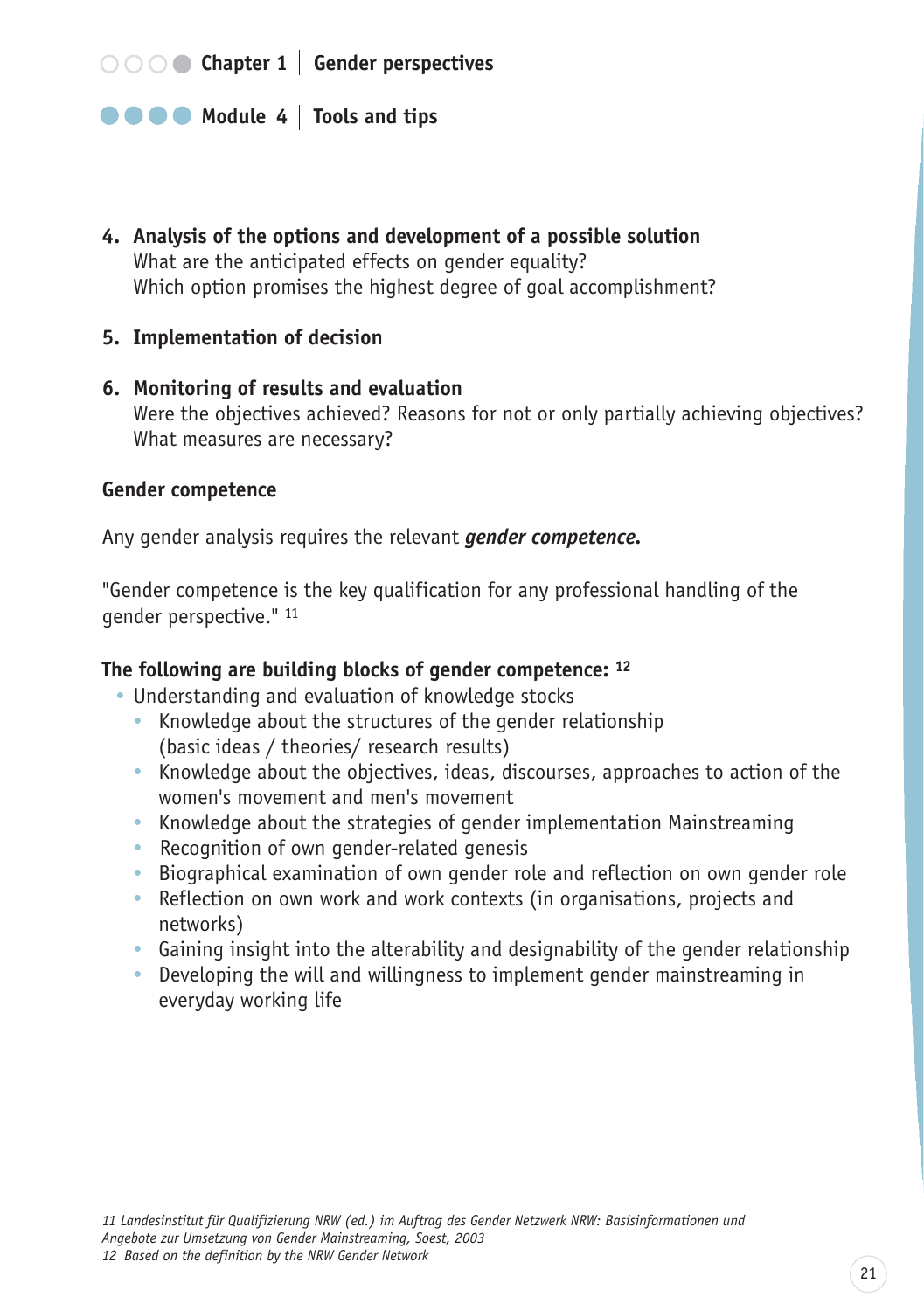**Module 4 | Tools and tips** 

- Ability to put gender mainstreaming into practice
- Consideration of acquired knowledge in everyday working life
- Ability to develop and introduce quality standards for gender appropriate work
- Ability to carry out process and result evaluation as well as controlling with gender aspects
- Aktiver Einsatz für die Realisierung von Geschlechterdemokratie

Due to mostly limited financial and time resources, the gender analysis will, in the first instance, be based on secondary data (e.g. statistics from federal and state offices, studies, specialist literature).

Make it possible for gender competence to be represented in the project team. To do this you can arrange for your own colleagues to be trained or hire external consultants. For example, you can find contacts in equal opportunities offices, the Frau & Beruf regional offices, at the NRW Gender Network or the Zentrum Frau in Beruf und Technik.

#### **Networks**

#### *NRW Gender Network*

The NRW Gender Network is a cooperative network of women and men whose aim is to help implement gender mainstreaming.

Its members work in institutions in the fields of labour market policy, research, qualification and professional development. The network

- provides information about gender mainstreaming and its implementation,
- develops concepts for the qualification of participants in gender mainstreaming processes,
- develops quality standards for qualifications for the acquisition of gender competence.

Contacts:

Landesinstitut für Qualifizierung NRW, Dr. Hermann Buschmeyer, +49 (0) 2921/683-298, hermann.buschmeyer@mail.lfq.nrw.de

Zentrum Frau in Beruf und Technik, Bettina Vaupel, +49 (0) 2305/92150-13, vaupel@zfbt.de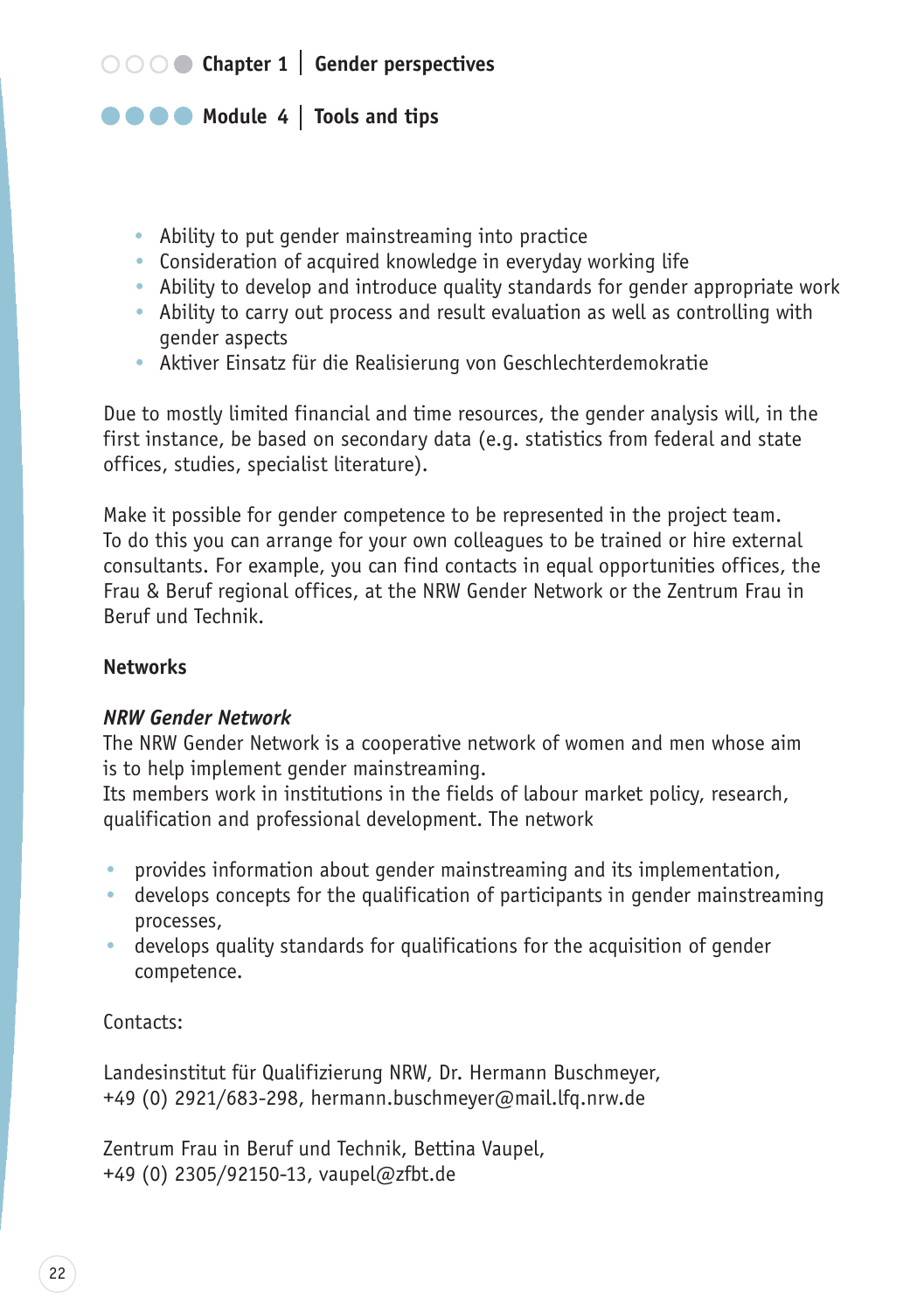

**Module 4 | Tools and tips** 

#### **Literature, guides and links**

Bundesministerium für Familie, Senioren, Frauen und Jugend, Berlin (ed.): Gender Mainstreaming. Was ist das?, Berlin 2002

Bundesministerium für Familie, Senioren, Frauen und Jugend (ed.): Gender-spezifische Aufbereitung der amtlichen Statistik. Gutachten des Instituts für Mittelstandsforschung. Möglichkeiten respektive Anforderungen. In: Materialien zur Gleichstellungspolitik, Nr. 82/2001

Döge, Peter: Gender Mainstreaming als Modernisierung von Organisationen. Ein Leitfaden für Frauen und Männer, Berlin 2002. (IAIZ - Schriften Band 2)

GeM-ToolBox (Austria), www.gem.or.at

The GeM-ToolBox contains guides to different areas of the European Social Fund (ESF) implementation (e.g. Guide to establishing gender mainstreaming in organisations responsible for projects; Gender appropriate formulation of labour market policy). It is aimed at anyone involved in the development, selection, implementation and evaluation of labour market policy related projects. For funding agencies, organisations responsible for projects and territorial employment pacts, there are different guides dealing with every strategic level of gender mainstreaming implementation.

Institut für anwendungsorientierte Innovations- und Zukunftsforschung e.V., Gender Mainstreaming als Modernisierung von Organisationen, Berlin March 2000

Interreg III A Österreich - Deutschland/Bayern (ed.): Wie "gender" ich Projekte? Ein praktischer Leitfaden zum Gender Mainstream in EU-Projekten. Order from: GTS - Gemeinsames Technisches Sekretariat, Tel. +43/662/623455, Gts.interregbayaut@salzburg.gv.at

Klammer, Ute; Klenner, Christina; Ochs, Christiane; Radke, Petra; Ziegler, Astrid: WSI FrauenDatenReport, Hans-Böckler-Stiftung (ed.), Berlin 2000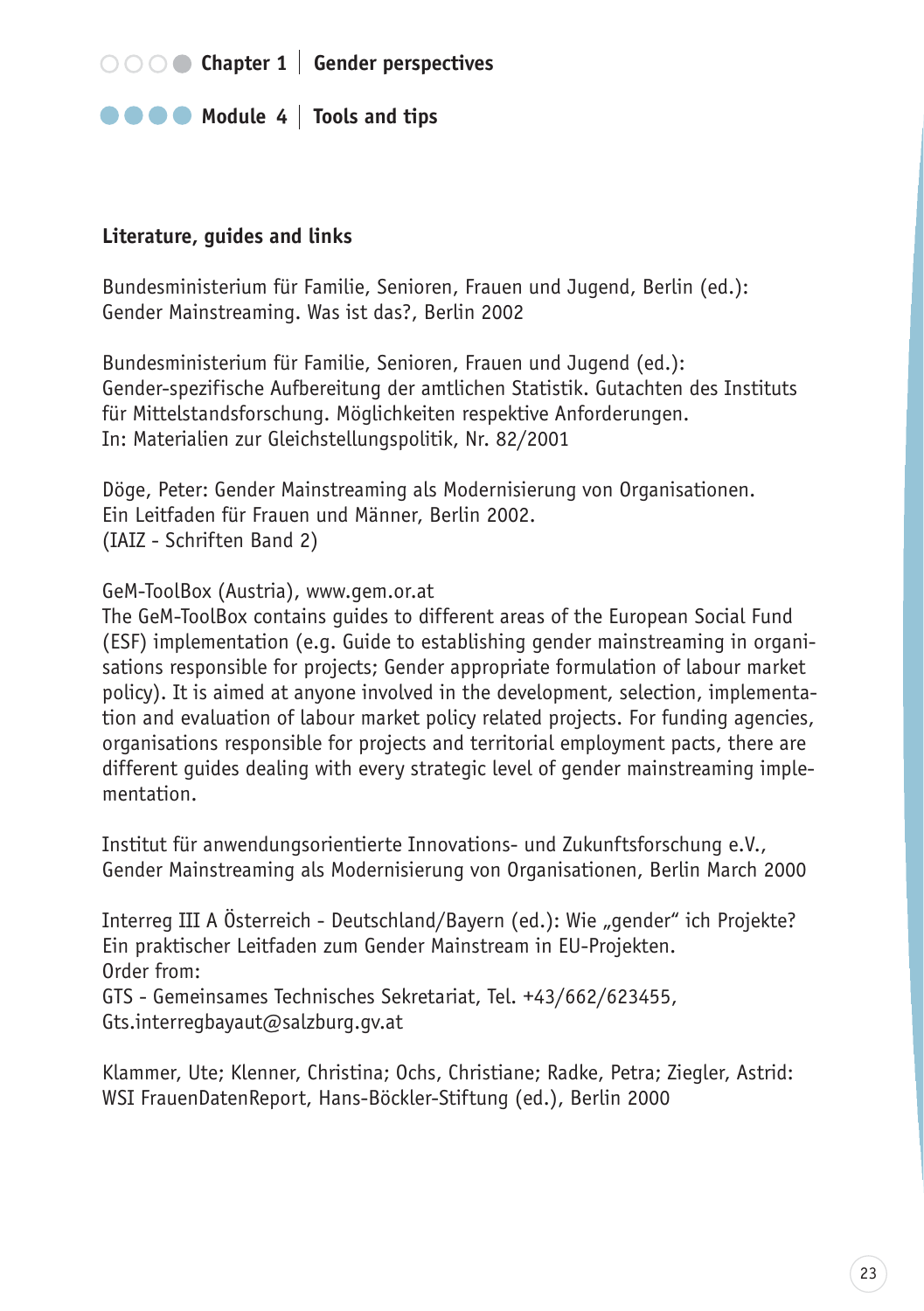#### **Module 4 | Tools and tips**

Krell, Gertraude; Mückenberger, Ulrich; Tondorf, Karin: Gender Mainstreaming - Informationen und Impulse, Niedersächsisches Ministerium für Frauen, Arbeit und Soziales (ed.), Hannover 2000

Merz, Veronika: Salto, Rolle und Spagat: Basiswissen zum geschlechterbewussten Handeln im Alltag, Wissenschaft und Gesellschaft, Zürich 2001

Metz-Göckel, Sigrid; Roloff, Christine: Genderkompetenz als Schlüsselqualifikation. In: Journal Hochschuldidaktik 2002, H1

Ministerium für Frauen, Jugend, Familie und Gesundheit des Landes Nordrhein-Westfalen (ed.): Landesgesundheitsbericht 2000, Bielefeld 2000

Swedish Association of Local Authorities: The 3Rs-Tool for Gender Equality in Local Government. On gender mainstreaming and the 3R method in Swedish municipalities, Stockholm 1999

www.frauensprache.com Useful information on written and spoken language that respects women. (In German).

www.womencount.de Facts and figures on the gender hierarchy.

Zentrum Frau in Beruf und Technik (ed.): Bildungsmaßnahmen und Gender Mainstreaming. Leitfaden zur Berücksichtigung und Überprüfung der Geschlechterperspektive in Bildungsmaßnahmen der EU-Strukturfondsprogramme, Castrop-Rauxel 2001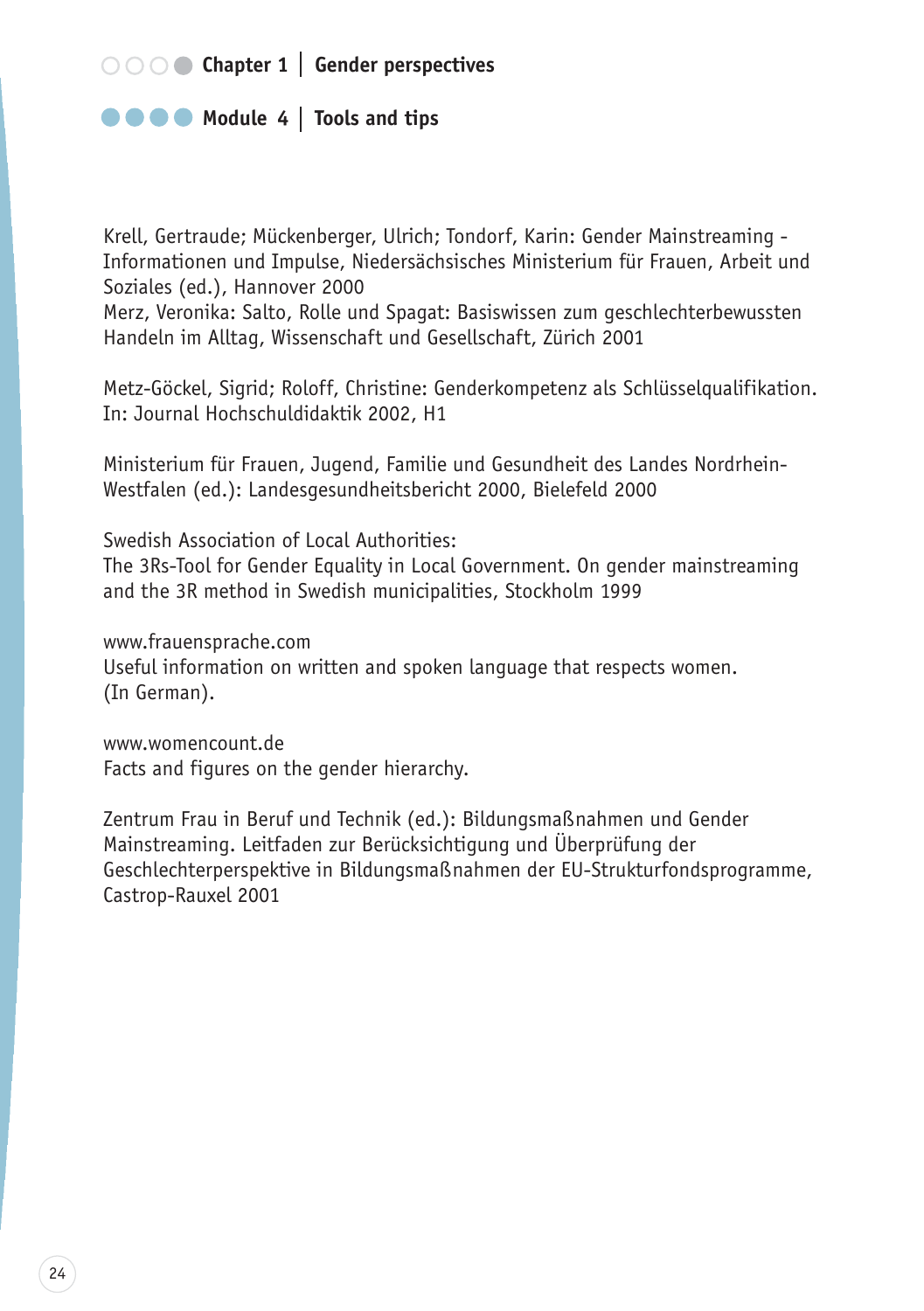#### **Module 1 Theoretical principles**

#### **Requirements for the identification of objectives**

"When a man does not know what harbour he is making for, no wind is the right wind." (Lucius Annaeus Seneca)

The gendering of a project is made easier if basic project management requirements are fulfilled when implementing the project.

These minimum requirements are:

- There is a project mandate.
- There is a project objective and a project development schedule.
- There is a defined project organisation specifying the available resources and all the participants with tasks and responsibilities.

When developing the gender process, all the project participants from the conceptualisation, decision-making and implementation level should be included. Gendering must be actively introduced and supported by the management (top-down method).

#### **Nature of objectives**

Objectives give direction to those involved in a project. They should, however, be reviewed from time to time to determine whether they actually still satisfy the current conditions. If this flexibility is not there, objectives lose their meaning and paralyse instead of motivate. Project objectives must be comprehensible for all participants and supported by everyone. They must be SMART: specific, measurable, accepted, realistic and time limited.

A clear definition of objectives involving all the participants at the beginning of a project guards against the overloading of projects with wishes and visions. It would be ideal, for example, if an advice centre could simultaneously create a database, run a network, set up an internet portal and be available 24 hours a day. It would also be desirable to have this centre staffed by a single parent and providing for the needs of the handicapped and migrants. In practice, however, such a project is bound to fail due to limited resources. It is better, therefore, to set priorities at the outset and thus ensure that realistic objectives are achieved.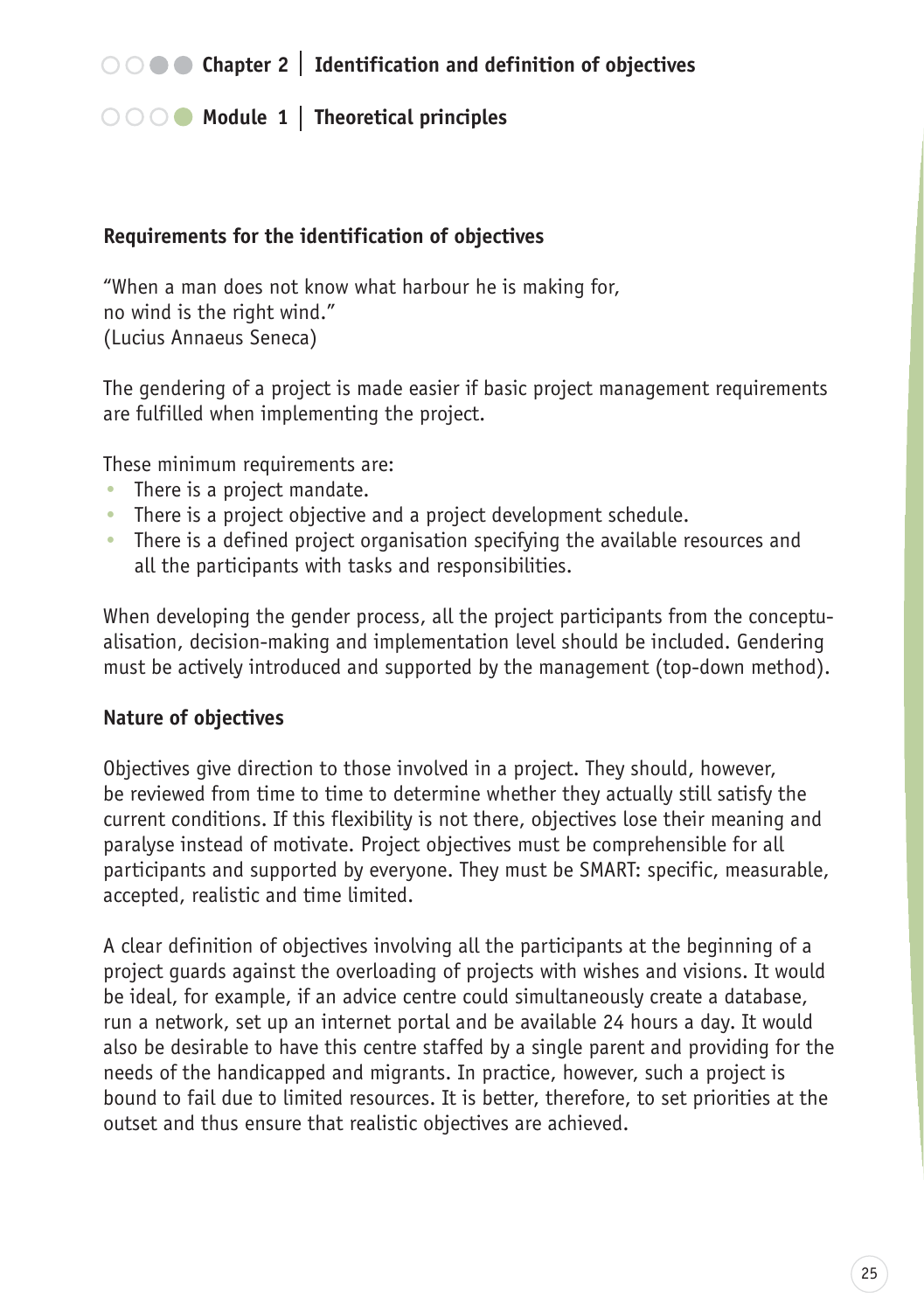#### **Module 1 Theoretical principles**

Only clear objectives can be gendered on a sustained basis. Only they guarantee that all employees and project participants have to agree on the orientation of the project beforehand. Only clear objectives enable project progress that can be chekked and, if necessary, corrected.

The development of a gender orientation in a project therefore frequently serves to clarify the overall concept as well. A precise situation analysis and probing questions reveal how precisely the concepts and ideas about the project have been formulated. Weak points, ambiguities and contradictions are exposed.

#### **Identification of objectives**

The following questions are appropriate for the systematic identification of objectives:

- Are the conditions for participation in the project designed to allow equal access to men and women?
- Are the measures and processes in the project arranged in such a way that men and women have equal opportunities to participate successfully in the project?
- What are the effectiveness objectives of the project? Do men and women benefit equally from the project results?

These questions can usually only be answered by someone with a certain level of gender competence. That is why gender training takes place at the beginning of many gender processes.

#### **ZOPP method**

The German Gesellschaft für technische Zusammenarbeit (GTZ) has established a method for its development projects which allows teams to develop project concepts and monitor project results systematically. The method is called ZOPP: "Objectives-Oriented Project Planning". ZOPP describes how a team can go through different conception phases together in order to determine objectives in small steps and to draw up a project planning overview for the implementation of the project. 13

ZOPP envisages the following steps:

- Clarifying the project environment,
- Specifying and weighting objectives,
- Preparing a risk analysis,

26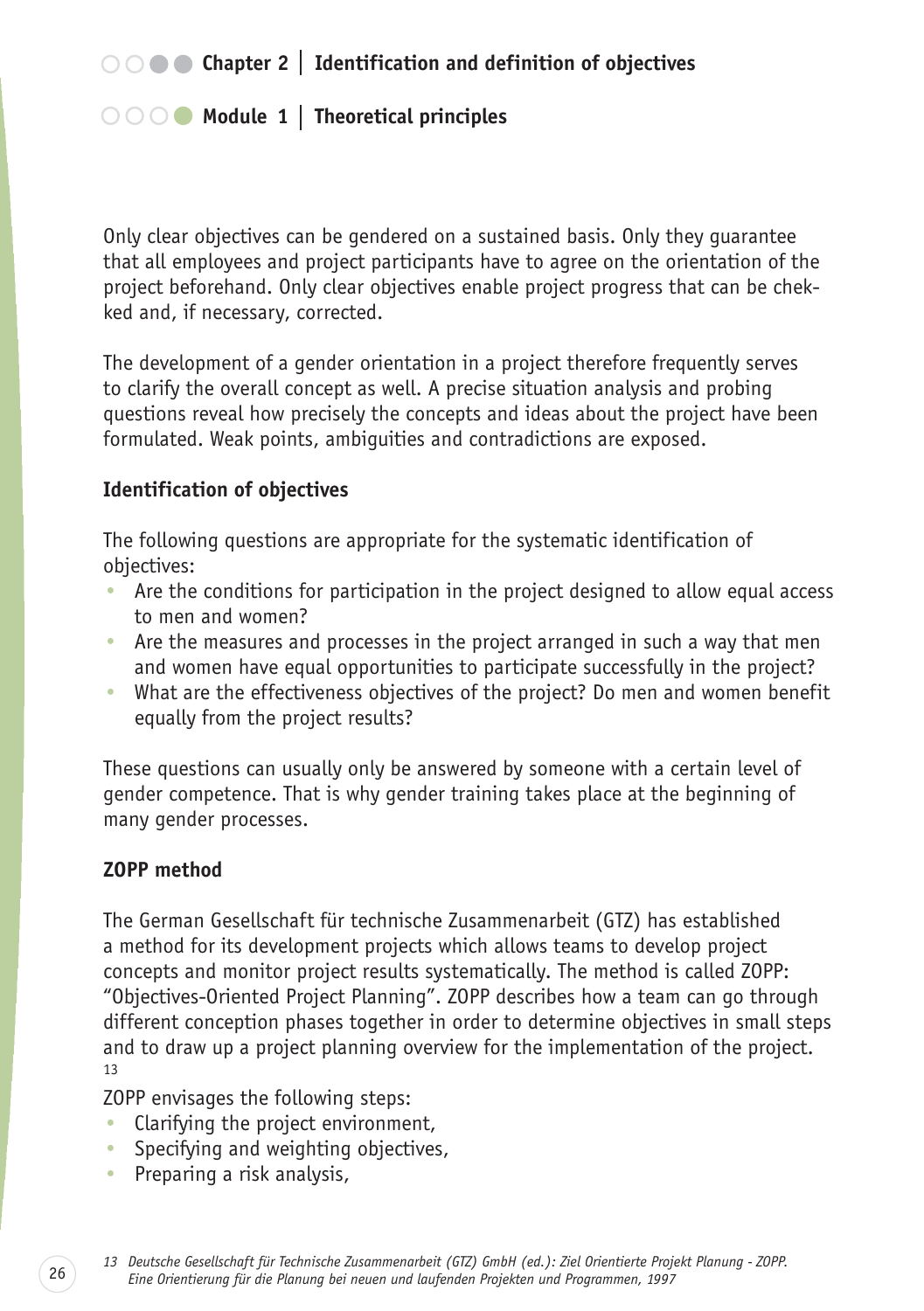#### **Module 1 Theoretical principles**

- Allocating roles in the project team,
- Drawing up a project planning overview which lists all the objectives, assumptions, areas of responsibility along with the corresponding costs and clarifies the responsibilities in the project team.

A comprehensive *situation analysis*, analysis aimed at determining the intended effects of a project and assessing unintended consequences and side effects is an important element of ZOPP. The determination of precise work structures, the allocation of responsibilities and the definition of objectives can only take place on this basis. This practice has evolved from experiences with NGO projects: without knowledge of the local social, economic and ecological environment, development projects have sometimes failed to achieve their objectives in spite of the employees' best efforts.

*A research team invites farmers to attend a workshop on the introduction of soil-friendly farming techniques. The farmers are hesitant, they do not want to take on the responsibility for the risk associated with such field trials and refuse to cooperate.* 

*A pilot project makes it clear to the research team that the field work is part of a familyspecific household economy and is carried out predominantly by women and children. The invitations to the workshop overlooked the fact that any innovative forms of work and farming methods have to work with these resources.14*

A method was therefore introduced with ZOPP which encourages the project participants to understand precisely the situation and environment of a project.

All project decision-makers must take part in the ZOPP process, since the orientation of the project may change during the process and such decisions have to be given sustained support by everyone.

If gender objectives are incorporated into a project with the aid of ZOPP, this basically highlights the overall concept. Every participant is needed as an expert. Irrespective of their future function in the project, the participants make statements about the future users and conjecture about their gender-specific needs. This *participant analysis* sensitises the team to gender-oriented expectations and to the services that have to be developed in the future.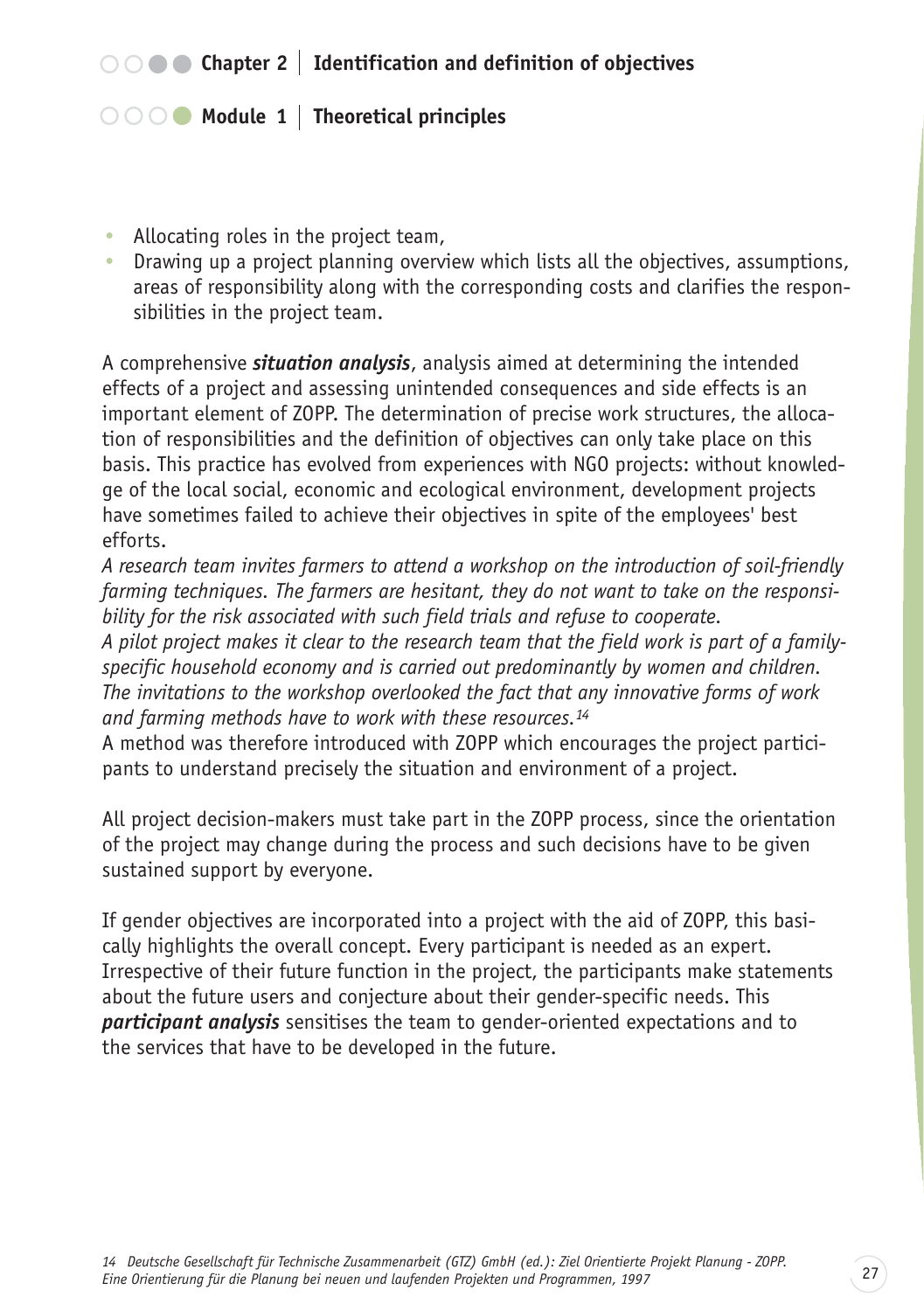

#### **Organisation of workshops**

The gender consultation for the project "Creative industries business incubator at Lothringen I/II in Bochum-Gerthe" was based on the ZOPP method (target oriented project planning, cf. Chapter 2.1). To ensure that the project objectives are actually implemented by all participants afterwards, ZOPP attaches great importance to the information and contribution of all participants. No-one should be able to say afterwards that she or he had a very different understanding of something. That is why information and discussion results are always visualised.

Workshops enable all participants to be involved in the agreement of gender objectives in accordance with the ZOPP method. Only those gender objectives that are accepted and seen as achievable by all participants have a chance of actually being implemented afterwards.

An initial one-day workshop was held in the Zentrum Frau in Beruf und Technik in January 2003. The aim of the workshop was to establish gender objectives for the project and initiate the gender process for the subsequent project development. The participants included the organisations that are strictly speaking responsible for the creative industries business incubator (project backers and cooperation partners):

- Wirtschaftsförderung Bochum, Abteilung Struktur- und Beschäftigungsförderung,
- Kulturbüro der Stadt Bochum,
- Entwicklungsgesellschaft Ruhr-Bochum (EGR),
- Kulturrat Bochum e. V.

#### as well as

- Gleichstellungsstelle Stadt Bochum,
- Regionalstelle "Frau & Beruf" Region mittleres Ruhrgebiet,
- Architectural firm whose design was recommended by a panel of experts for further development of the business incubator conversion plans,
- Building design expert,
- Moderator,
- ZFBT.

A total of eight women and five men took part.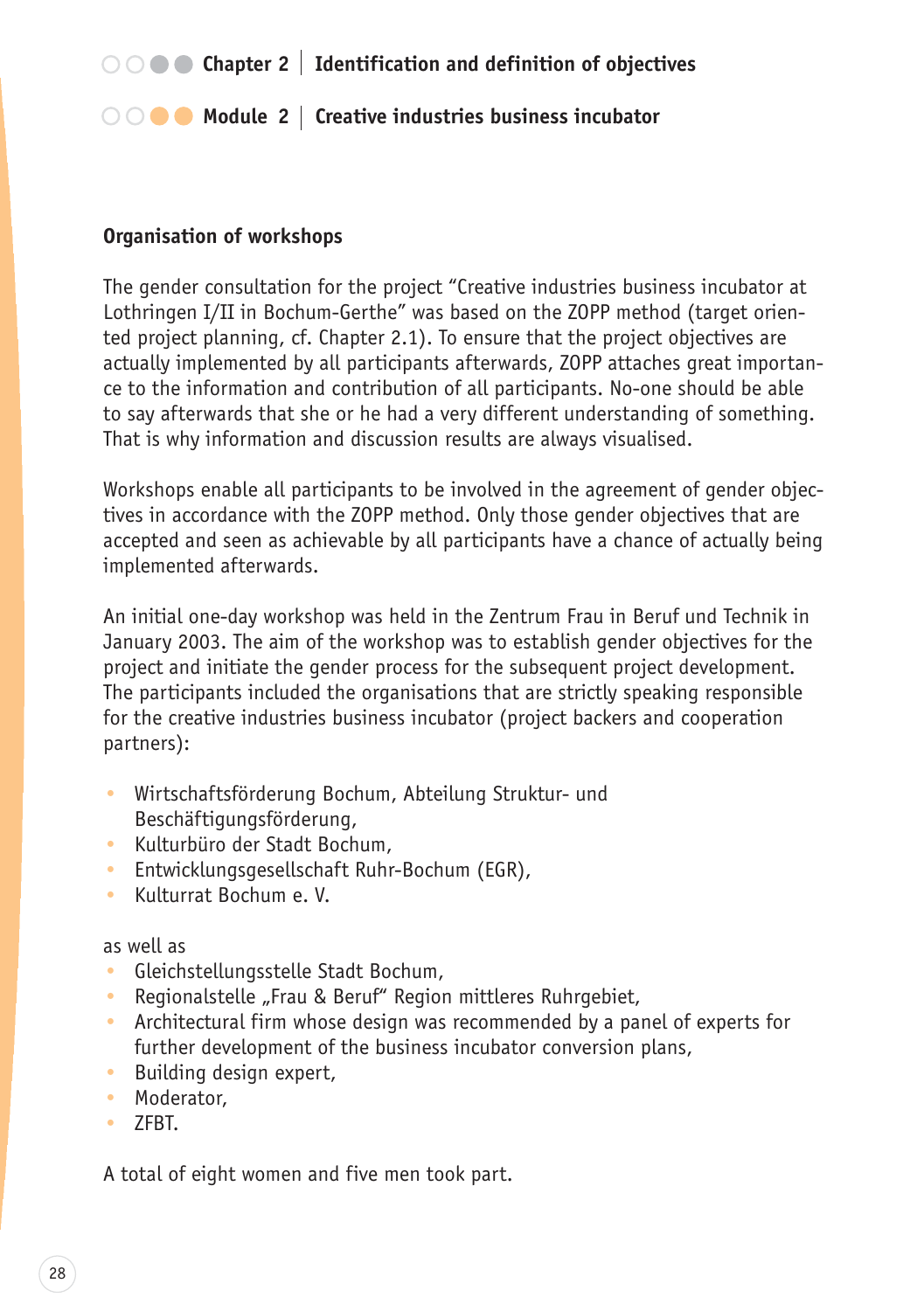

The workshop was moderated by ZFBT together with a moderator with gender competence and ZOPP experience. In particular, the ZOPP participant analysis was used. The gendered participant analysis provides an overview of all persons, groups, organisations etc. that are connected with the project, and ascertains their interests and expectations as well as their potential support or opposition (e.g. tenants, customers, cooperation partners, residents, neighbouring institutions).

#### **Definition of objectives**

The preparation of the question about which gender objectives could and should be pursued in the "creative industries business incubator" project was based on a gender analysis (cf. Chapter 1.2).

The analysis highlighted the following areas of intervention for a gender consultation:

- Architectural and spatial planning and design of the business incubator,
- Marketing to attract users and tenants,
- Service offerings in the future business incubator (for example advice and further training).

For the "architectural and spatial planning" area of intervention, the ZFBT commissioned an architect with gender competence.

The existing project concept was brought up to date and "gendered" in the workshop. The aim was to take adequate account of women and men in the group of users.

To this end it was necessary, first of all, to evaluate the previously established requirements on a gender-differentiated basis and possibly to supplement them. By determining, in concrete terms, the potential user groups (tenants who will move into the business incubator, clientele), it is possible to determine the spectrum of requirements relating to the building and its infrastructure. Only in this way is it possible to set specific priorities within the diverse interests of users.

In a collective process of reflection, the project participants analysed how the new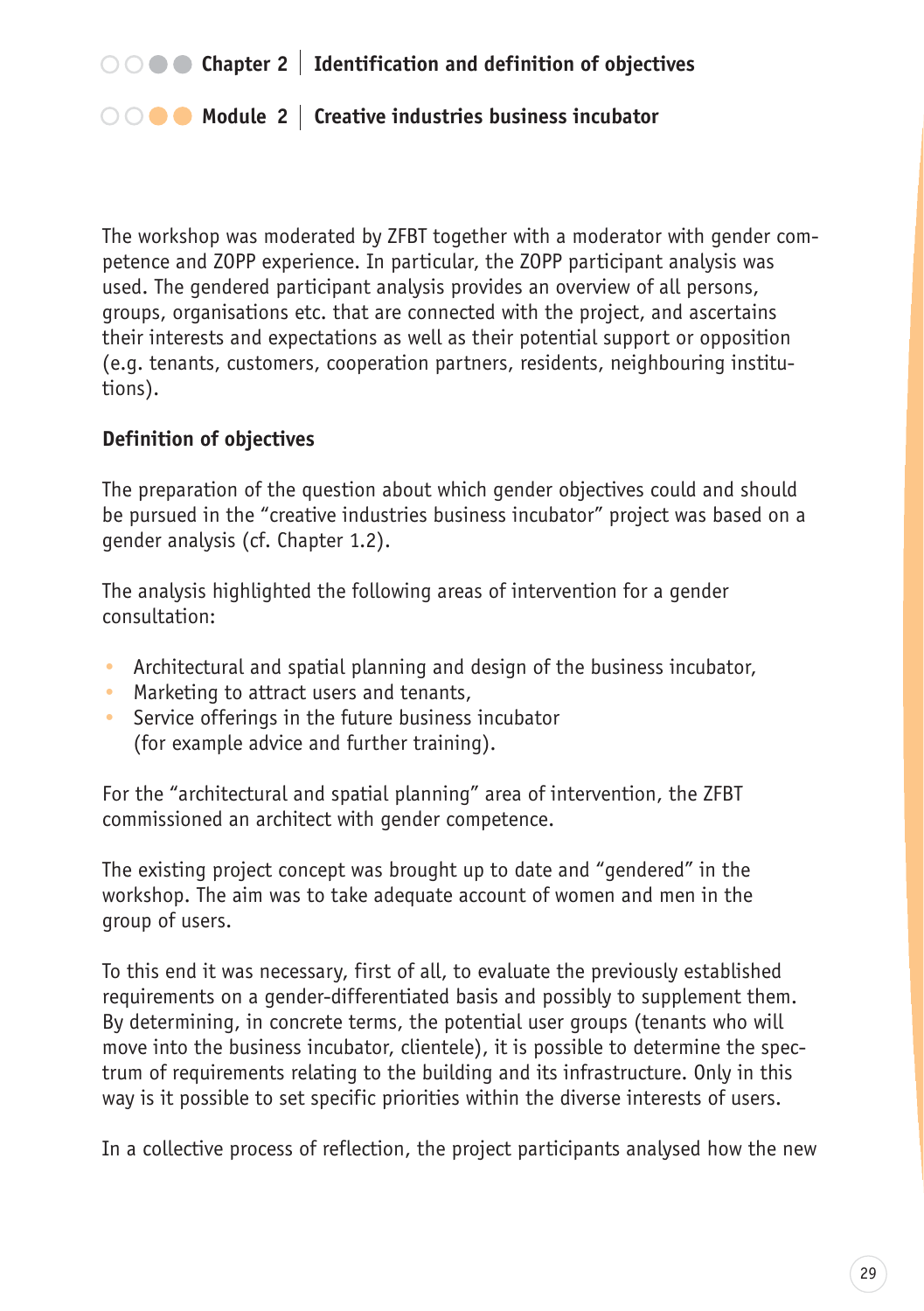

Bochum offering affects different target groups and how access can be organised for the desired target groups (e.g. through target group specific communication concepts, consulting and support services, business incubator infrastructure, networks, architectural and spatial design).

Gender issues should not be dealt with as a separate, superimposed, area but should be integrated into the daily business of as many areas of the project as possible (see the above named areas of intervention). In concrete terms this meant that all aspects were discussed in terms of the contribution they will make to equal opportunities. The gender perspective also raised some points that had so far not been discussed by the 'business incubator' project team, e.g. gender appropriate building design and its benefit for men and women, communicative ways of working and targeted consulting services.

In the discussion, the participants agreed on the following primary gender objectives:

- At least 40 % of the business incubator's tenants will be women.
- To reach this proportion of women tenants, target group specific marketing concepts will be developed.
- All selection committees and working groups that are set up during the project will include at least one person with gender competence.

The stated objectives should be used for quality assurance and must not be interpreted as a "straitjacket". In order to achieve the objectives, it is necessary to consider at as many points in the project as possible whether the planned measure is contributing to more equal opportunities. When considering the content and organisation of the project, it is necessary to ask whether women and men are being addressed.

The process of identifying objectives described above has contributed to the project participants being able to clarify and reflect on their responsibilities and roles in the project.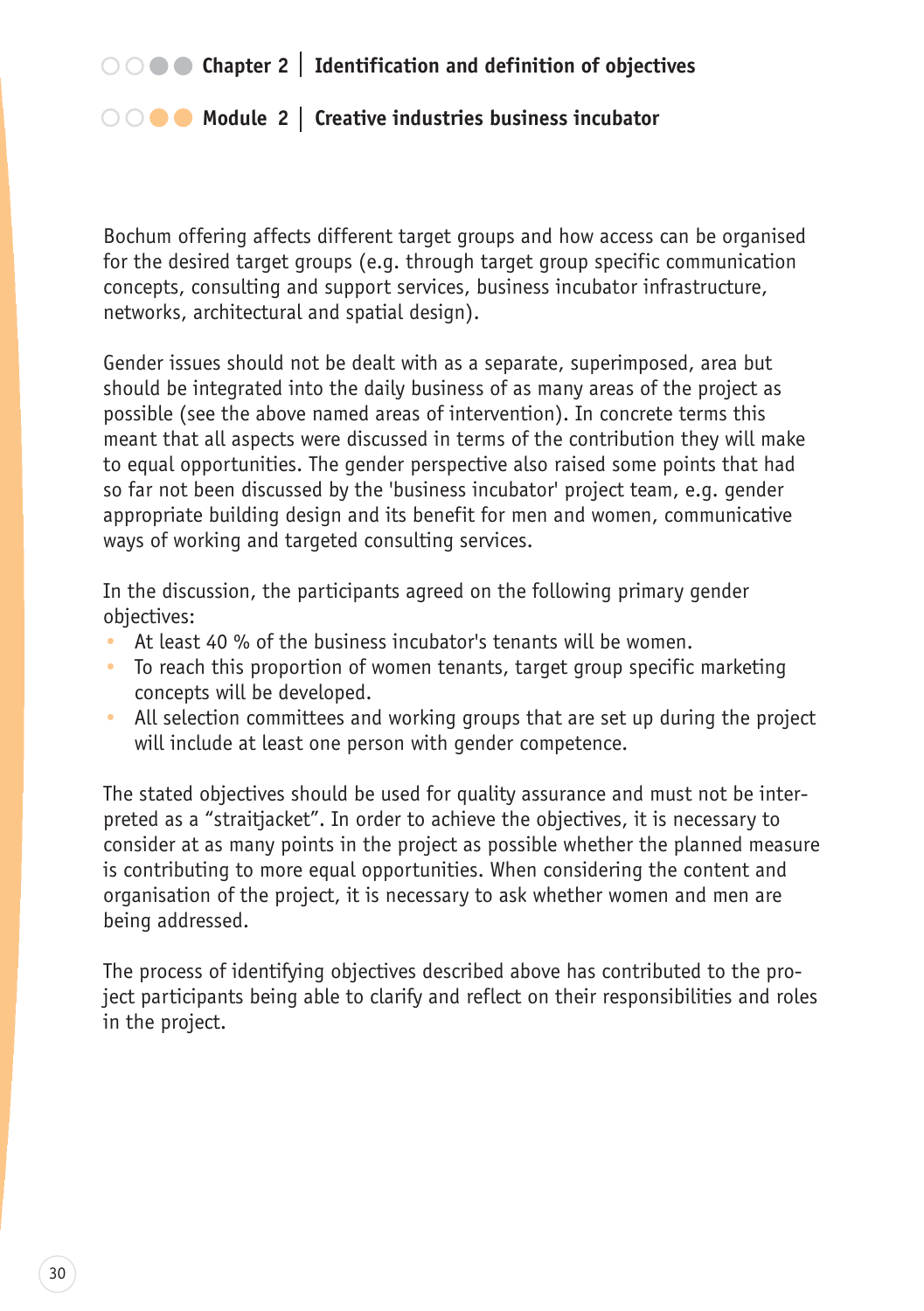

#### **Organisation of planning groups**

Another two workshops were arranged for the remaining period of the 11-month gender consultation. Between the workshops, the work was to be carried on in planning groups dealing with individual areas of activity. The aim of the planning groups was to plan activities and measures that could contribute to achieving the gender objectives agreed in the workshop.

Planning groups were set up for three areas of activity:

- Architectural and spatial planning and design of the business incubator,
- Marketing to attract users and tenants,
- Services offerings and service infrastructure in the future business incubator.

Each planning group included an employee from the ZFBT, one from the Regionalstelle "Frau & Beruf" as well as a representative from the cooperation partners responsible for the project. Furthermore, a woman architect took part in the "construction" working group as an expert who views the building design through gender spectacles.

At the start of construction, an advisory committee will take up its work, supporting the management of the creative industries business incubator (e.g. establishing selection criteria for tenants, appointing the managers of the business incubator).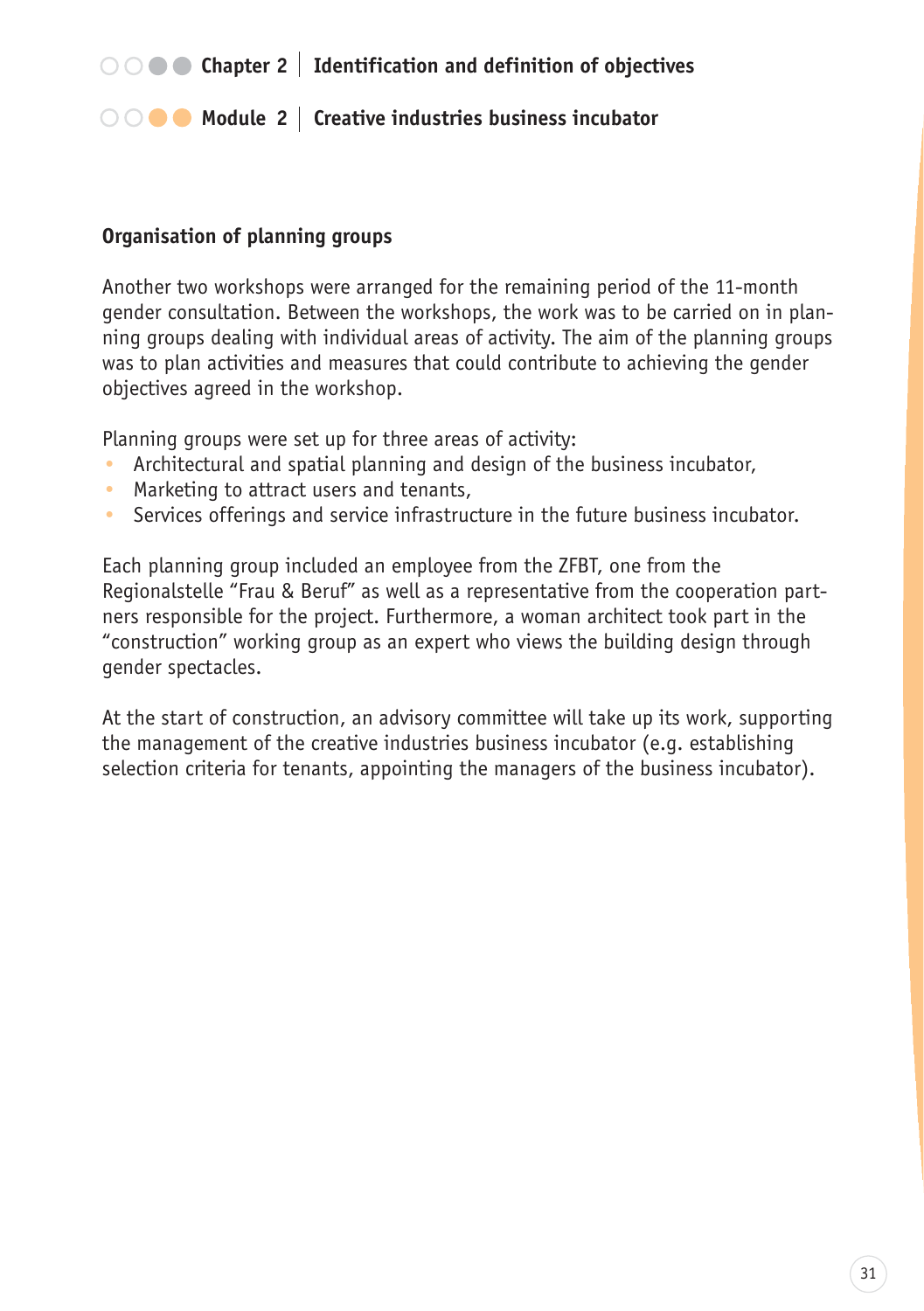#### **Module 3 | Examples**

#### **Cycle path 15**

The building of new cycle paths was being planned in an Austrian community. A survey was conducted to find out what women and men expected from the cycle paths. This highlighted diverse interests. Many of the female respondents attached importance to aesthetic qualities such as attractively designed picnic areas or family-friendly signposts. Among the men, a large group was achievement-oriented and interested in distances and degrees of difficulty. Since the survey was carried out before the building work started, it was possible to give equal consideration to both sets of opinions when designing and building the cycle paths.

#### **Reduction of operating costs 16**

Eine Textilfirma in Deutschland investierte in familienfreundliche Angebote für ihre Mitarbeiter/innen. Unter anderem ermöglichte sie eine flexiblere Gestaltung der Arbeitszeiten und richtete einen Betriebskindergarten ein. Dadurch konnte der Krankenstand um ein Prozent gesenkt werden. Die Maßnahmen kosten die Firma etwa 100.000 Euro im Jahr, die Einsparungen durch den geringeren Krankenstand belaufen sich auf etwa 200.000 Euro pro Jahr.

#### **Medical research 17**

The national medical survey carried out in 1991 seems to suggest that women are emotionally weaker than men. The survey asks about the subjective state of health of the respondents on the basis of standardised answers. Analysis of the question shows that women indicate more problems affecting their well-being than men. A gender-specific analysis of the answers given reveals that this result is untenable. The list of answers included - as symptoms of illness - conditions that are more common in women, such as insomnia and anxiety, whereas more specifically male conditions, such as fits of rage, were not recorded. A study with a gendered indicator system would be able to make more accurate statements about the state of health of the population as a whole.

*16 Rotschopf, R; Annemoser, M.: Wie gender ich Projekte? Salzburg 2000*

*<sup>15</sup> Rotschopf, R; Annemoser, M.: Wie gender ich Projekte? Salzburg 2000*

*<sup>17</sup> Ministerium für Frauen, Jugend, Familie und Gesundheit des Landes Nordrhein-Westfalen (ed.): Landesgesundheitsbericht 2000, Bielefeld 2000, p. 45*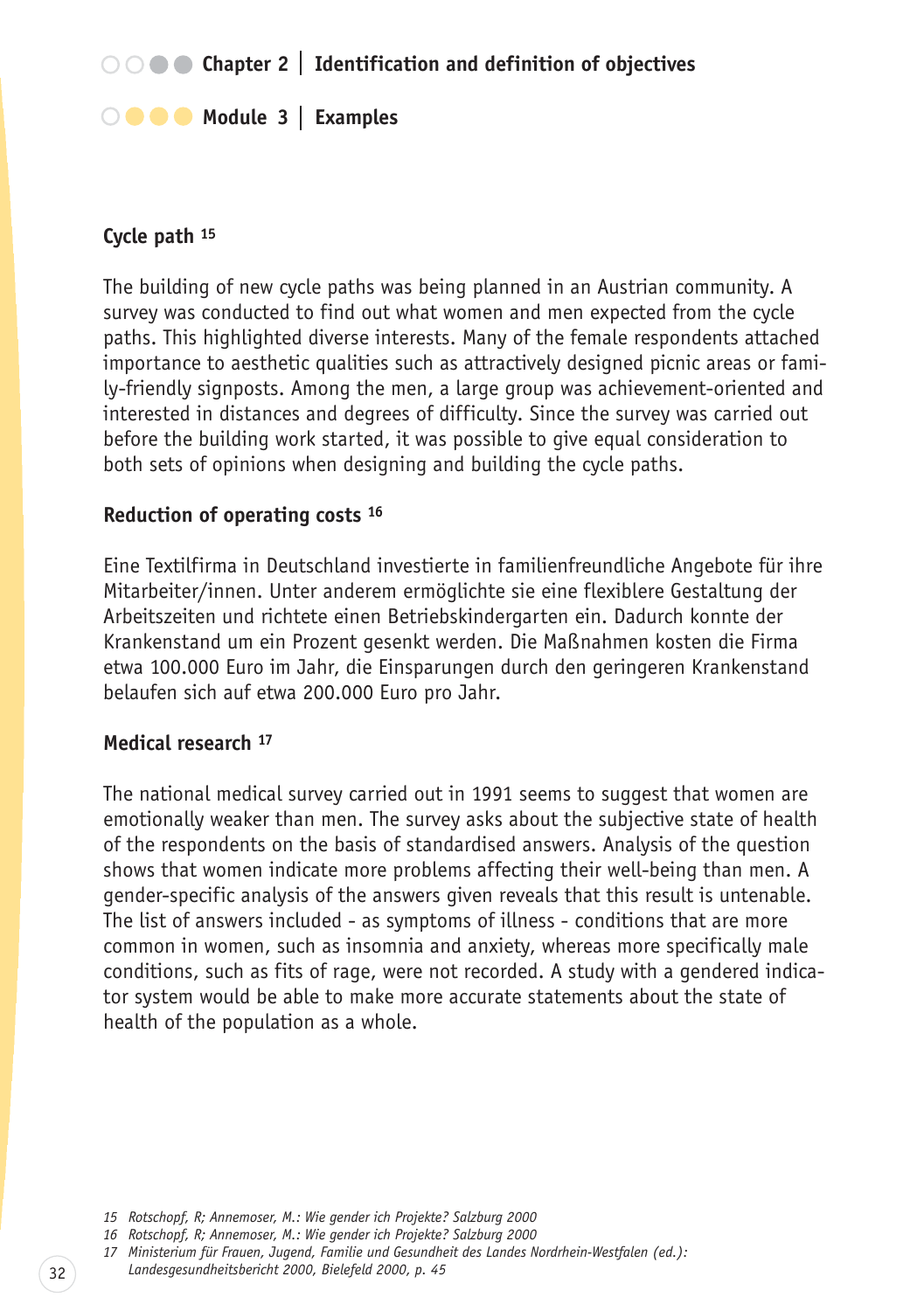#### **Module 4 | Tools and tips**

#### **Formulation of objectives**

Objectives should be realistic, i.e. achievable with the available resources and in view of the general conditions. Objectives should be described as anticipated results. They describe states, not activities.

The SMART principle offers possible guidelines for considering all the requirements of objectives. SMART stands for

- $S =$  specific (precise and clearly formulated),
- $M =$  measurable (quantitatively or qualitatively; objectively recognisable whether or not an objective has been achieved),
- $A =$  attractive (supported by all participants),
- $R =$  realistic (can be actively influenced; not unattainable, but challenging nevertheless),
- $T =$  time limited.

#### **Target group analysis**

In order to be able to organise a project in a gender-appropriate way, it is necessary to know precisely the situation and the environment, the conditions of access and participation and the needs of women and men in the target group.

The following are examples of the kind of questions that have to be answered

- Do women and men in the target group have different starting positions and problems which could result in the project being used in different ways?
- How much time are women and men in the target group able and willing to commit?
- How flexible are they (e.g. due to different care responsibilities)?
- Are there barriers due to the financial situation?
- How good is the public transport network in the project location? Do women and men have different mobility obstacles?
- What differences between women and men in the labour market as well as in the specific area of intervention have to be considered in order to estimate the effects of the project?
- Are the education and qualifications of men and women different?
- Are there typical female and male domains? Do they relate to jobs or sectors (horizontal and vertical segregation of the labour market)?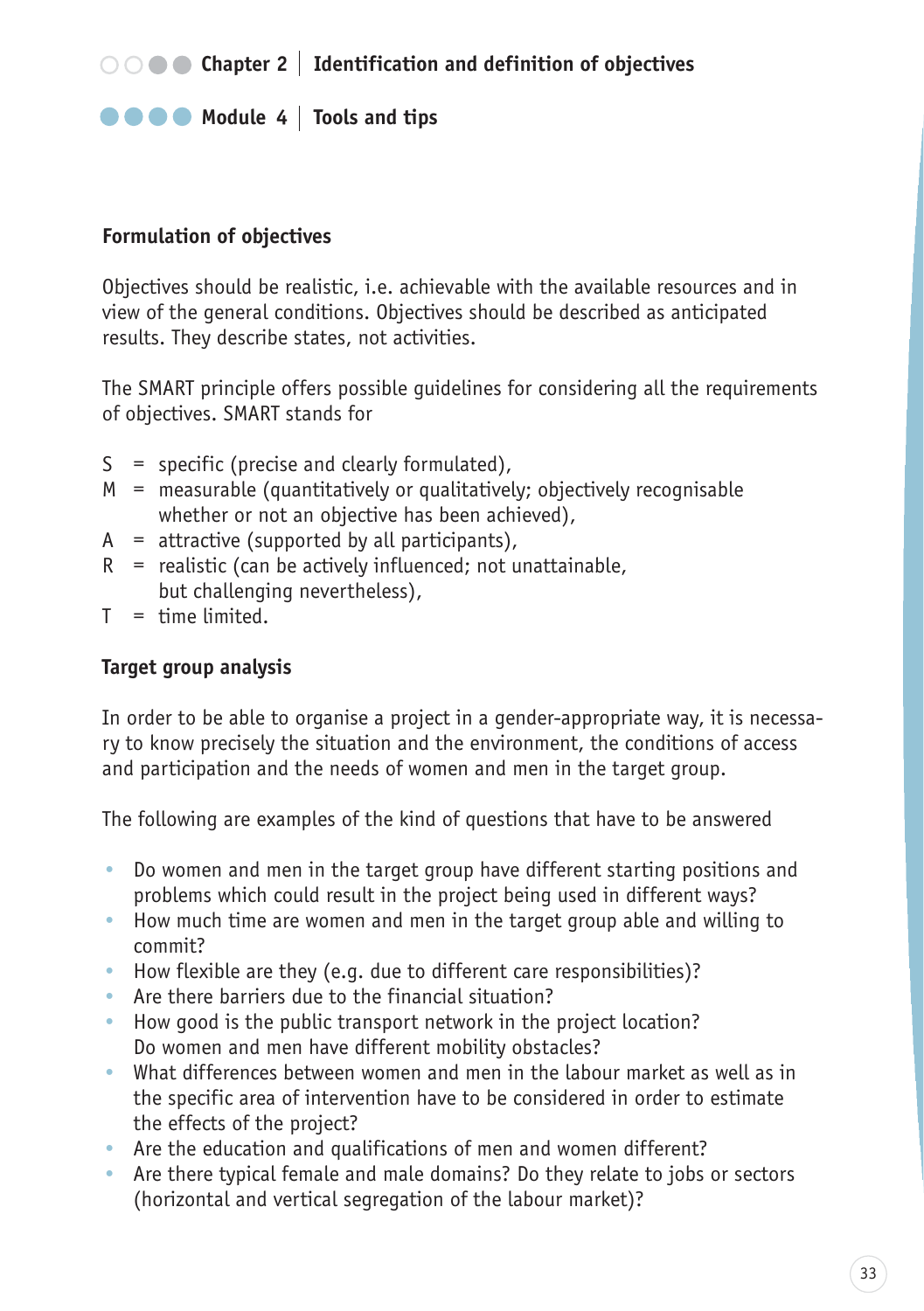**Module 4 | Tools and tips** 

#### **Target Oriented Project Planning (ZOPP) 18 – Situation analysis**

ZOPP is a planning instrument that has been used successfully for many years by the Deutsche Gesellschaft für Technische Zusammenarbeit (GTZ) in its development work. ZOPP involves situation analyses that can increase awareness of gender-relevant questions. A ZOPP situation analysis involves analysis of the participants, the problems and the project environment.

#### *Participants*

Most important are the participants, their interests and goals as well as their relationships with one another (responsibilities, resources, strengths, weaknesses).

#### *Problems and potentials*

The problem analysis establishes the central problem. To begin with, each member of the planning team states a problem seen as the central problem. The suggestions are substantiated, discussed, and the team try to reach a consensus on the central problem. The question of the interests and problems of the participants is decisive.

#### *Project environment*

The situation analysis must also cover the factors in the project environment that are relevant to the project. This is anything in the project environment that influences the performance processes and anticipated effects.

#### **Objectives analysis according to ZOPP**

Objective oriented project planning makes it possible to clarify objectives through objectives analysis. Objectives analysis describes the future situation, when the problems are solved, and identifies possible alternatives for the project.

*<sup>18</sup> Deutsche Gesellschaft für Technische Zusammenarbeit (GTZ) GmbH, Stabsstelle 04 (Hrsg.): Ziel Orientierte Projekt Planung – ZOPP. Eine Orientierung für die Planung bei neuen und laufenden Projekten und Programmen, 1997*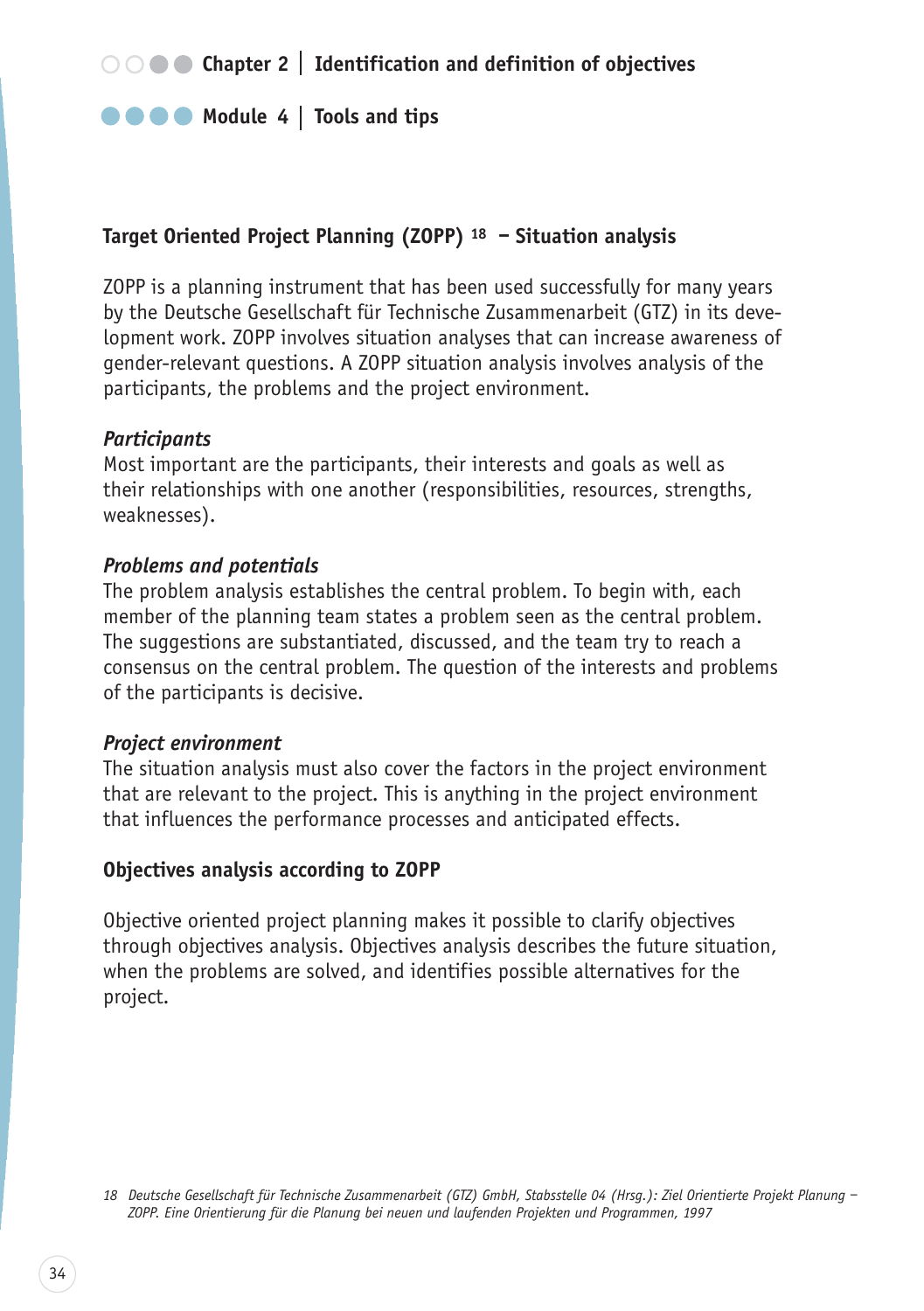#### **Module 4 | Tools and tips**

Criteria for the discussion process include:

- Input restrictions,
- Probability of success,
- Political enforceability,
- Cost/benefit relation,
- Social risks,
- Sustainability,
- Time horizon,
- Gender.

The degree of specification of the objectives should be based on the maturity of the concept.

It is important to agree on a few clear and direction-giving objectives and to ensure consensus on this through visualisation. The highlighted objectives form terms of reference for the development of subsequent work packages, finetuning of sub-projects, cooperation agreements etc.

#### **ZOPP application**

ZOPP is a very differentiated and time-consuming planning method which has proved itself in development cooperation in particular. For structural policy Objective 2 projects, it makes sense to pick out individual modules from ZOPP and tackle the analysis steps in a pragmatic way. It does not have to be ZOPP. As long as there is project management and project planning. In the first instance, you should make use of skills and expertise in the project team. Build on existing structures.

The identification and formulation of objectives should be a participate process involving all project participants. A one-day workshop would provide a good opportunity to agree upon the most important objectives.

It is advisable to use a moderator, preferably with gender competence and ZOPP experience.

Make sure that women and men are represented as equally as possible in the objective setting workshop. Involve gender experts from the outset.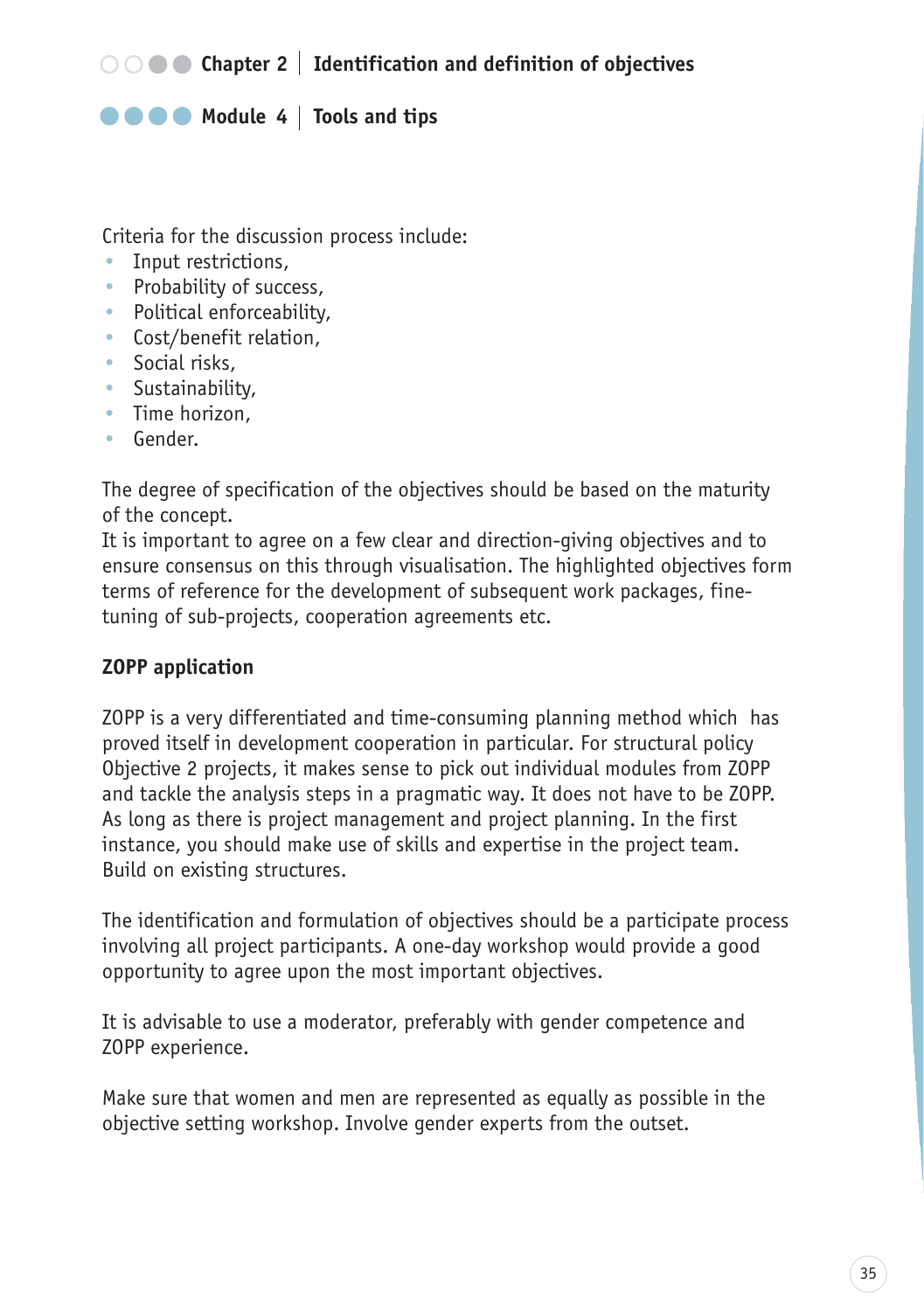**Module 4 | Tools and tips** 

#### **Dialogue and participation oriented methods**

You should also use dialogue and participation oriented methods to moderate the identification and analysis of objectives. Examples of such methods include scenario writing, relationship maps, force field matrix, SWOT, problem tree analysis or mind mapping.19

#### **Literature**

Deutsche Gesellschaft für Technische Zusammenarbeit (GTZ) GmbH (ed.): ZOPP. Zielorientiertes Planen von Projekten und Programmen der Technischen Zusammenarbeit (Einführung in die Grundlagen der Methode). 3/87

Deutsche Gesellschaft für Technische Zusammenarbeit (GTZ) GmbH, Stabsstelle 04 (ed.): Ziel Orientierte Projekt Planung - ZOPP. Eine Orientierung für die Planung bei neuen und laufenden Projekten und Programmen, 1997

Deutsche Gesellschaft für Technische Zusammenarbeit (GTZ) GmbH, Stabsstelle 04 (ed.): Prozessmonitoring, eine Arbeitshilfe für Projektmitarbeiter/innen, 2000

Deutsche Gesellschaft für Technische Zusammenarbeit (GTZ), Abteilung 402 (ed.): Methodenkompaß. Eine praktische Orientierungshilfe für Planungs- und Managementaufgaben im Umweltbereich, Bonn/Eschborn 1997

*<sup>19</sup> These methods are described in: Deutsche Gesellschaft für Technische Zusammenarbeit (GTZ), Abteilung 402 (ed.): Methodenkompaß. Eine praktische Orientierungshilfe für Planungs- und Managementaufgaben im Umweltbereich*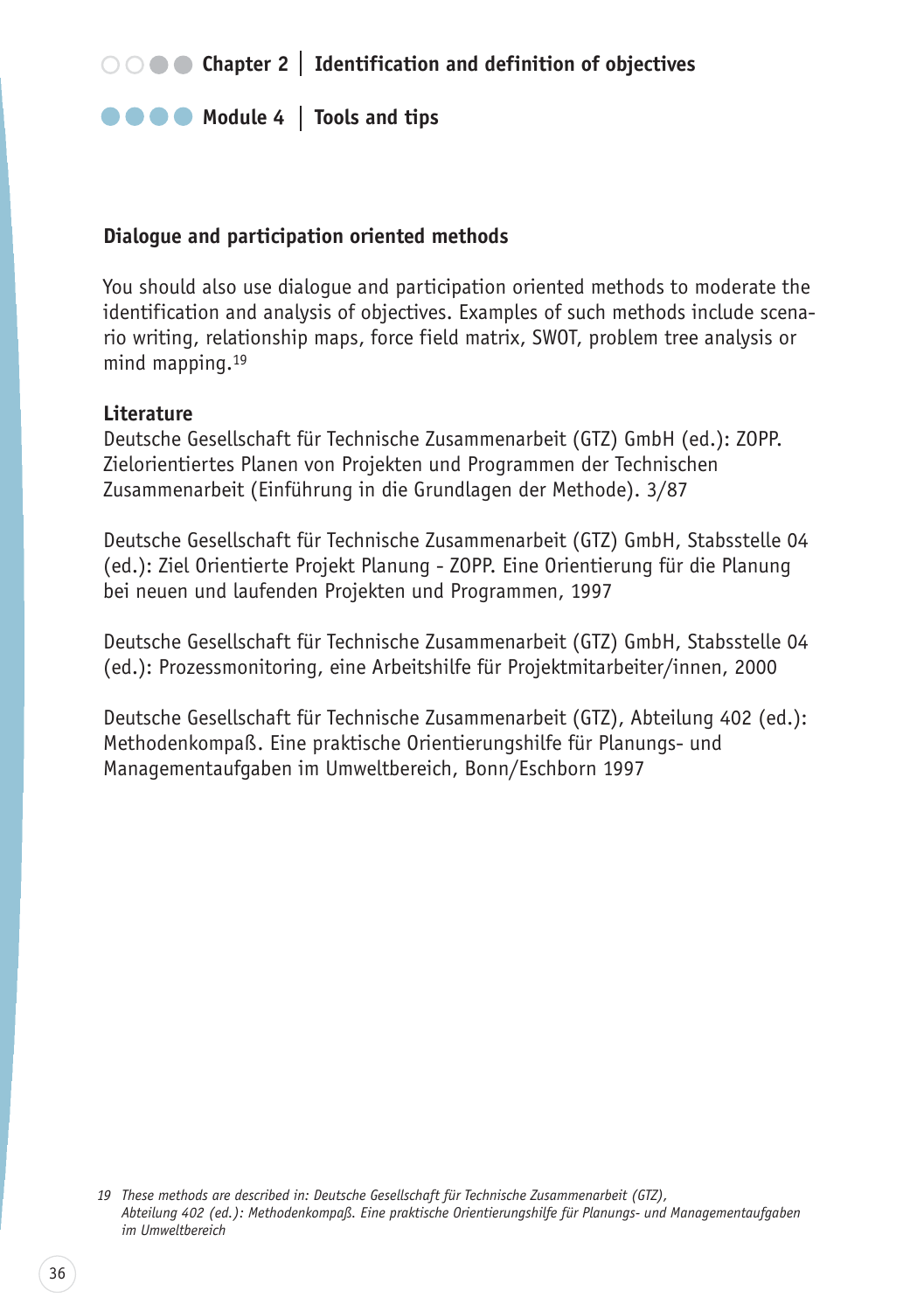## **C** ● ● Chapter 3 Deerationalisation

**Module 1 Theoretical principles**

#### **What does operationalisation mean?**

When the project team has agreed upon the primary gender objectives for the planned project, it is necessary, on the one hand, to plan activities and measures in order to achieve the desired objectives and, on the other hand, to define indicators in order to measure achievement of objectives. This process is called "operationalisation".

Measures are specific proposals designed to facilitate or support the achievement of an objective. Indicators are facts, figures, or findings which measure changes in a particular context over a specific time span. They contribute to keeping different views (for example those of men and women about a particular seminar topic) apart, provide pointers to changed situations and indicate what stage a project has reached in relation to the set objectives. Indicators must be able to identify differences - between two points in time or between different situations. They are supposed to help participants to make decisions. Indicators should be gender-sensitive and make it clear to what extent projects have fulfilled their gender objectives.

Suitable indicators can only be found if the situation to be measured has been defined and clear objectives have been formulated.

#### **Indicators – staying in touch with reality**

Indicators are instruments used for evaluation/controlling and monitoring. They provide an accurate picture of the results of projects and serve as a yardstick without which progress (or deviations or lack of progress) would not be obvious. They include details of the target group (who?), the location (where?), the quality (what/how good?), the time period (when?) and the quantity (how much?).

Indicators should:

- make the achievability of an objective clear,
- be as easy as possible to determine,
- be clearly interpretable.

There should be a balanced proportion of quantitative and qualitative information.

#### *Quantitative indicators*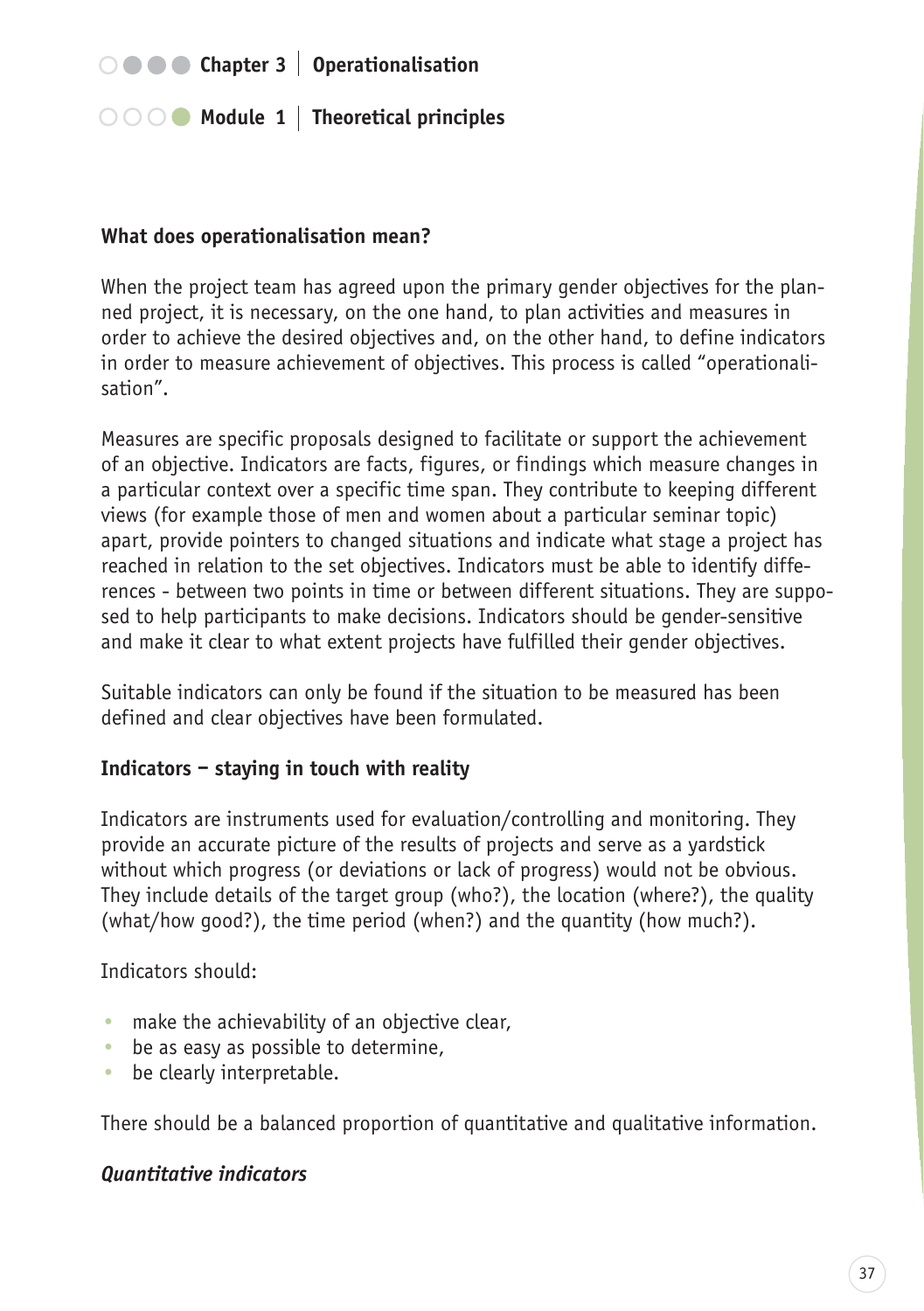# **COOChapter 3** Operationalisation

#### **Module 1 Theoretical principles**

facilitate the preparation of reliable sets of information that can be compared with each other. They indicate the changes that are being achieved from one measuring point to the next. Of course, it is always necessary to use the same indicators. Examples of quantitative indicators include the number of products sold, the number of consultations carried out, the changes in turnover of a company, the changes in the number of participants in seminars etc.

#### *Qualitative indicators*

provide information about assessments, evaluations and opinions. Thus, for example, participants in a seminar might be asked to assess the content. Often the information content of qualitative indicators is more immediate and comprehensive than that of quantitative indicators. It might be helpful to quantify qualitative indicators and represent them as measurable factors on scales ("very satisfied", "reasonably satisfied", "not satisfied"). This makes it easier to compare the results with others - though again with some loss of information.

All indicators should be gender-sensitive, so that they can be used to measure the success of gender objectives. For example, this means that the satisfaction level would be surveyed separately for women and men or that any quantitative measurements would necessarily take account of gender specific differences. Thus, for example, when measuring working hours, it is necessary to allow for the fact that more women work part-time.

#### **Selection and combination of indicators**

When selecting the indicators, or when evaluating, presenting and interpreting the data, it is always necessary to ask the question about implicit gender-relevant norms.

Gudrun Sander and Catherine Müller cite the following example in their publication on equality controlling in companies and public bodies: "If, for example, the evaluation of appraisal interviews reveals a difference between the assessment of women and men, the question then is how to represent and communicate this difference. That is to say, it is not immaterial, in terms of the measures that have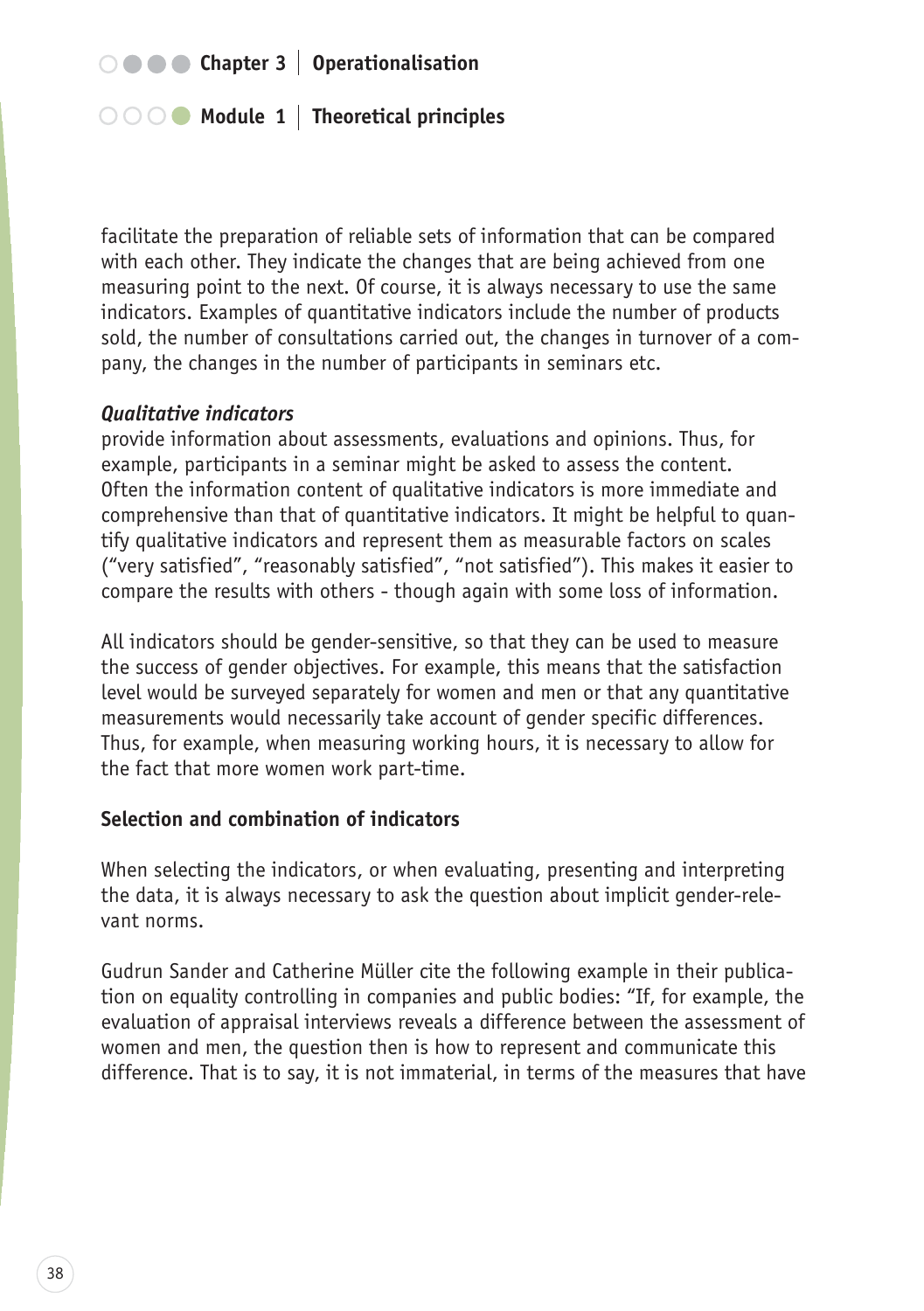# **COCO** Chapter 3 | Operationalisation

# **Module 1 Theoretical principles**

to be taken, whether it is announced that women have been assessed as 20 % worse than men (implicit norm - men) or whether it is announced that there is a tendency to overrate men (implicit norm - women). The measures to compensate for these differences will vary accordingly". 20

Sufficient time should be allowed for the selection of the indicators as this can have a fundamental bearing on the subsequent development of the project. In order to make project planning transparent and comprehensible for all participants, the indicators have to be combined in a clear and coherent way. Objectives-oriented Project Planning (ZOPP), which is described in Chapter 2.1, provides a suitable instrument for this: it is called Project Planning Matrix (PPM). It is described in detail in Chapter 3.4.

*<sup>20</sup> Sander, Gudrun; Müller, Catherine: Gleichstellungs-Controlling in Unternehmungen und öffentlichen Verwaltungen, Zürich 2003, p. 11*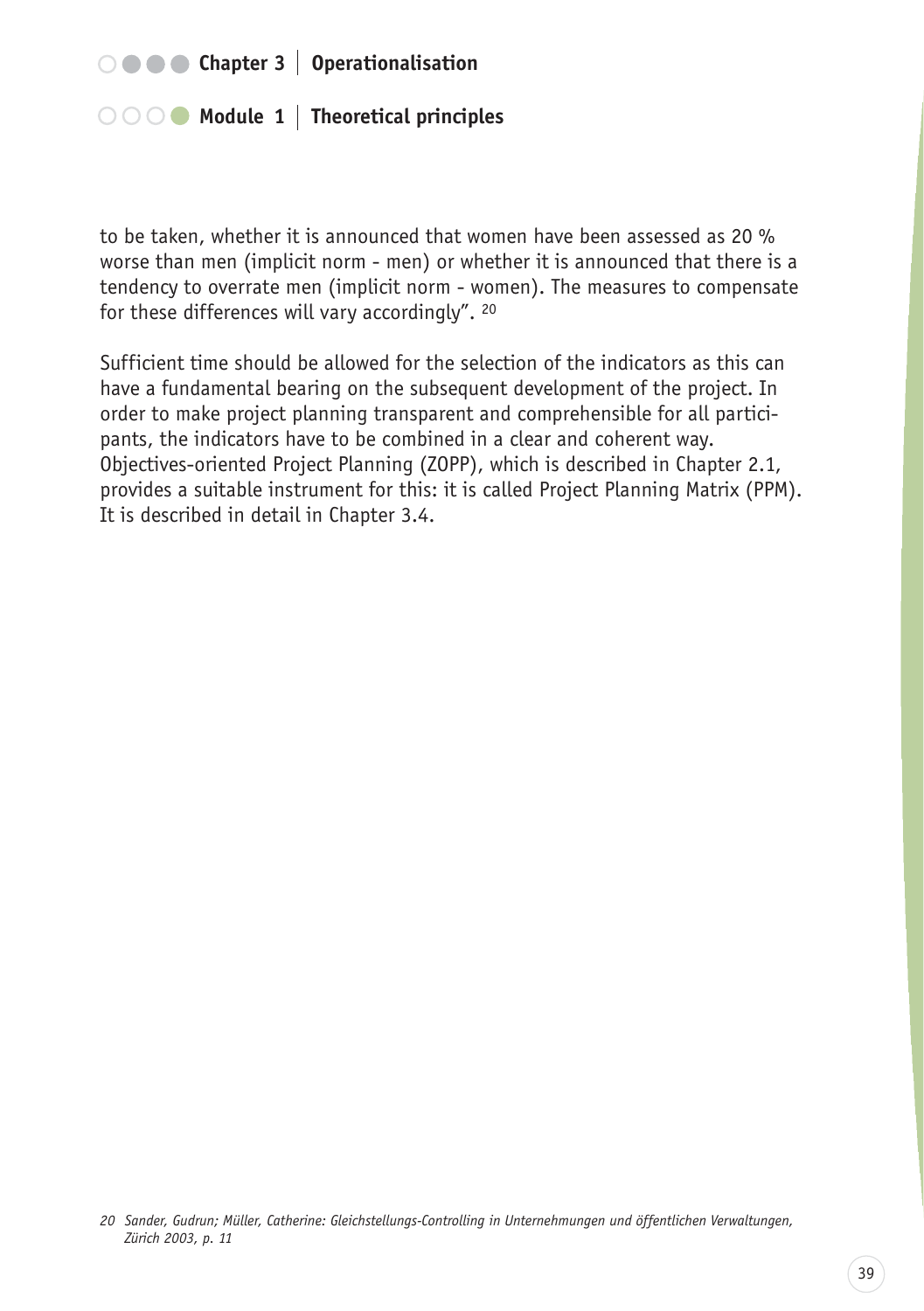# **COOChapter 3** Operationalisation

#### **Module 2 Creative industries business incubator**

#### **Organisation of planning groups**

The aim of the planning groups was to follow up the gender objectives agreed in the first workshop in the areas of building design, marketing and service infrastructure, and to translate them into specific measures and activities. At least one person with gender competence took part in each of the three planning groups. The planning groups were convened, organised and led by the Zentrum Frau in Beruf und Technik. Minutes of the meetings were made available to all participants. Communication was done by telephone or e-mail, thus ensuring that information was transferred between the planning groups.

Each planning group met twice for a half day. There was a lot of overlap in terms of the content in the Marketing and Service Infrastructure planning groups, so these groups were merged after the first meeting.

#### **Measures and activities from the planning groups**

The planning groups were instructed to come up with concrete "products" and to plan activities that can contribute to increasing equal opportunities. The following are examples of the type of questions asked:

- Is recruitment and solicitation directed equally at women and men?
- Is the participation of women actively encouraged?
- Is the publicity material equally appealing to women and men (language, pictures)?
- Is there child care support?
- Are there target group specific advisory services for men and women?
- Does the building design satisfy the basic principles derived from gender experiences - orientation, neutrality, identification and security?

On the basis of the above questions, the planning groups managed to arrive at concrete results. Only a few examples can be listed here.

#### **Services and Marketing planning groups**

The group discussed the requirements for a gendered presentation of the business incubator and compiled key data for a "Catalogue of Marketing Measures":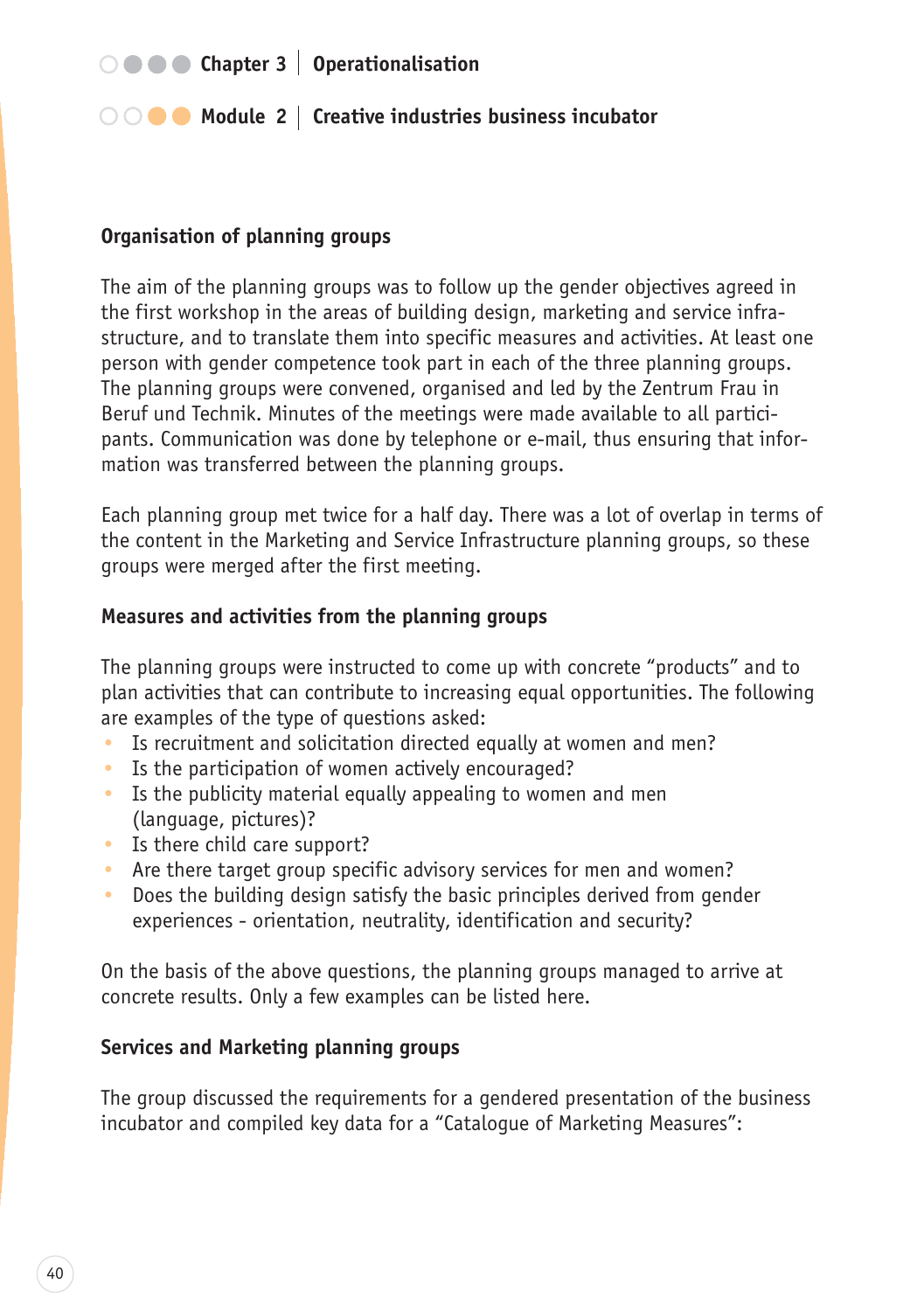# **COOChapter 3 | Operationalisation**

#### **Module 2 Creative industries business incubator**

- Obtaining and utilising basic information,
- Public relations
- Acquiring cooperation partners and multipliers,
- Compiling advertising material and organising events.

Activities included compiling a list of possible cooperation partners and multipliers. Networks of female specialists were added to the previously planned multiplier networks. This made it possible to widen the circle of cooperation partners when it came to attracting tenants to the business incubator. Furthermore, a competition was conceived to come up with a name and logo for the business incubator. The competition was planned as a separate marketing event. In addition to the project participants, there will also be a female external marketing consultant on the jury in order to guarantee the presence of women in the new advertising material as well.

The group also specified support offerings for the new and young businesses, determined the resources for these individual infrastructure measures and defined the responsibilities for these offerings.

Examples of support offerings include the setting up of a funding advisory committee or the establishment of target group specific advisory services.

The Services and Marketing planning groups also dealt with the development of a task profile and the question of filling the internal management posts.

The measures were developed on a gender-specific basis. In doing so, it was necessary to use the existing structures.

#### **Construction planning group**

Based on a detailed analysis of the existing planning documents and a second inspection of the building site, the Construction planning group has proposed ways of making the business incubator and its surroundings equally usable for men and women.

The group identified the following areas and principles for the implementation of the building project:

- Orientation(creation of easily traceable places),
- Security (enlivening of spaces, creation of social control, avoidance of unsafe spaces),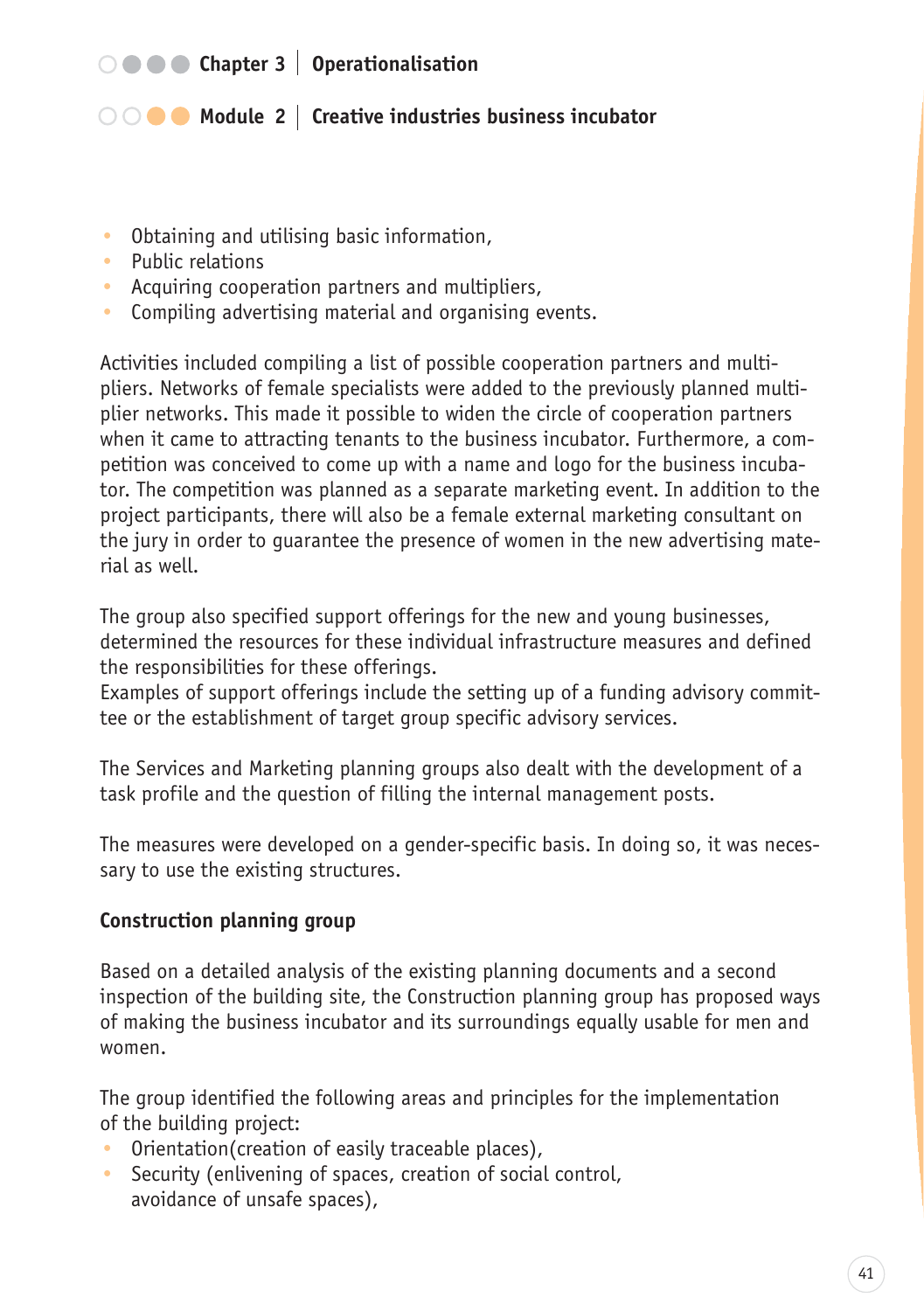#### **Module 2 Creative industries business incubator**

- Quality and usability of interior spaces (working environment with natural lighting and visual links with surrounding area),
- Communication (creation of shared places, transparency),
- Identification (creating opportunities for self involvement).

#### **User analysis - questionnaire campaign**

A written survey of potential tenants was carried out in parallel to the work done in the planning groups. This is an effective way of finding out the real needs. The results of the survey were incorporated into the work of the planning groups and also serve as a basis for the continued work of the project managers.

The title of the questionnaire was "What do you want from the creative industries business incubator at the Lothringen I/II site?". It consisted mostly of standardised questions, supplemented by some open questions to allow the respondents to give their opinion freely.

It was decided to ensure that the questionnaire included questions which took into account the potentially different life situations of men and women. For example, the respondents were asked whether they want an infrastructure that facilitates the combination of family and career. They were also asked about their place of residence and mobility.

The following extracts from the results are intended to show the kind of gender relevant information that can be provided by such surveys: 21

- There are slightly more full-time self-employed men than women, while a larger proportion of women than men are in part-time self-employment. *This information is an important consideration when planning the provision of consulting and advisory services. It is necessary to ensure that those who are starting businesses on a part-time basis are also considered when it comes to leasing.*
- During the business start-up planning phase, women are more inclined than men to want to run their businesses on a partnership basis. However, men subsequently seem more likely to translate such a cooperative business start-up plan into reality. *Since businesses set up as partnerships are regarded as economically more stable, the advisory service should provide gender-sensitive support in this regard.*

*<sup>21</sup> The questionnaire was sent by the Bochum Business Development Agency to 200 addresses and was completed by 39 people, 18 men and 21 women. Although this is a high rate of return, the results cannot be generalised due to the small number of cases.*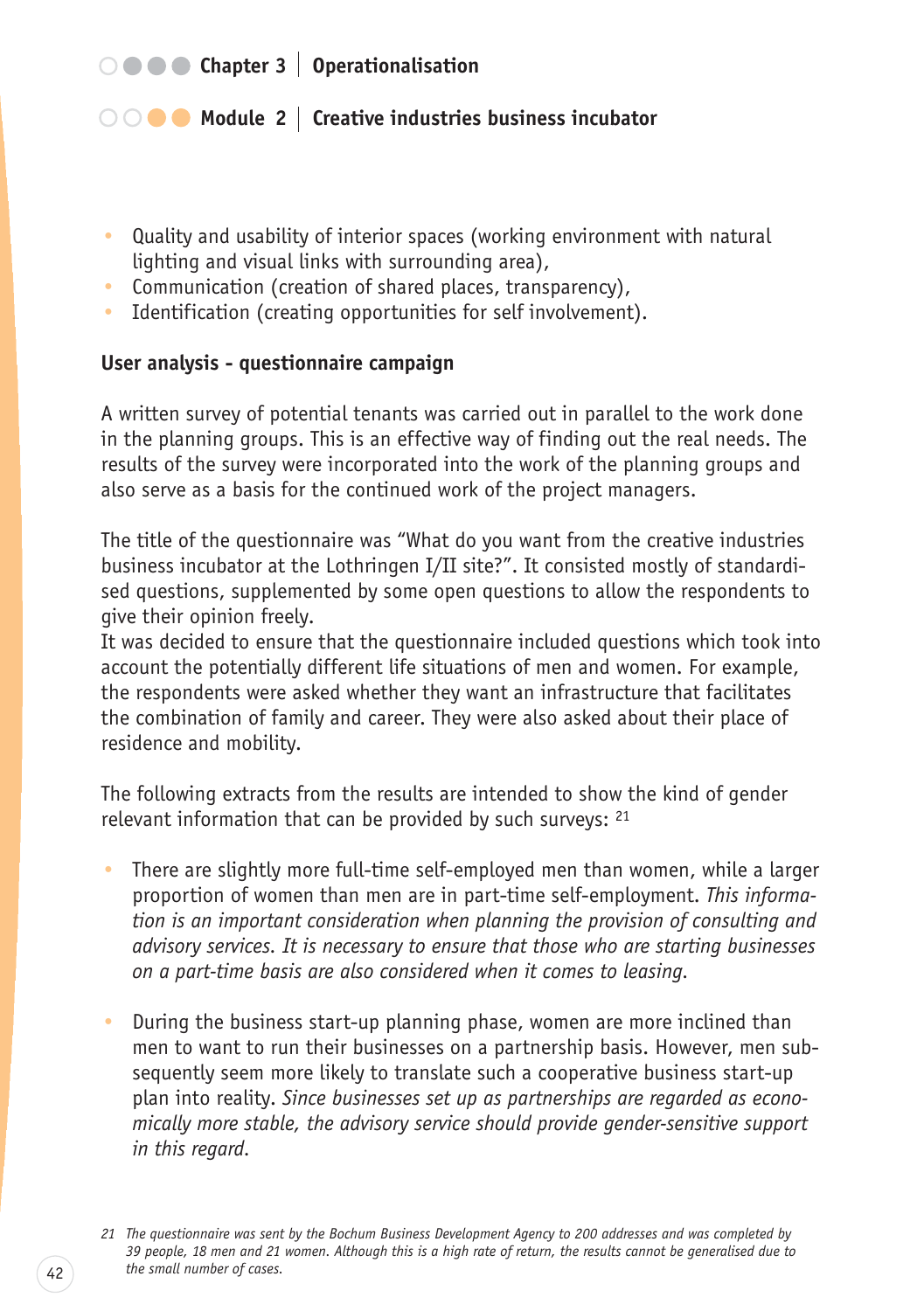# **COO** Chapter 3 | Operationalisation

#### $\bigcirc$  $\bigcirc$  **● Module 2 | Creative industries business incubator**

- The possibilities for combining family and career are considered as less important by both women and men, though more women than men want an appropriate infrastructure. *The overall rather low level of demand for family/work combination possibilities can perhaps be put down to the fact that the respondents live within a radius of 20 km of the business incubator, and prefer to use childcare provision closer to home. Childcare at the workplace is often only sought as an "emergency solution". Surveys to determine the childcare needs of the tenants who eventually move into the business incubator should be carried out at regular intervals.*
- In addition, more women wanted the business incubator to offer further training and opportunities to share ideas and experiences. *On the basis of these findings, some of the resources should be invested in the organisation of gendered training and exchange opportunities.*

#### **Interim result**

The interim workshop in July 2003 was used to present the results obtained so far by the planning groups as well as the results of the questionnaire campaign carried out by the general group.

This time the workshop was led by a male facilitator with ZOPP and gender competence. This once again provided the men and women involved in the project with a different perspective on the gender topic.

#### **Profile development**

The question of the business incubator's profile had been the central theme running through the individual planning group meetings. A strong profile is the basis for many subsequent activities (advertising material, press relations etc.) and must be able to encompass all areas of activity. That is why profile development was chosen as the topic for the interim workshop and discussed in groups. This resulted in a set of characteristic qualities that define the creative industries business incubator "brand" (e.g. establishment of high quality creative and cultural businesses, reinvigoration of industrial heritage, networking in the cultural and business landscape, gender-orientation, cooperation between the newly established businesses, representation of creative businesses from all sectors).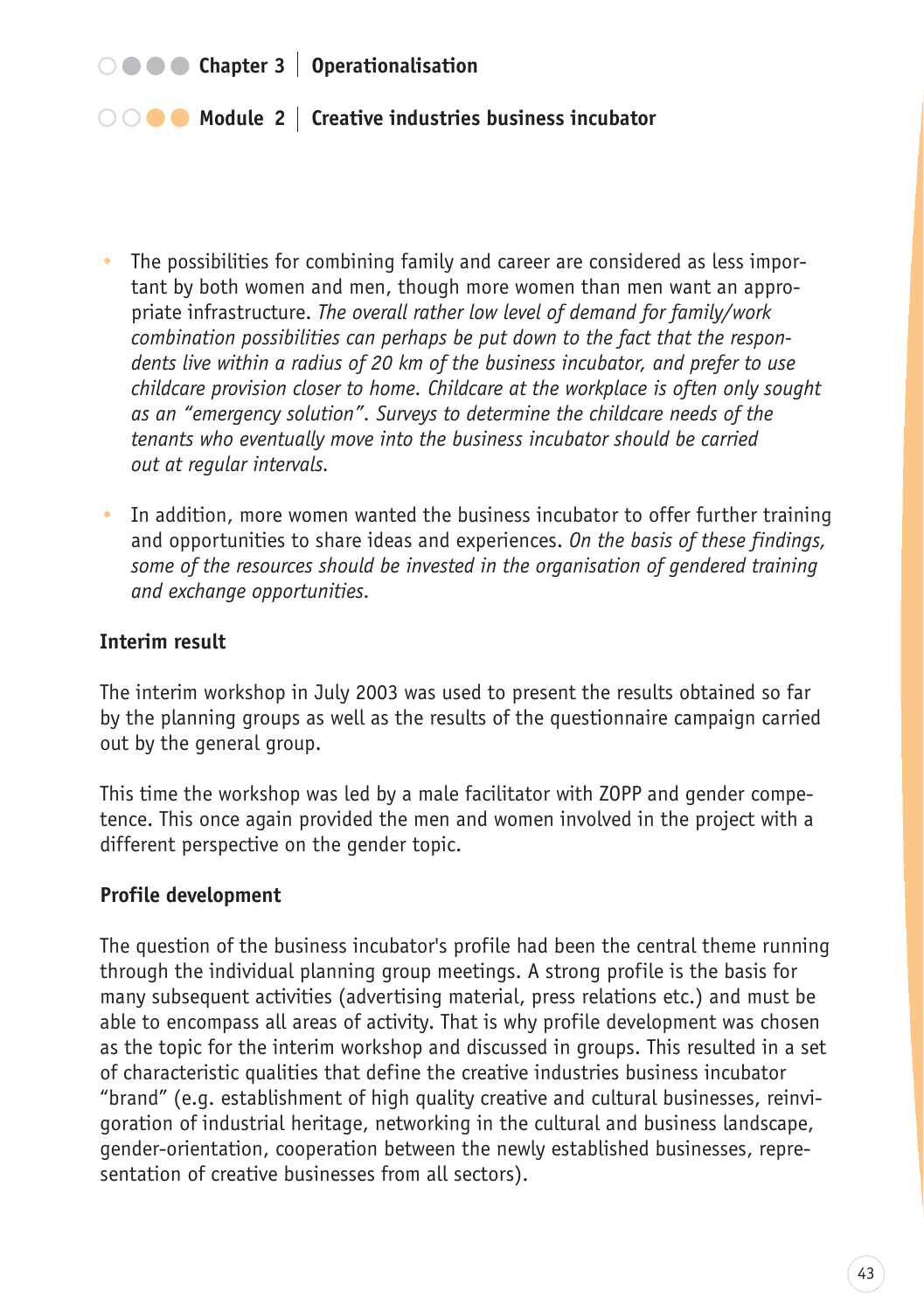## **Module 2 Creative industries business incubator**

The project managers can, for example, use the above information in their PR and media work or in the production of advertising material.

#### **Gender mainstreaming perspectives**

The question of how to ensure that the agreed gender objectives are achieved when implementing the project and that appropriate measures are initiated to achieve these objectives was dealt with separately in a group of women and a group of men with the following brief: "You are the management team responsible for implementing the Lothringen business incubator project. Describe, on one page, by what means (in particular control factors, or indicators) you propose to achieve the agreed gender objectives!"

The results of the women's and men's group complemented one another and made it clear that it is possible to incorporate control factors into the process at different levels. For example, in the form of a gender competence requirement for those actively involved in the project, through the commitment of the management vis-àvis agreements on objectives, or through target group specific advice and training for the clientele. The question of establishing and monitoring the gender objectives and gender processes in the project development was dealt with in detail in the final workshop (cf. Chapter 4.2).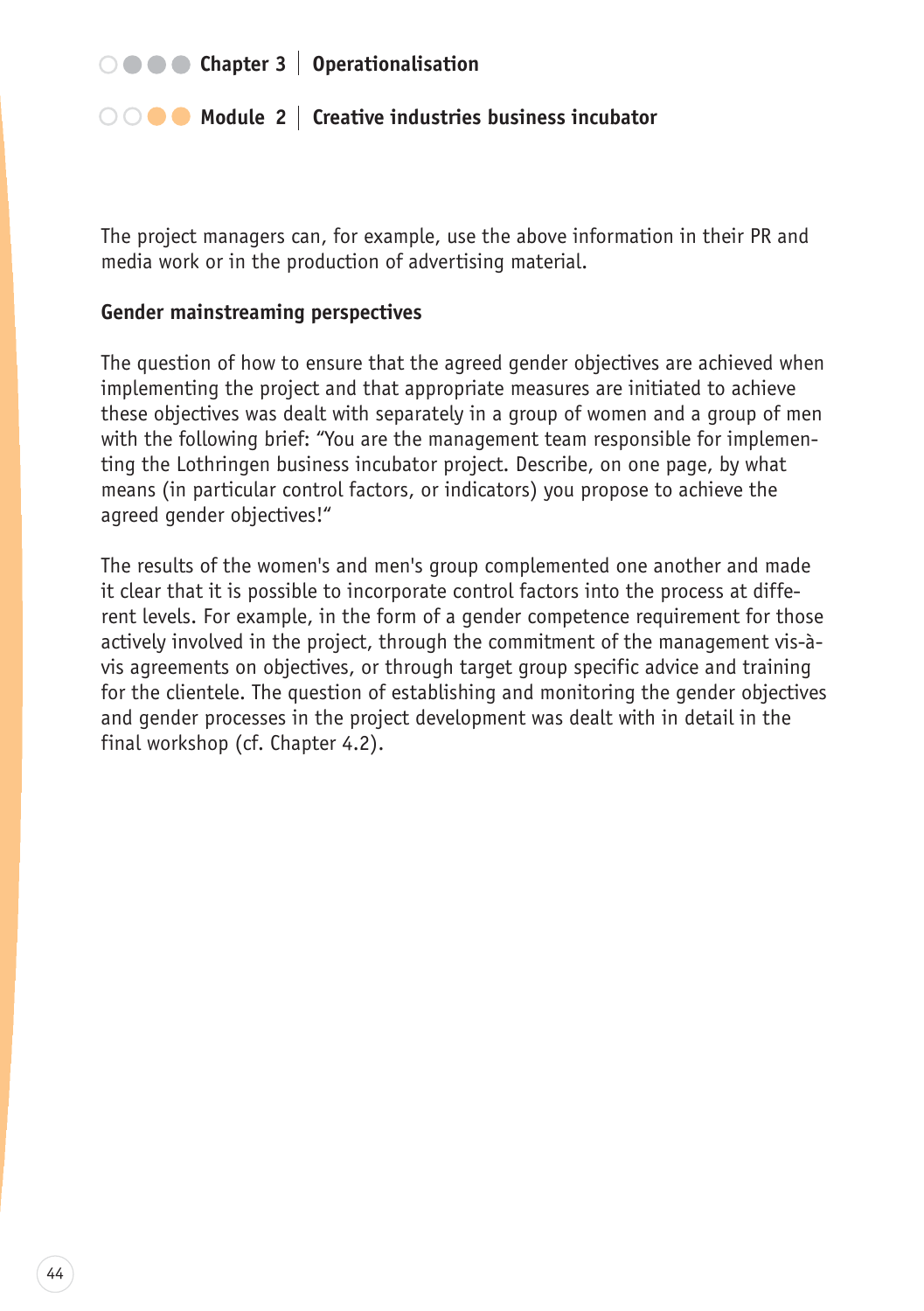# **C** ● ● Chapter 3 Deerationalisation

**Module 3 Examples** 

#### **Local public transport 22**

In the Austrian village of Pöttsching in the Burgenland region, local public transport was to be expanded in order to reduce the flow of traffic through the village. A low-cost solution was sought. A study carried out in advance had shown that, in particular, mothers with babies, children and the elderly had clear mobility disadvantages and were dependent on private transport. Objectives were formulated on the basis of these findings: the public transport system was to be augmented with a flexible passenger transport system, suitable for a flexible timetable and short distances. The "Gmoa-Bus" was introduced as a suitable measure - an eight-seater taxibus providing a door-to-door service. It drops passengers off where they want and can be ordered by telephone. The fares are in line with the normal public transport prices.

#### **Resource planning in the business start-up process 23**

Practical experience in business start-up consulting shows that men who start up businesses are inclined to make rather grand and expensive plans with regard to the equipment needed for their new businesses. They claim that they do not want their future business decisions to be blocked by a lack of resources. In contrast, women who start up businesses are more cautious in their calculations and want to expand the scope of their business in small steps. They are more inclined to apply for smaller business loans and choose more modest office equipment at the start. These different requirements have to be taken into consideration when planning the range of business space in a start-up centre. A flexible range of business space is easier to tailor to different requirements.

#### **Management trainees 24**

As part of its organisational development, the Stuttgart Youth Welfare Office is promoting equal opportunities in the training of its management trainees. Trainee managers now deal with gender issues at the start of their careers. They look at the different career development and gender-specific approaches to management, organisational barriers and forms of support for women and men who are training to become managers in the Stuttgart Youth Welfare Office, the definition of their

*<sup>22</sup> Aufhauser, Elisabeth; Herzog, Siegrun; Hinterleitner, Vera; Oedl-Wieser, Theresia; Reisinger, Eva: Grundlagen für eine gleichstellungsorientierte Regionalentwicklung. Endbericht. Studie im Auftrag des Bundeskanzleramts Österreich, Abteilung IV/4, Vienna 2003, p. 198*

*<sup>23</sup> Voigt, Martina: Unternehmerinnen und Unternehmenserfolg, Wiesbaden 1994*

*<sup>24</sup> Blickhäuser, Angelika: Beispiele zur Umsetzung von Geschlechterdemokratie und Gender Mainstreaming in Organisationen, Berlin July 2002, p. 32*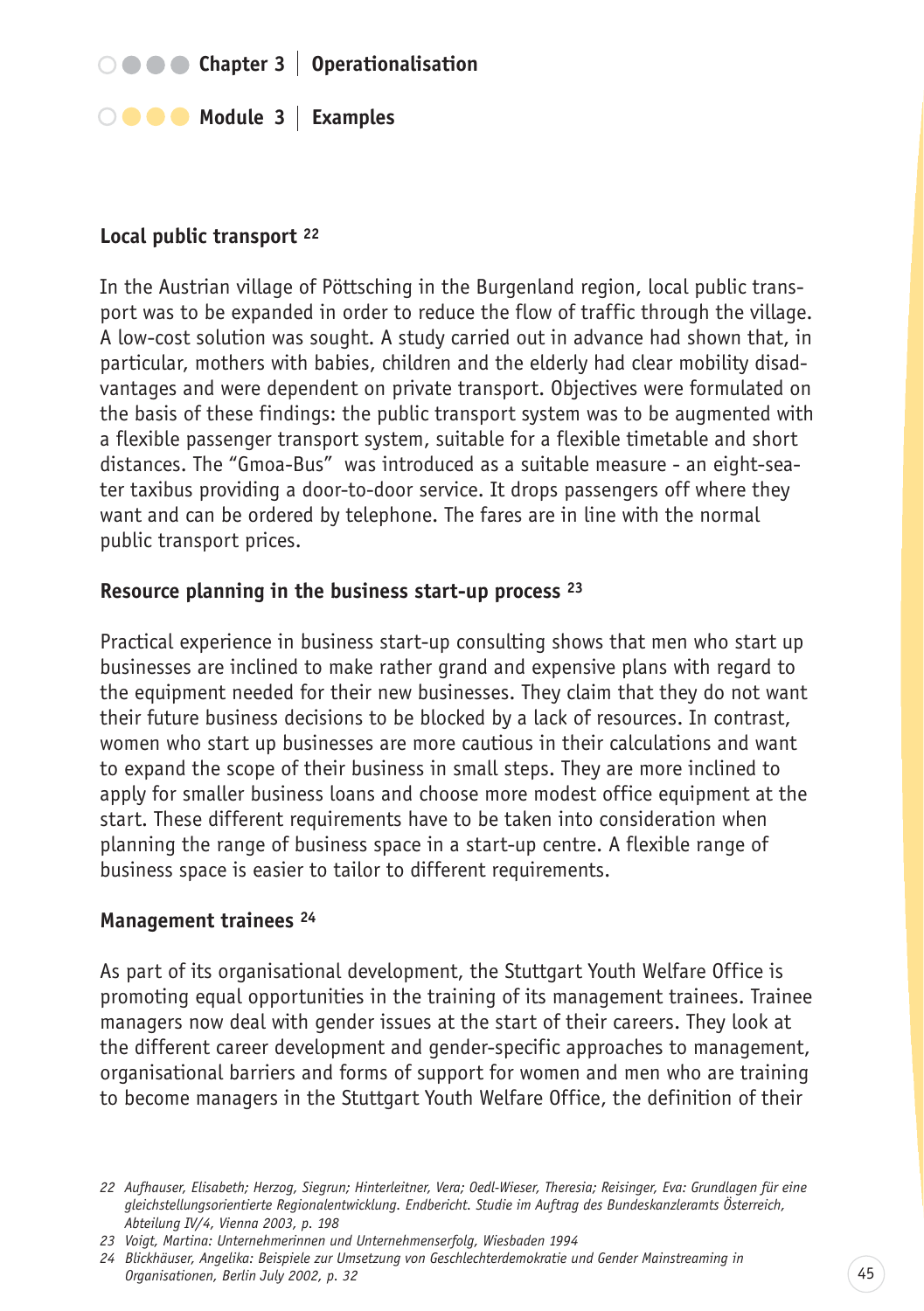personal position in terms of family and career and the handling of different roles and management styles.

#### **Reform of internal human resource policy 25**

Ringstedt town council wanted to change the gender dominance in recruitment. The focus of the project was on job requirements and recruitment procedures. The job descriptions were revised; instead of an exact description, the emphasis was placed on the requirements and responsibilities. There was equal representation on the selection panels. After just six months, as hoped for, the number of male applicants for positions in daycare facilities for children had increased.

#### **Planning of a large-capacity car park 26**

The manager of a department store responsible for the planning of a largecapacity car park tells his colleagues to take their customers' situation into account in their analyses and proposed solutions. As soon as the first planning concept is finalised, it will also be passed on to the local women's organisations for them to comment on. This means that the entire facility - entrance, access, exit, visibility, box size etc, - can be planned and implemented with expert support from the start.

*<sup>25</sup> Blickhäuser, Angelika: Beispiele zur Umsetzung von Geschlechterdemokratie und Gender Mainstreaming in Organisationen, Berlin July 2002, p. 37*

*<sup>26</sup> Stiegeler, Dr. Barbara: Wie Gender in den Mainstream kommt, Bonn 2000*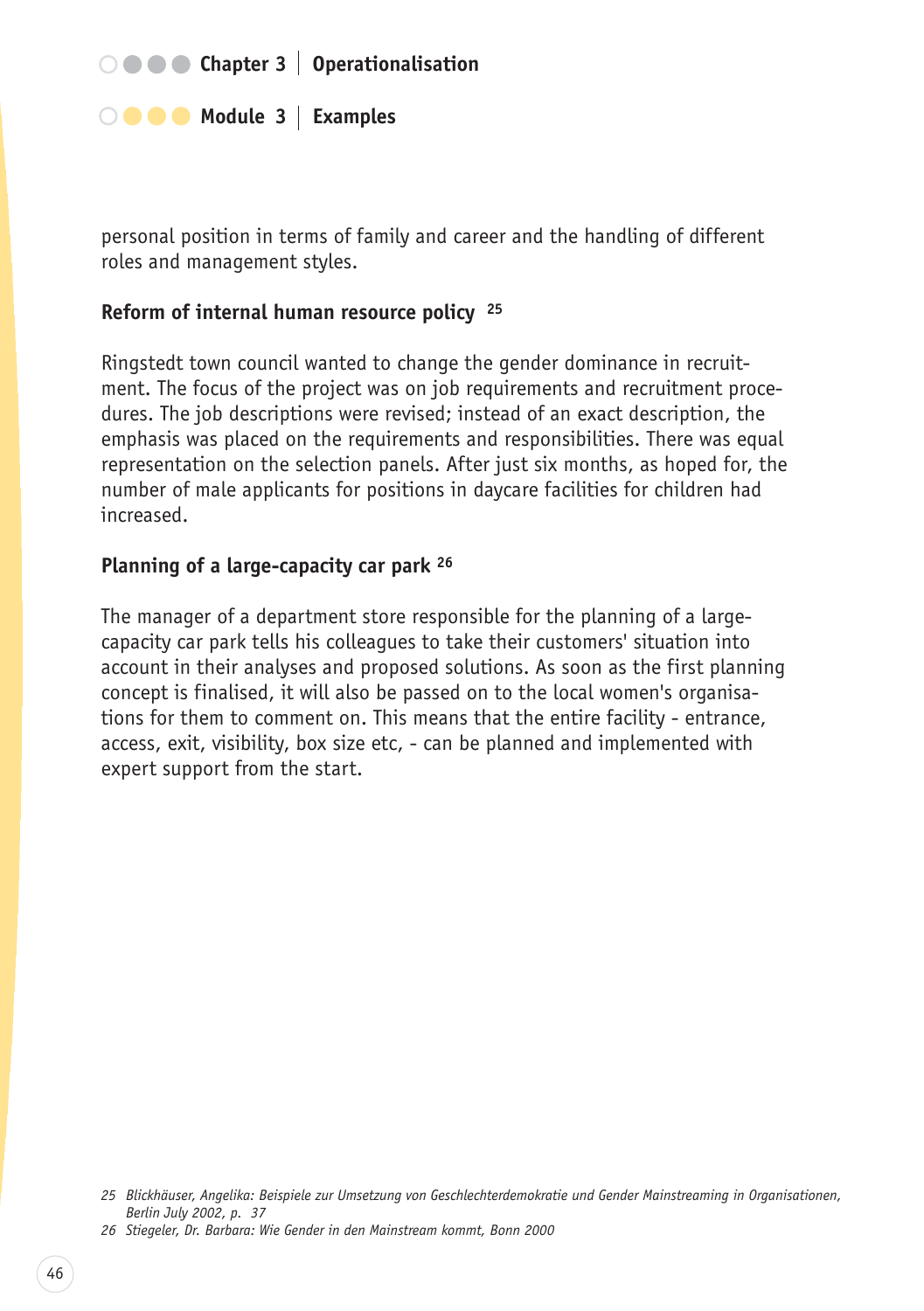**Come Chapter 3 | Operationalisation** 

**Module 4 | Tools and tips** 

#### **Setting of indicators**

Allow enough time for the selection of indicators and discuss them with all the participants. A different composition of the discussion group can lead to different indicators.

Try to answer the following questions:

- Does the indicator actually measure what it is supposed to?
- Does the simplification capture what is essential?
- Is the indicator tailored to the specific situation?
- Do those doing the measuring agree about the survey method?

Less is more: keep the number of indicators to a minimum in order to ensure clarity and transparency!

To measure the implementation of equal opportunities, for example, you should look for indicators for the following areas:

- Access to and participation in all areas of the labour market,
- General and vocational education,
- Establishment and growth of businesses,
- Compatibility of family and career,
- Balanced participation in decision-making processes.

The following are examples of gender-sensitive indicators:

- Number of additional employees according to gender in businesses run by men/women,
- Use of income according to gender
- Changes with regard to the qualification of male and female participants in further training,
- Number and size of loans granted according to gender,
- Quality assessment of further training events by the participants,
- Quality of women and men's participation in the definition and development of the range of services offered by a project,
- The possibility of taking on a management role on a part-time basis,
- Support of part-time business start-ups,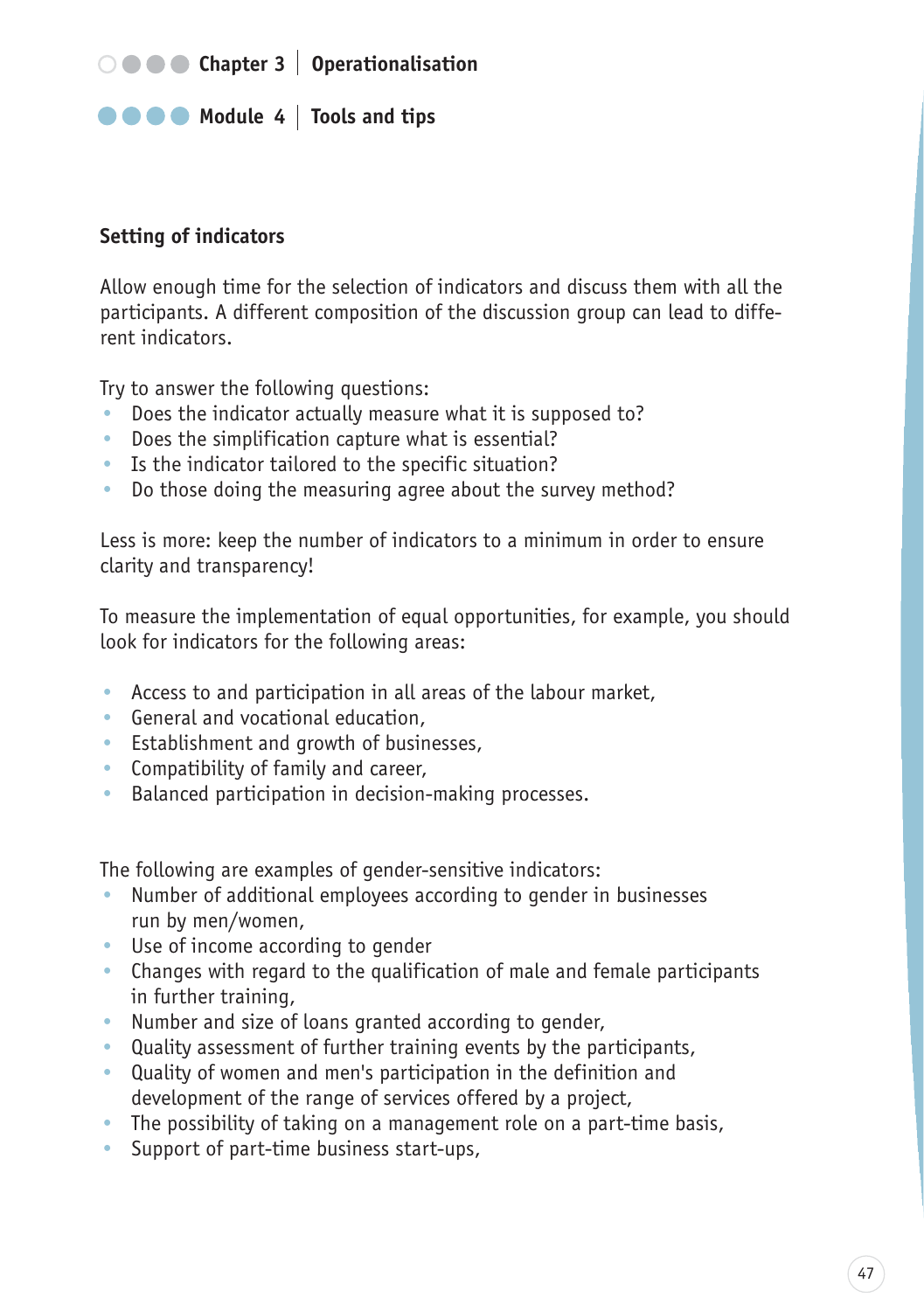# **Compared Chapter 3 | Operationalisation**

**Module 4 | Tools and tips** 

- Provision of skilled part-time work that guarantees a living wage,
- Percentage of jobs that are liable to social security payments,
- Involvement and training of returners to work,
- Promoting and enhancing the status of social skills in working life,
- Training of managers in the subject of sexual harassment at work and gender-specific forms of mobbing.

#### **Documentation of operationalisation according to ZOPP**

In order to bring more transparency into project planning, a summary description of the project is developed with the aid of a so-called project planning matrix (PPM) as part of ZOPP (objectives-oriented project planning).

The project planning matrix is used to describe the objectives in more detail and formulate the indicators.

The PPM provides a one-page summary of

- why the project is being pursued,
- what the project aims to achieve,
- how the project aims to achieve the results (measures and activities),
- which external factors are important for the success of the project,
- how the success of the project can be measured,
- where the data can be found to evaluate the project, and
- what the project will cost.

It is important not to get bogged down in details, but to show the essential elements of the plan and how they interrelate "at a glance". For complex larger projects it will probably be necessary to develop several project planning overviews for the sub-projects. The first question should always be about which or whose information requirement the PPM is intended to meet? For example, detailed operational information is only required by the project management, whereas the authorising authorities are generally only interested in an outline.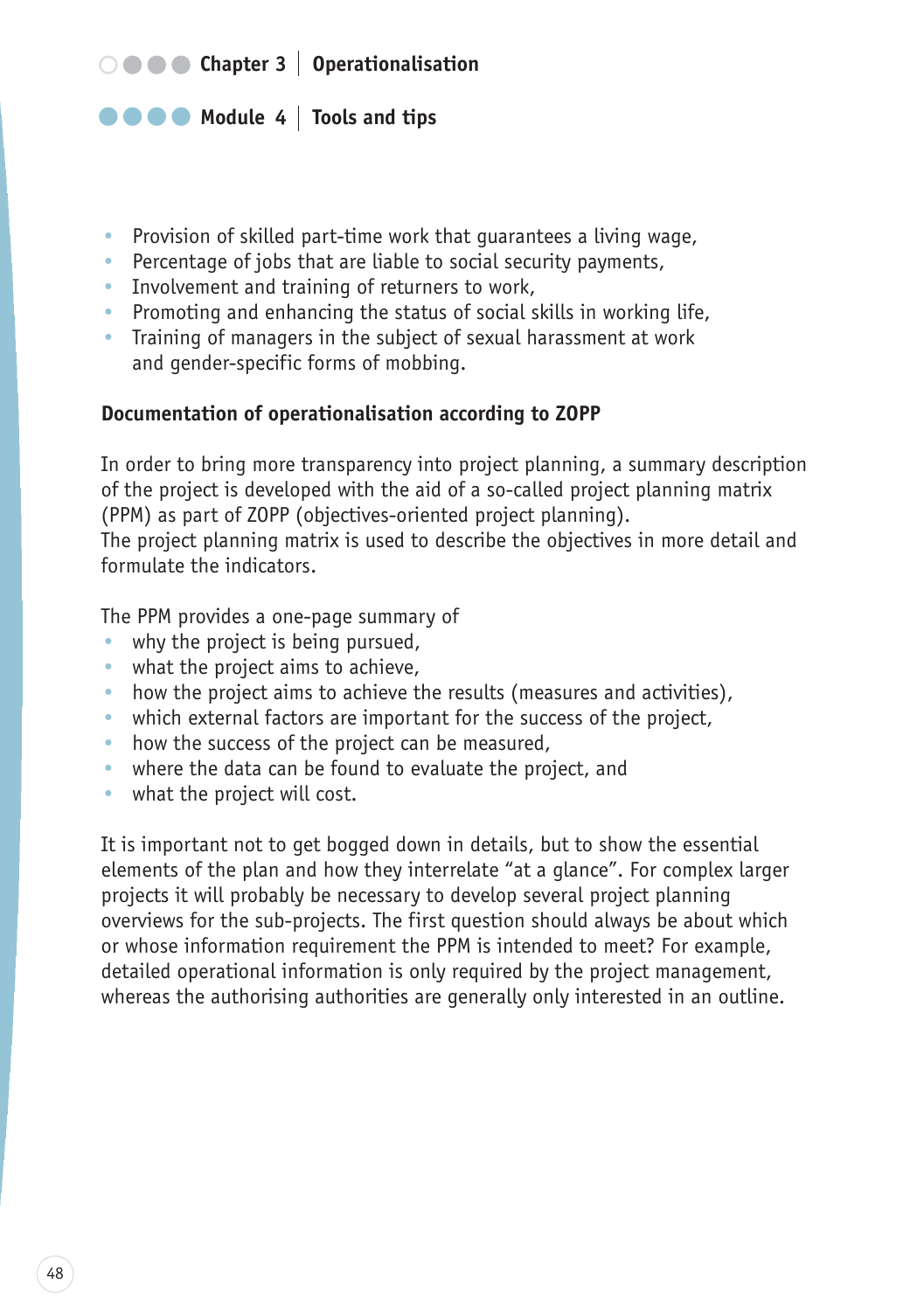**C**  $\bullet$   $\bullet$  **Chapter 3** Operationalisation

**Module 4 | Tools and tips** 

#### **Example of a PPM matrix 27**

| <b>Summary</b><br>description                                                        | <b>Objectively</b><br>verifiable<br>indicators | Sources of<br>verifiability | Assumptions |
|--------------------------------------------------------------------------------------|------------------------------------------------|-----------------------------|-------------|
| <b>Overall Goal</b><br>(Superior strategic<br>goal of the project)                   |                                                |                             |             |
| <b>Project Purpose</b><br>(The changed situation<br>Designed by the target<br>group) |                                                |                             |             |
| <b>Results</b><br>(Products and services<br>generated by the project<br>management)  |                                                |                             |             |
| <b>Activities</b><br>to achieve the results                                          |                                                |                             |             |

#### **Literature and links**

Aufhauser, Elisabeth; Herzog, Siegrun; Hinterleitner, Vera; Oedl-Wieser, Theresia; Reisinger, Eva: Grundlagen für eine gleichstellungsorientierte Regionalentwicklung. Endbericht. Studie im Auftrag des Bundeskanzleramts Österreich, Abteilung IV/4, Vienna 2003

*<sup>27</sup> Deutsche Gesellschaft für Technische Zusammenarbeit (GTZ) GmbH, Stabsstelle 04, Grundsatzfragen der Unternehmensentwicklung (ed.): Ziel Orientierte Projekt Planung - ZOPP. Eine Orientierung für die Planung bei neuen und laufenden Projekten und Programmen, Darmstadt 1997, p. 24-26*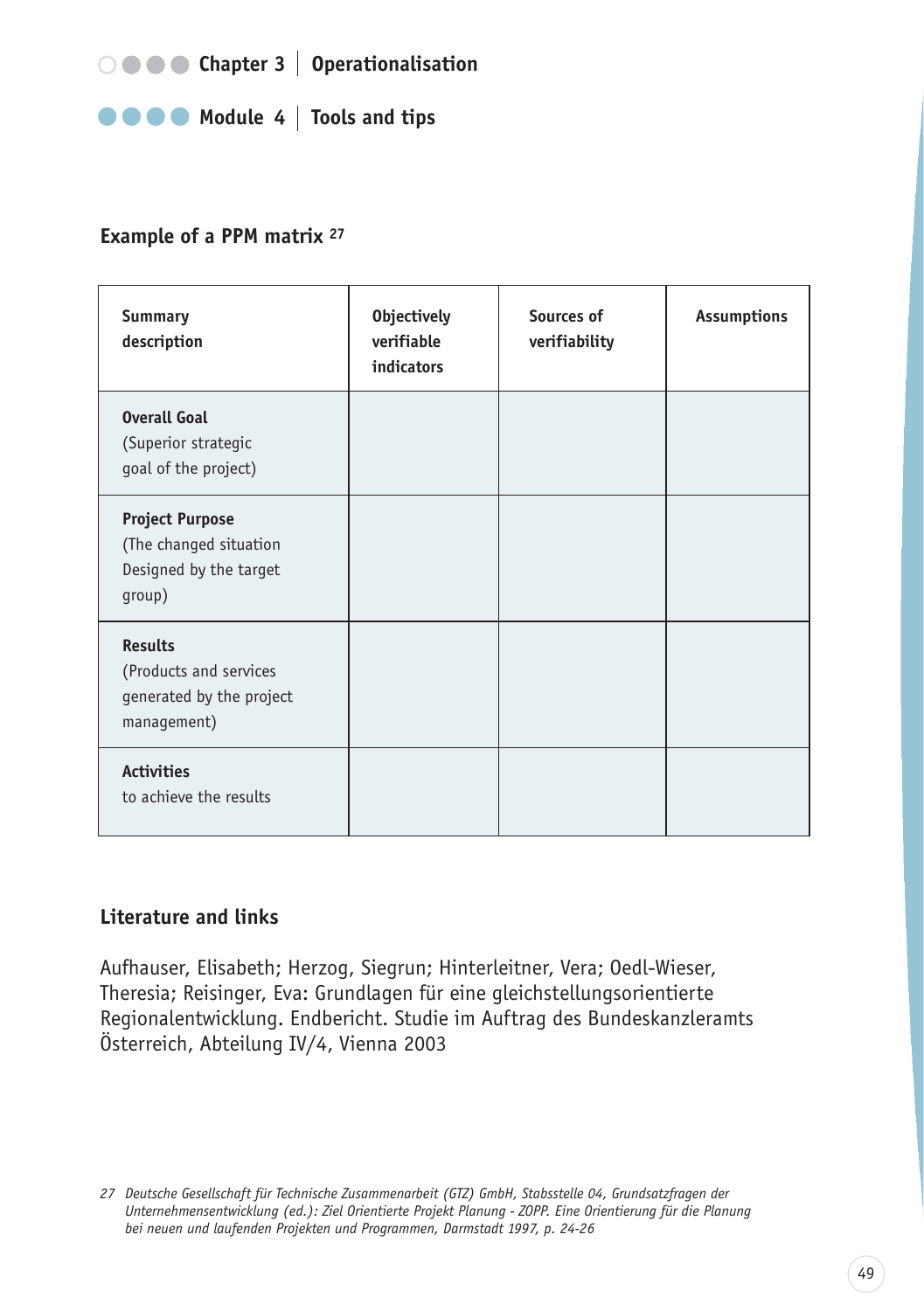# **C** ● ● Chapter 3 Dperationalisation

## **Module 4 | Tools and tips**

Beck, Tony: Using Gender-Sensitive Indicators. A Reference Manual for Governments and other Stakeholders. Commonwealth Secreteriat. June 1999 www.thecommonwealth.org/gender

Brackert, Petra; Hoffmeister-Schönfelder, Gabriele (ed.): Rechtshandbuch für Frauen und Gleichstellungsbeauftragte. Recht von A-Z für Frauen und Gleichstellungsbeauftragte in der Öffentlichen Verwaltung, in Unternehmen und Beratungsstellen. Hamburg, January 2003

Canadian International Development Agency (ed.): Guide to Gender-Sensitive Indicators. 1997

Commonwealth Secreteriat (ed.): Using Gender-Sensitive Indicators. A Reference Manual for Governments and other Stakeholders, 1999

Deutsche Gesellschaft für Technische Zusammenarbeit (GTZ) GmbH (ed.): Indikatoren der Institutionenentwicklung im Umweltbereich. Anregungen und Beispiele für Projektplanung und -management, Eschborn, 1996, www.gtz.de

Direktion für Entwicklung und Zusammenarbeit (DEZA). Sektion strategisches Controlling. 3003 Bern (ed.): Schlüsselfragen und Indikatoren. 1999 (Reihe Arbeitshilfen zu Planung, Evaluation, Monitoring und Umsetzung)

Europäische Kommission: Der neue Programmplanungszeitraum 2000-2006: technische Themenpapiere. Technisches Papier 3. Einbeziehung der Chancengleichheit von Frauen und Männern in die Strukturfondsmaßnahmen, 2000

Voigt, Martina: Unternehmerinnen und Unternehmenserfolg, Geschlechtsspezifische Besonderheiten bei Gründung und Führung von Unternehmen, Wiesbaden 1994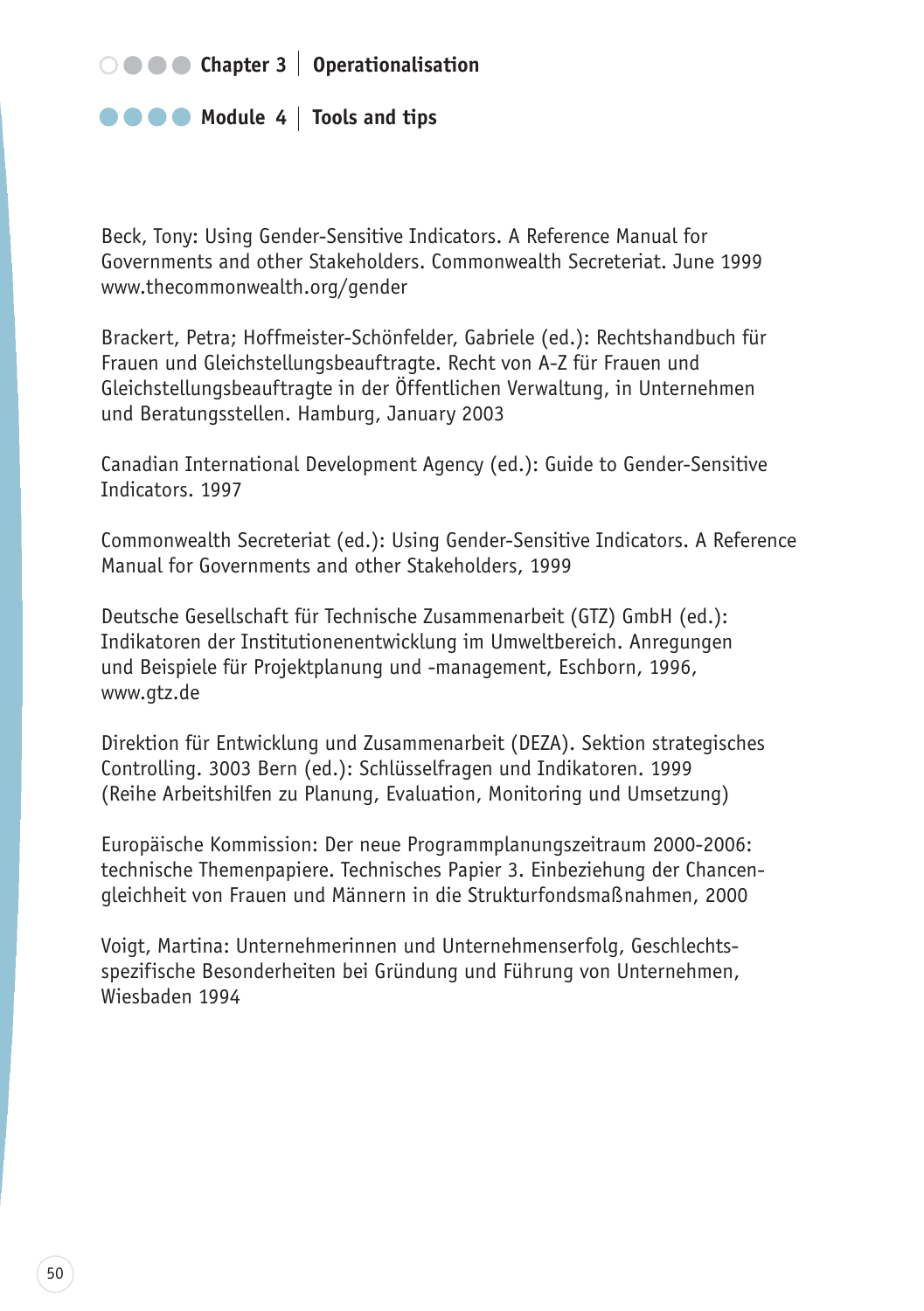

#### **Module 1 Theoretical Principles**

#### **Gender mainstreaming as a process**

Gender mainstreaming is an integrative process. Equal opportunities is the central theme running through the entire planning and implementation process of a project - from analysis to the formulation of objectives and implementation through to evaluation and controlling.

Gender controlling is an important activity in the context of gender mainstreaming. It involves the analysis of each project activity in terms of the contribution it makes towards equal opportunities between men and women

#### **Gender controlling**

Controlling supports project management with planning, steering, monitoring and information systems. It is based on the stipulated objectives and achievements of a project.

Gender controlling is an instrument used for establishing gender objectives in the ongoing planning and management processes of a project.

The development, planning and implementation process of a project is accompanied by a monitoring process and evaluated according to gender criteria and in terms of gender-related issues.

Binding gender objectives are agreed for the project within the framework of planning (for example through agreements on objectives) and controlling (for example supported by key performance indicators and evaluations).

Gender controlling may include the following key questions:

- What specific measurement categories are being used to check whether gender objectives are being met?
- What is being done to ensure that the relevant data is available for this?
- Were the objectives achieved?
- What are the reasons for not or only partially achieving the objectives?
- How can these results be incorporated into future projects?
- What other measures are necessary?

The formulation of verifiable objectives and the selection of appropriate indicators for the measuring of objectives are central to gender controlling (cf. Chapters 2.1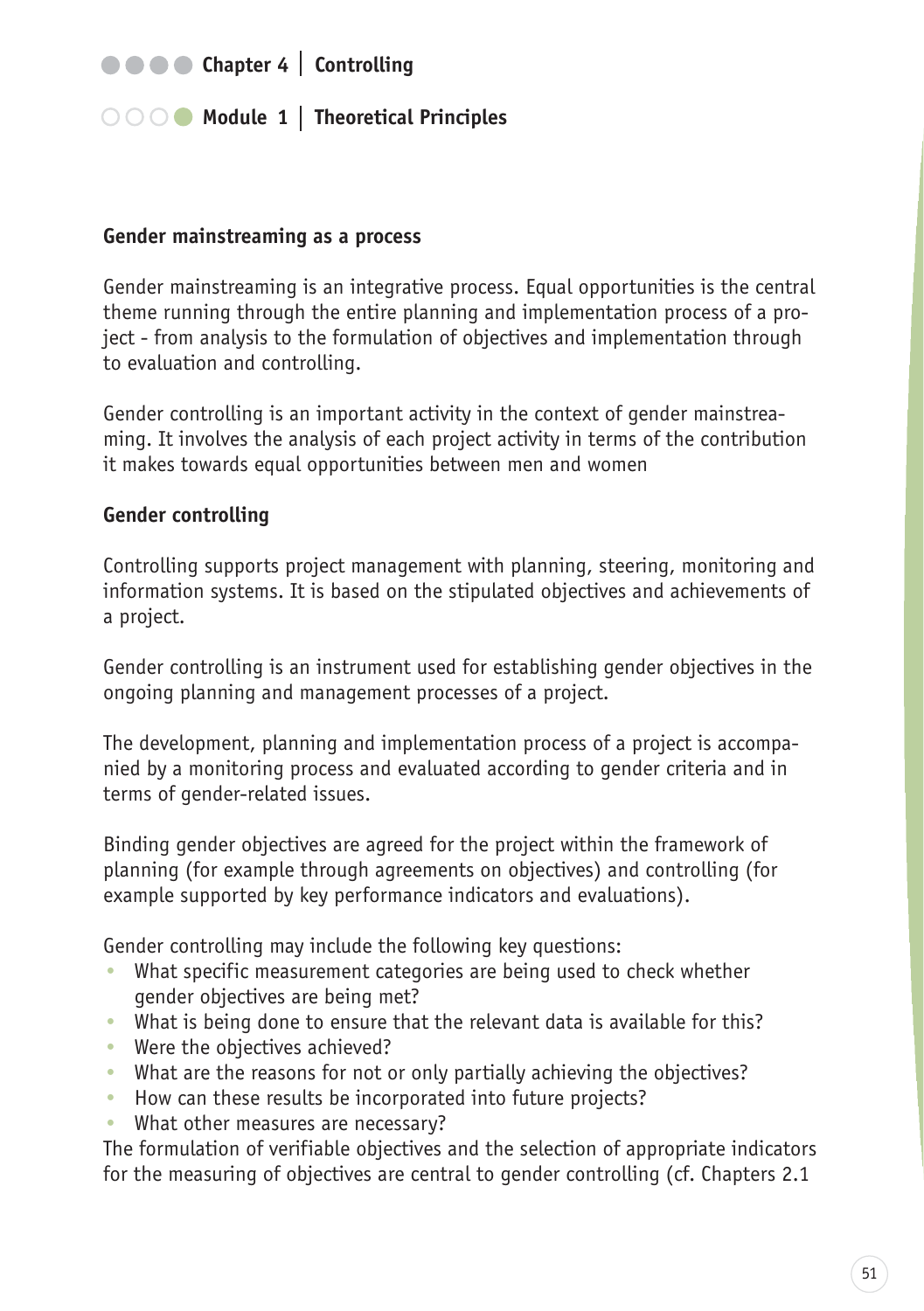

# **Module 1 Theoretical Principles**

and 3.1 on the identification of objectives and the selection of indicators). The formulation of measurable and verifiable objectives is crucial for gender controlling. Here too the SMART principle is helpful (cf. Chapters 2.1 and 2.4).

Examples of what is checked and evaluated at regular intervals include the representation of men and women, the distribution of resources and the integration of the gender perspective into the project.

#### **Systematic gender controlling: the gender scorecard**

There are different planning, monitoring and evaluation systems and methods available for gender controlling (steering and control groups, surveys, agreements on objectives, monitoring, content analyses). Controlling is a necessary element of gender mainstreaming. It does not matter which method is used in the end: what is always required is data on achievement of objectives, a reporting system and an analysis of causes.

One example of an information and controlling system for projects is the development of a Balanced Scorecard (BSC) according to Robert S. Kaplan and David P. Norton. The BSC measures and communicates quality and change. Strategies are examined from different perspectives (for example the gender perspective) that are linked to each other. Concrete objectives are derived and indicators developed for each perspective, which make the degree of achievement of objectives verifiable (operationalisation).

The Balanced Scorecard is particularly suited for the documentation and monitoring of gender objectives and processes since it combines quantitative and qualitative factors. It supports the operationalisation and implementation of a strategy - e.g. gender mainstreaming - right down to the individual areas of a project. It therefore enables effective controlling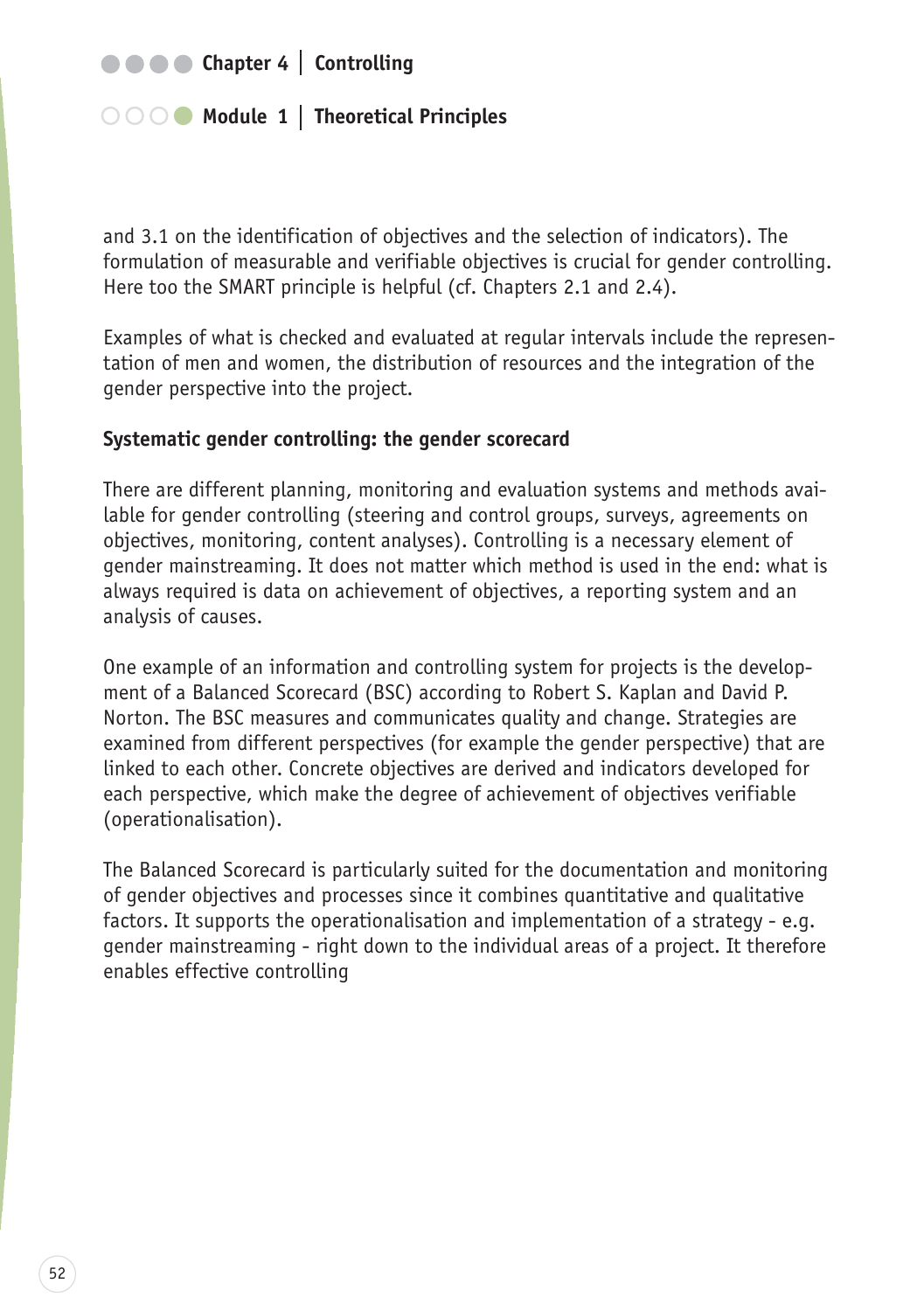

# **Module 1 Theoretical Principles**

The aim is to achieve a balance between

- internally and externally oriented factors,
- past-oriented factors and early indicators,
- objectively quantifiable and subjective key performance indicators.

In order to measure the degree to which the strategic objectives are being achieved, indicators are defined in the Balanced Scorecard and quantified as key performance indicators (cf. Chapter 3.1). Then the desired target values are defined. These serve as the basis for the necessary operational measures and projects. The up-to-date indicator values have to be incorporated into the Balanced Scorecard on a regular basis. If there are deviations from the specifications, a cause analysis is performed and counter-measures are considered.

Project Scorecard data which is updated monthly (other intervals are also possible) and prepared in a meaningful way provides a decision-making basis for the project management. The current project situation can be illustrated in tables or network diagrams.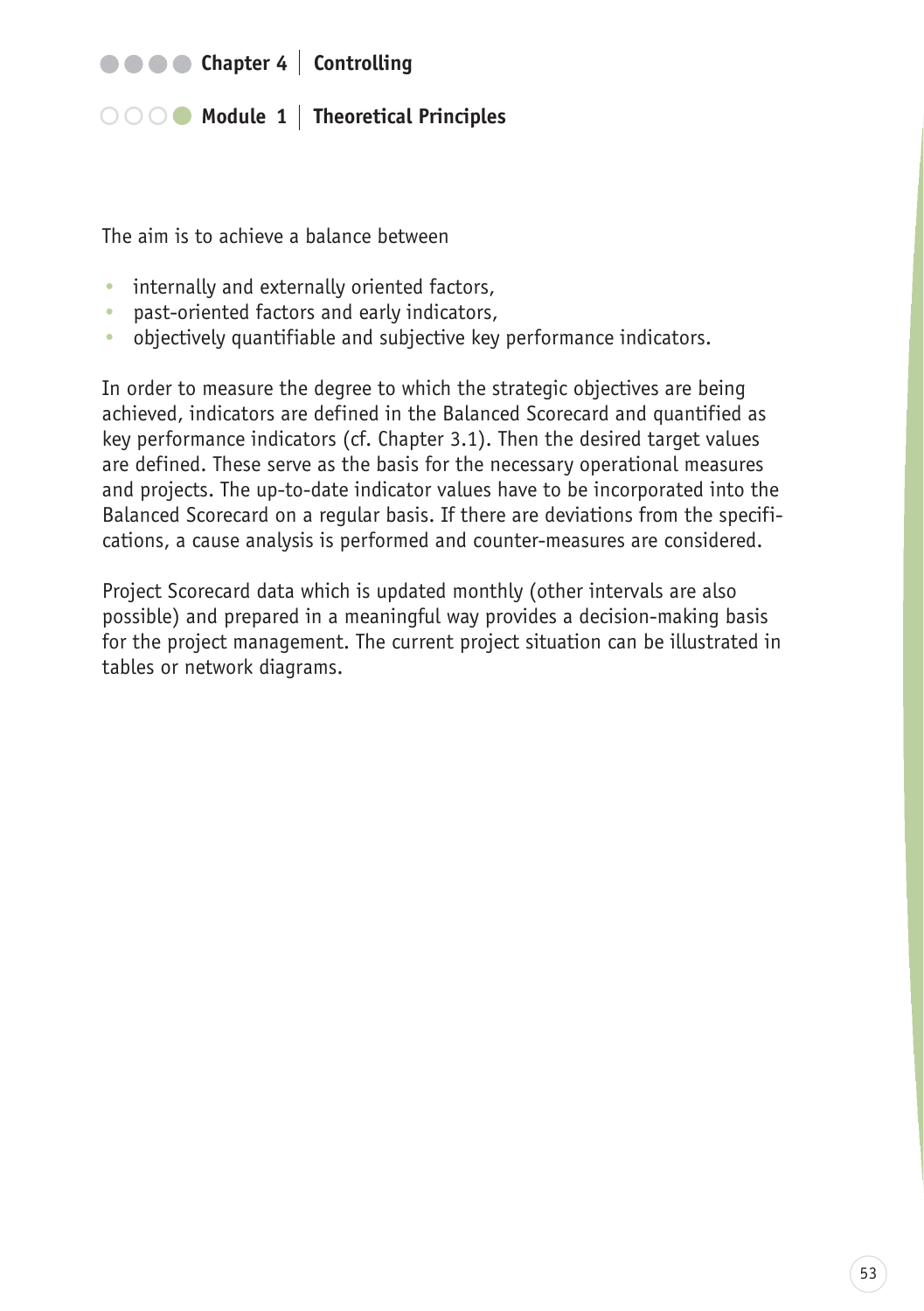# **C**  $\bullet$  **Chapter 4** Controlling

#### **Module 2 Creative industries business incubator**

#### **Closing workshop**

In November 2003, the gender consultation in relation to the project planning of the creative industries business incubator at the Lothringen I/II site in Bochum-Gerthe ended with a half-day closing workshop in the Zentrum Frau in Beruf und Technik. The workshop looked at how the jointly developed results and processes might be safeguarded for the subsequent project planning and the eventual implementation of the project, and how the participants will continue to be able to use them.

To this end, it was necessary to develop a system that makes all the steps of the gender process manageable, thereby enabling the participants to measure qualitative and quantitative changes and thus check whether the objectives are being achieved.

#### **Gender Scorecard**

Following the Balanced Scorecard model (cf. Chapter 4.1), a Gender Scorecard was developed by the Zentrum Frau in Beruf und Technik, which can be used to measure fulfilment of the agreed gender objectives in the project planning process. A Gender Scorecard is a scorecard that measures the degree of attainment of gender objectives and gender processes in the project's development.

The Balanced Scorecard is suitable for controlling the gender process as it integrates both quantitative and qualitative indicators and variables. In addition, the Balanced Scorecard is a means of communication, since working with it presupposes and at the same time encourages a collective discussion process.

All the participants had already agreed on strategic objectives for the creative industries business incubator:

- Implementation of equal opportunities for men and women
- At least 40 % of tenants should be women.

The results from the workshops and planning groups formed the basis for the definition of secondary objectives and the selection of indicators.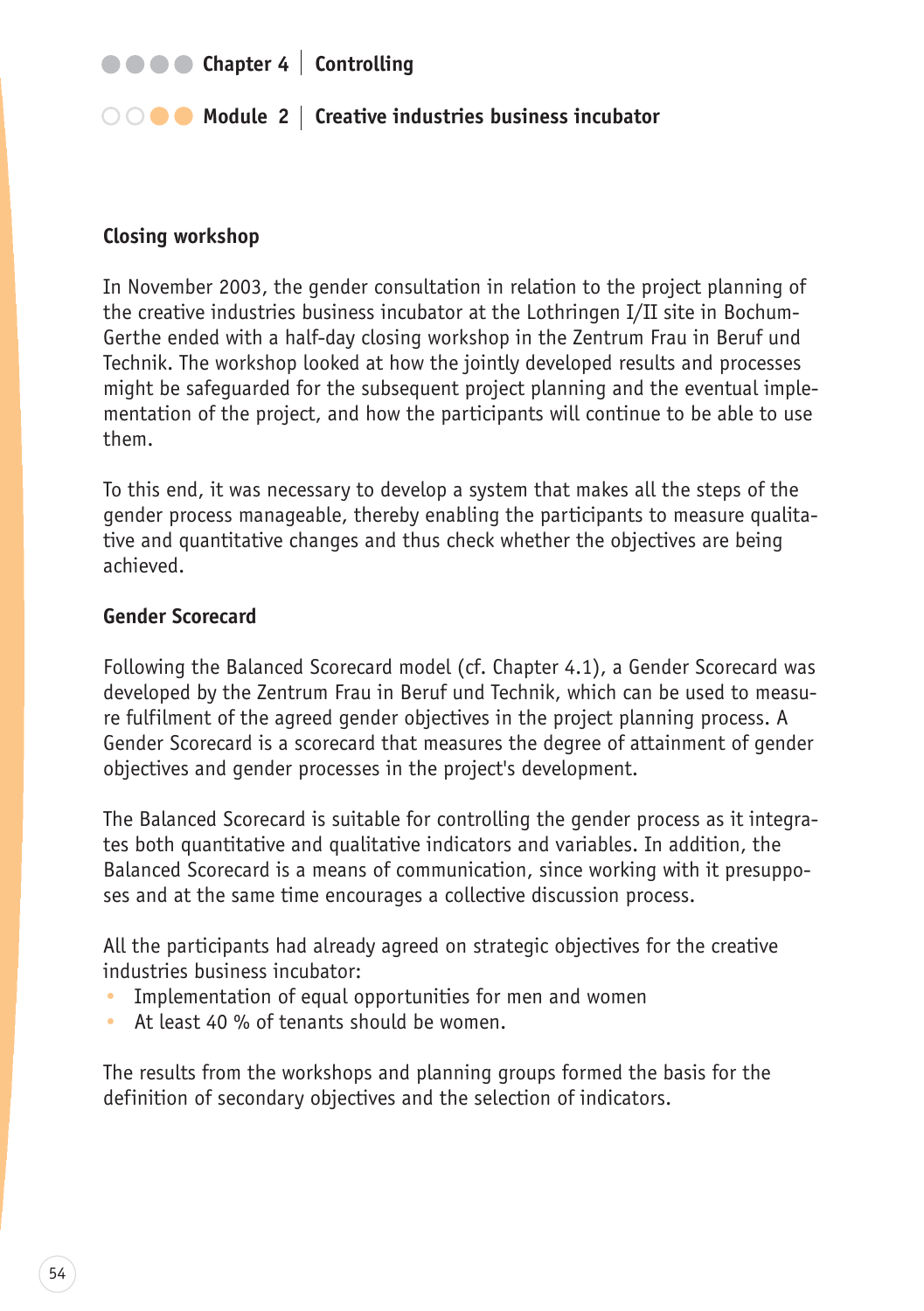# **Chapter 4 Controlling**

#### **Module 2 Creative industries business incubator**

The areas of activity in which gender objectives can be pursued and controlled are:

- Working and living (being in the building and the grounds, security),
- Representation and participation (composition of committees, external representation, gender ratio),
- Usability of facilities (equipment, infrastructure),
- Communication and cooperation between the users of the business incubator (exchange of ideas and experience, business cooperation, regional cooperation),
- Image and Marketing (marketing actions, recruitment, advertising material)

The following extracts from the Gender Scorecard for the creative industries business incubator give an idea of how gender objectives can be measured. <sup>28</sup>

*<sup>28</sup> For each of the areas of activity listed above (working and living, usability of facilities etc.), a sub-scorecard was created, with which the degree of attainment of objectives could be measured at a given point in time. The individual results have been compiled in an overall summary - in this case a network diagram - in order to show, at a glance, the areas that still require work if the desired target values are to be achieved. The target values have to be defined by the project participants. The project participants have also to establish when an objective is to be regarded as achieved, partially achieved or not achieved. Only individual examples can be provided here.*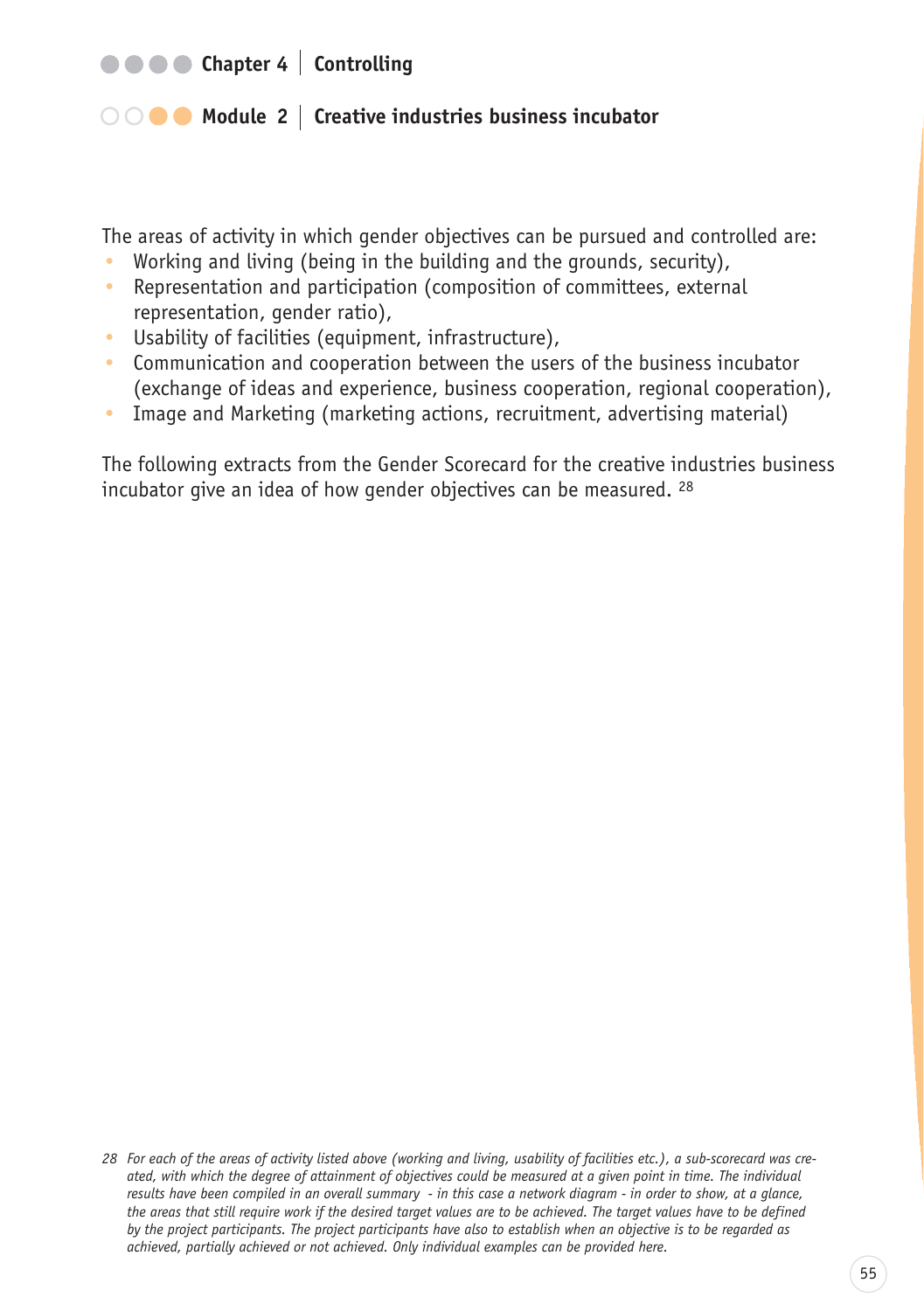# **C**  $\bullet$  **Chapter 4** Controlling

 $\circ$  **● ● Module 2 | Creative industries business incubator** 

#### **Gender Scorecard for the creative industries business incubator at the Lothringen I/II site in Bochum Gerthe**

# **Area of activity: Working and living**

(being in the building and the grounds, security)

| <b>Objective</b>                                                               | Sub-<br>objective           | <b>Indicator</b>                                                                              | <b>Target</b><br>value | <b>Actual</b><br>value | Achievement of objective<br>achieved partially | not |
|--------------------------------------------------------------------------------|-----------------------------|-----------------------------------------------------------------------------------------------|------------------------|------------------------|------------------------------------------------|-----|
|                                                                                |                             |                                                                                               |                        |                        | achieved achieved                              |     |
| It is possible                                                                 | The outside                 | Car park lighting                                                                             | $x$ lux                |                        |                                                |     |
| to be in the                                                                   | areas are well              | Footpaths lit by                                                                              |                        |                        |                                                |     |
| building and the                                                               | and evenly lit.             | exterior lighting                                                                             |                        |                        |                                                |     |
| grounds without                                                                |                             |                                                                                               | $x \, \text{lux}$      |                        |                                                |     |
| fear and danger                                                                |                             |                                                                                               |                        |                        |                                                |     |
| at all times.                                                                  |                             | The routes from car                                                                           |                        |                        |                                                |     |
|                                                                                | It is easy to               | parks to entrance are                                                                         |                        |                        |                                                |     |
|                                                                                | find your way<br>around the | well                                                                                          |                        |                        |                                                |     |
|                                                                                | site.                       | signposted                                                                                    |                        |                        |                                                |     |
|                                                                                |                             | The building is well                                                                          |                        |                        |                                                |     |
|                                                                                |                             | signposted                                                                                    |                        |                        |                                                |     |
|                                                                                |                             | There is an informa-                                                                          |                        |                        |                                                |     |
|                                                                                |                             | tion point in the pas-<br>sage between both                                                   |                        |                        |                                                |     |
|                                                                                |                             | entrances                                                                                     |                        |                        |                                                |     |
|                                                                                | There is<br>social          | It is possible to see                                                                         |                        |                        |                                                |     |
|                                                                                | security.                   | and speak to people                                                                           |                        |                        |                                                |     |
|                                                                                |                             | in the stairwells and                                                                         |                        |                        |                                                |     |
|                                                                                |                             | landings                                                                                      |                        |                        |                                                |     |
|                                                                                |                             | Common areas are                                                                              |                        |                        |                                                |     |
|                                                                                |                             | lively and busy                                                                               |                        |                        |                                                |     |
| The building<br>structures<br>and the<br>vegetation<br>have an open<br>design. |                             | The passage is visible                                                                        |                        |                        |                                                |     |
|                                                                                |                             | from the upper floor                                                                          |                        |                        |                                                |     |
|                                                                                |                             | $=1.30m$                                                                                      |                        |                        |                                                |     |
|                                                                                |                             | Low-level plants<br>Plants with high<br>trunks                                                | $>=1.70m$              |                        |                                                |     |
|                                                                                |                             | No prominent protru-<br>sions and recesses<br>along the paths and at<br>the ends of corridors |                        |                        |                                                |     |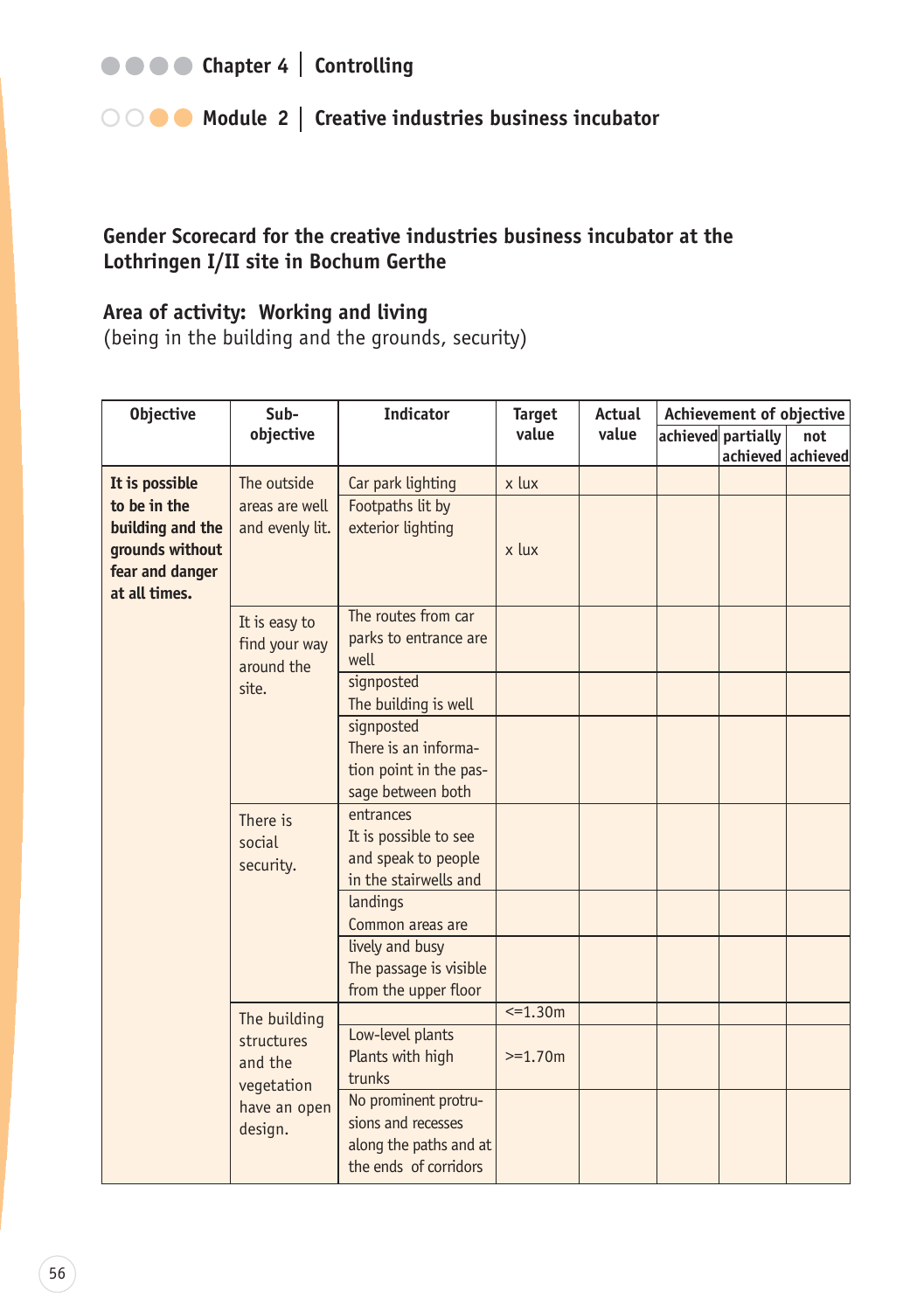# **Chapter 4 | Controlling**

# **Module 2 Creative industries business incubator**

| <b>Objective</b>                                                                                                                  | Sub-<br>objective                                                                                                                                                                                  | <b>Indicator</b>                                                                              | <b>Target</b><br>value | Actual<br>value | Achievement of objective<br>achieved partially | not |
|-----------------------------------------------------------------------------------------------------------------------------------|----------------------------------------------------------------------------------------------------------------------------------------------------------------------------------------------------|-----------------------------------------------------------------------------------------------|------------------------|-----------------|------------------------------------------------|-----|
|                                                                                                                                   |                                                                                                                                                                                                    |                                                                                               |                        |                 | achieved achieved                              |     |
|                                                                                                                                   |                                                                                                                                                                                                    | No tunnel effects<br>or confined spaces<br>due to vegetation,<br>fences, walls                |                        |                 |                                                |     |
|                                                                                                                                   | Female and male<br>users feel safe<br>subjectively.                                                                                                                                                | Feeling of security<br>among users at<br>point in time t                                      |                        |                 |                                                |     |
| All rooms and<br>open areas are<br>pleasant to be in.                                                                             | High level of<br>transparency<br>within the<br>building.                                                                                                                                           | Workplaces with<br>natural lighting<br>and views to the<br>outside                            |                        |                 |                                                |     |
|                                                                                                                                   | The parking areas<br>are designed as a<br>location.                                                                                                                                                | Functionality<br>alongside parking                                                            |                        |                 |                                                |     |
| The spatial<br><b>Organisation</b><br>provides oppor-<br>tunities for<br>"self organisa-<br>tion" and facilita-<br>tes communica- | There are com-<br>munication<br>points.                                                                                                                                                            | Restaurant/<br>bistro<br>Kitchen<br>Passage as a com-<br>mon area with WC<br>for users of the |                        |                 |                                                |     |
| tion between the<br>tenants.                                                                                                      |                                                                                                                                                                                                    | centre                                                                                        |                        |                 |                                                |     |
| <b>Conditions</b><br>allowing for<br>a balance<br>of family/private<br>life and career<br>are in place                            | There are links to<br>the centre of<br>Gerthe and the<br>surrounding area<br>(leisure facilities,<br>shopping, cate-<br>ring facilities,<br>care and educa-<br>tional facilities<br>for children). | Information<br>available about<br>services and<br>facilities                                  |                        |                 |                                                |     |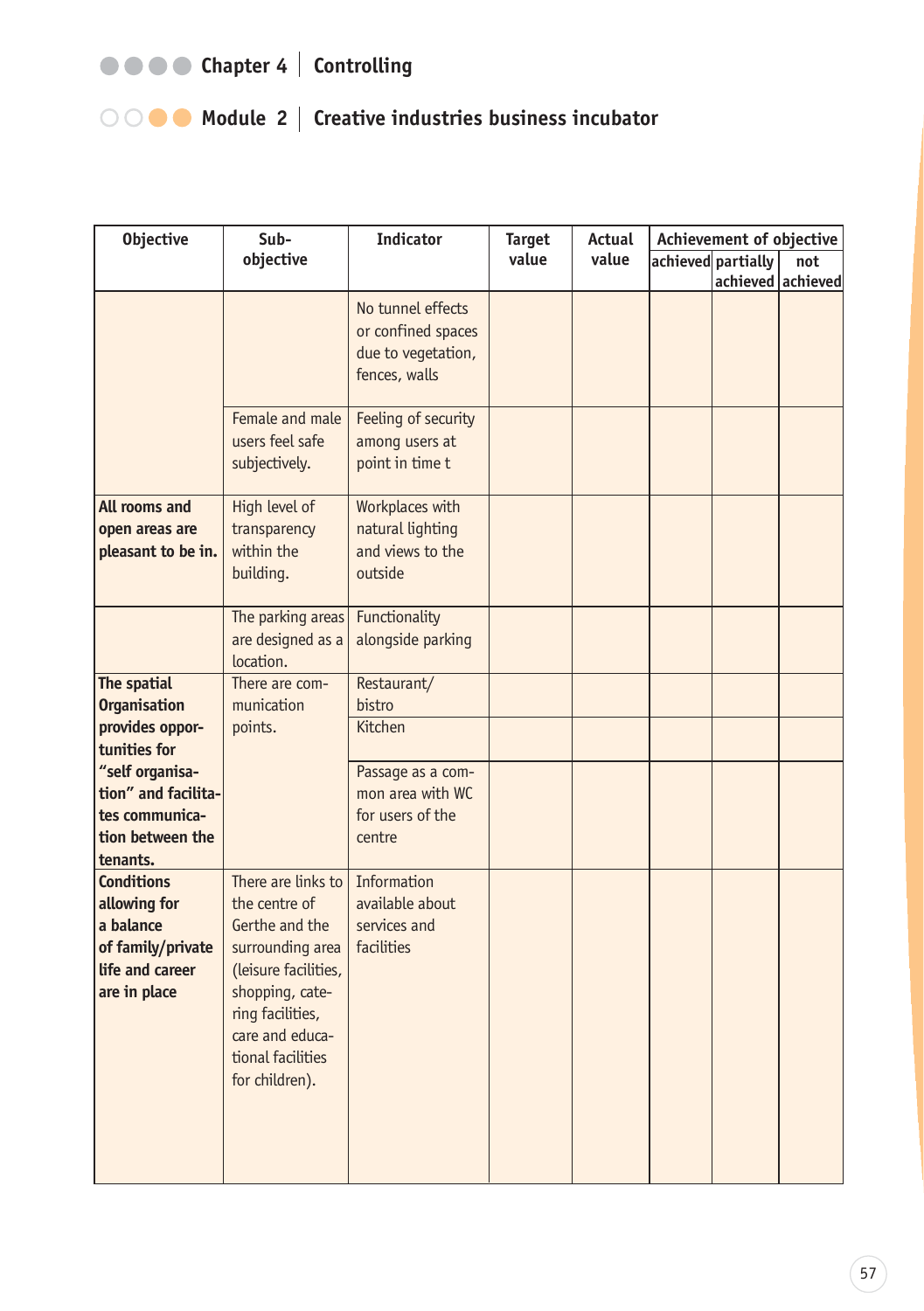# **C**  $\bullet$  **Chapter 4** Controlling

**Module 2 Creative industries business incubator**

| <b>Objective</b>                                    | Sub-                                                                                                                | <b>Indicator</b>                            | <b>Target</b> | <b>Actual</b><br>value |   | Achievement of objective |     |
|-----------------------------------------------------|---------------------------------------------------------------------------------------------------------------------|---------------------------------------------|---------------|------------------------|---|--------------------------|-----|
|                                                     | objective                                                                                                           |                                             | value         |                        |   | achieved partially       | not |
|                                                     |                                                                                                                     |                                             |               |                        |   | achieved achieved        |     |
|                                                     | The users are<br>satisfied with<br>the opportu-<br>nities for<br>combining<br>career and<br>family/private<br>life. | Satisfaction of users<br>at point in time t |               |                        |   |                          |     |
| Number of marks                                     |                                                                                                                     |                                             |               |                        |   |                          |     |
| Multiplication with factors                         |                                                                                                                     |                                             |               | $\overline{c}$         | 1 | $\Omega$                 |     |
| Multiplication value                                |                                                                                                                     |                                             |               |                        |   |                          |     |
| Total                                               |                                                                                                                     |                                             |               |                        |   |                          |     |
| Maximum points score (= all target values achieved) |                                                                                                                     |                                             |               |                        |   |                          |     |
| Total as proportion of maximum value                |                                                                                                                     |                                             |               |                        |   |                          |     |

# Gontrolling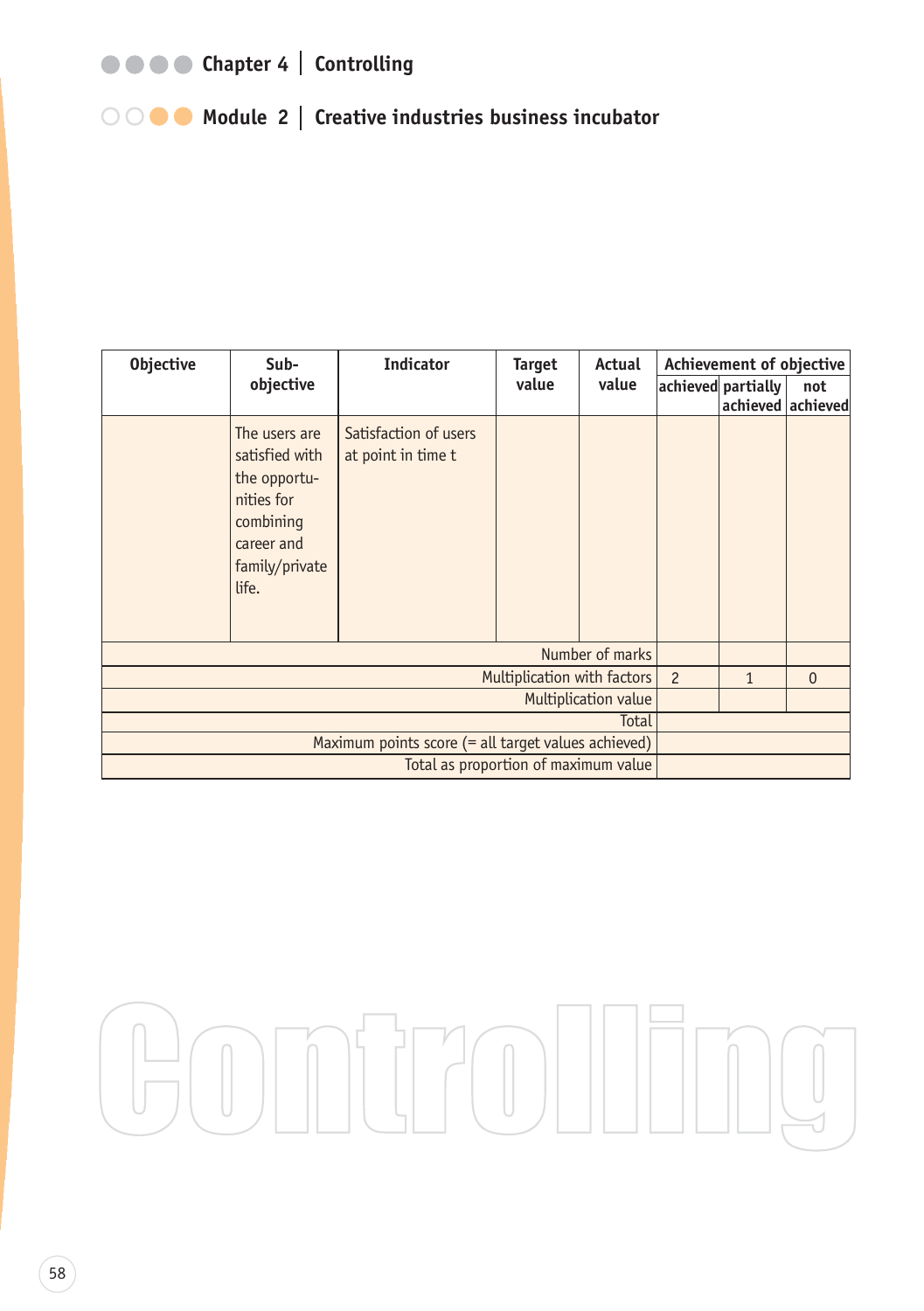

**Module 2 Creative industries business incubator**

#### **Field of activity: Representation and participation**

(Composition of committees, external representation, gender ratio)

| <b>Objective</b>                                                                                                       | Sub-                                                                                                   | <b>Indicator</b>                                                                          | <b>Target</b> | Actual | Achievement of objective                |     |
|------------------------------------------------------------------------------------------------------------------------|--------------------------------------------------------------------------------------------------------|-------------------------------------------------------------------------------------------|---------------|--------|-----------------------------------------|-----|
|                                                                                                                        | objective                                                                                              |                                                                                           | value         | value  | achieved partially<br>achieved achieved | not |
| Men and women<br>are represented<br>on an equal<br>opportunity basis<br>in all the groups<br>women.<br>in the creative | At least 40%<br>of tenants in<br>the business<br>incubator are                                         | Proportion of<br>women/men                                                                |               |        |                                         |     |
| industries busi-<br>ness incubator<br>(users, custo-                                                                   | There is a good<br>climate for<br>business start-                                                      | Small-scale business<br>start-ups are suppor-<br>ted                                      |               |        |                                         |     |
| mers, employees,<br>ups by women<br>consultants<br>and men.<br>etc.).                                                  | <b>Businesses from all</b><br>sectors of the arts,<br>culture and media<br>industry are<br>represented |                                                                                           |               |        |                                         |     |
|                                                                                                                        |                                                                                                        | Part-time businesses<br>are supported                                                     |               |        |                                         |     |
|                                                                                                                        |                                                                                                        | <b>Business start-up</b><br>advice and support is<br>offered on target-<br>oriented basis |               |        |                                         |     |
|                                                                                                                        | In Gremien,<br>Arbeits-                                                                                | Composition of<br>committees                                                              |               |        |                                         |     |
|                                                                                                                        | qruppen,<br>Beiräten usw.                                                                              | Composition of<br>working groups                                                          |               |        |                                         |     |
|                                                                                                                        | sind sowohl<br>Frauen als<br>auch Männer<br>vertreten.                                                 | Composition of<br>advisory board                                                          |               |        |                                         |     |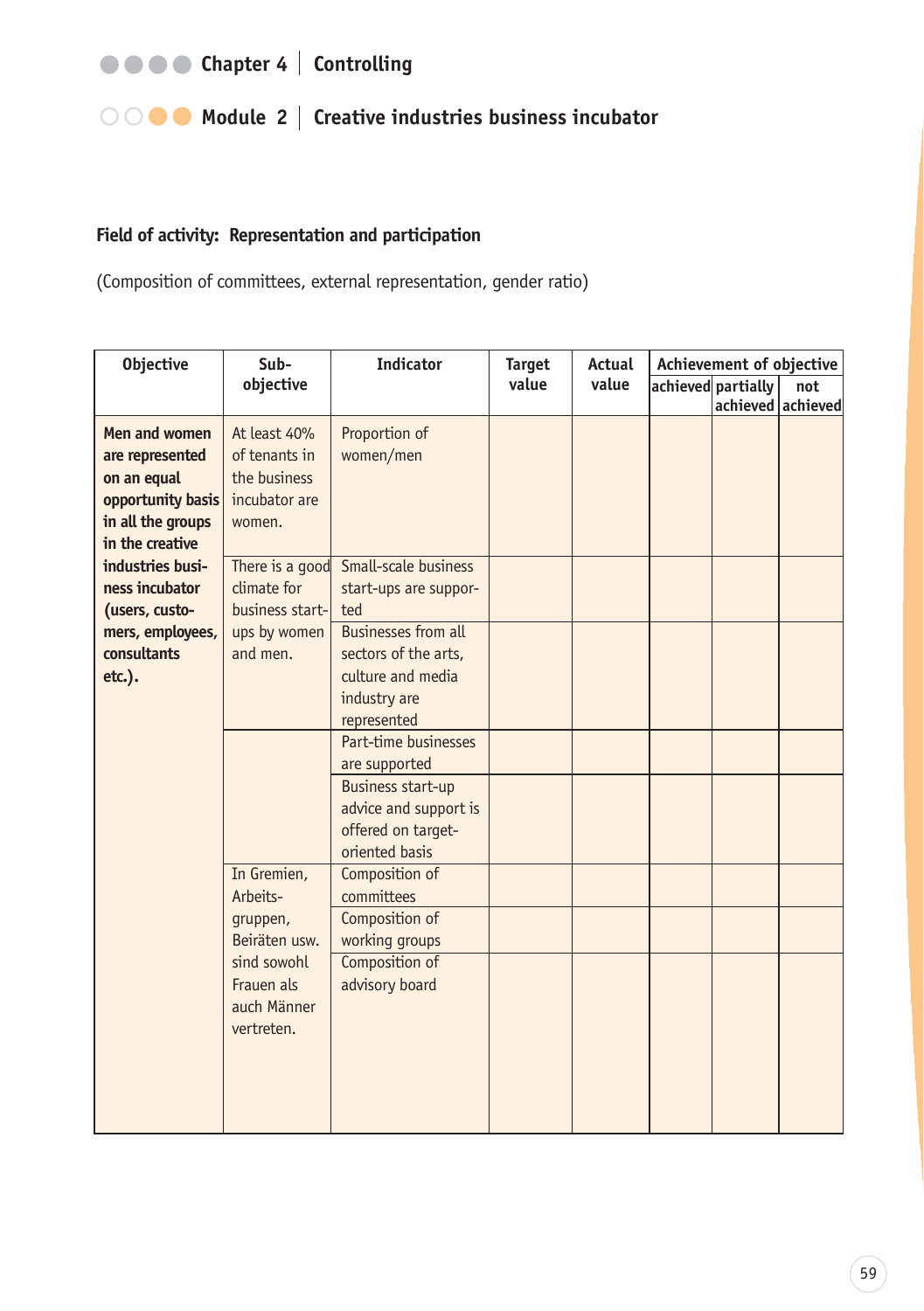# **C Chapter 4 Controlling**

# **Module 2 Creative industries business incubator**

| <b>Objective</b>                                    | <b>Indicator</b><br>Sub-                                                                                                                |                                                                                                      | <b>Target</b>  | Actual<br>value | Achievement of objective |                                         |     |
|-----------------------------------------------------|-----------------------------------------------------------------------------------------------------------------------------------------|------------------------------------------------------------------------------------------------------|----------------|-----------------|--------------------------|-----------------------------------------|-----|
|                                                     | objective                                                                                                                               |                                                                                                      | value          |                 |                          | achieved partially<br>achieved achieved | not |
|                                                     | At least one<br>person with<br>qender com-<br>petence is<br>represented in<br>committees,<br>working groups,<br>advisory boards<br>etc. | Proportion of<br>committees, working<br>groups etc. in which<br>gender competence<br>is represented. |                |                 |                          |                                         |     |
|                                                     |                                                                                                                                         |                                                                                                      |                |                 |                          |                                         |     |
| Number of marks                                     |                                                                                                                                         |                                                                                                      |                |                 |                          |                                         |     |
| Multiplication with factors                         |                                                                                                                                         |                                                                                                      | $\overline{c}$ | 1               | $\Omega$                 |                                         |     |
| Multiplication value                                |                                                                                                                                         |                                                                                                      |                |                 |                          |                                         |     |
| Total                                               |                                                                                                                                         |                                                                                                      |                |                 |                          |                                         |     |
| Maximum points score (= all target values achieved) |                                                                                                                                         |                                                                                                      |                |                 |                          |                                         |     |
| Total as proportion of maximum value                |                                                                                                                                         |                                                                                                      |                |                 |                          |                                         |     |

# Gontrolling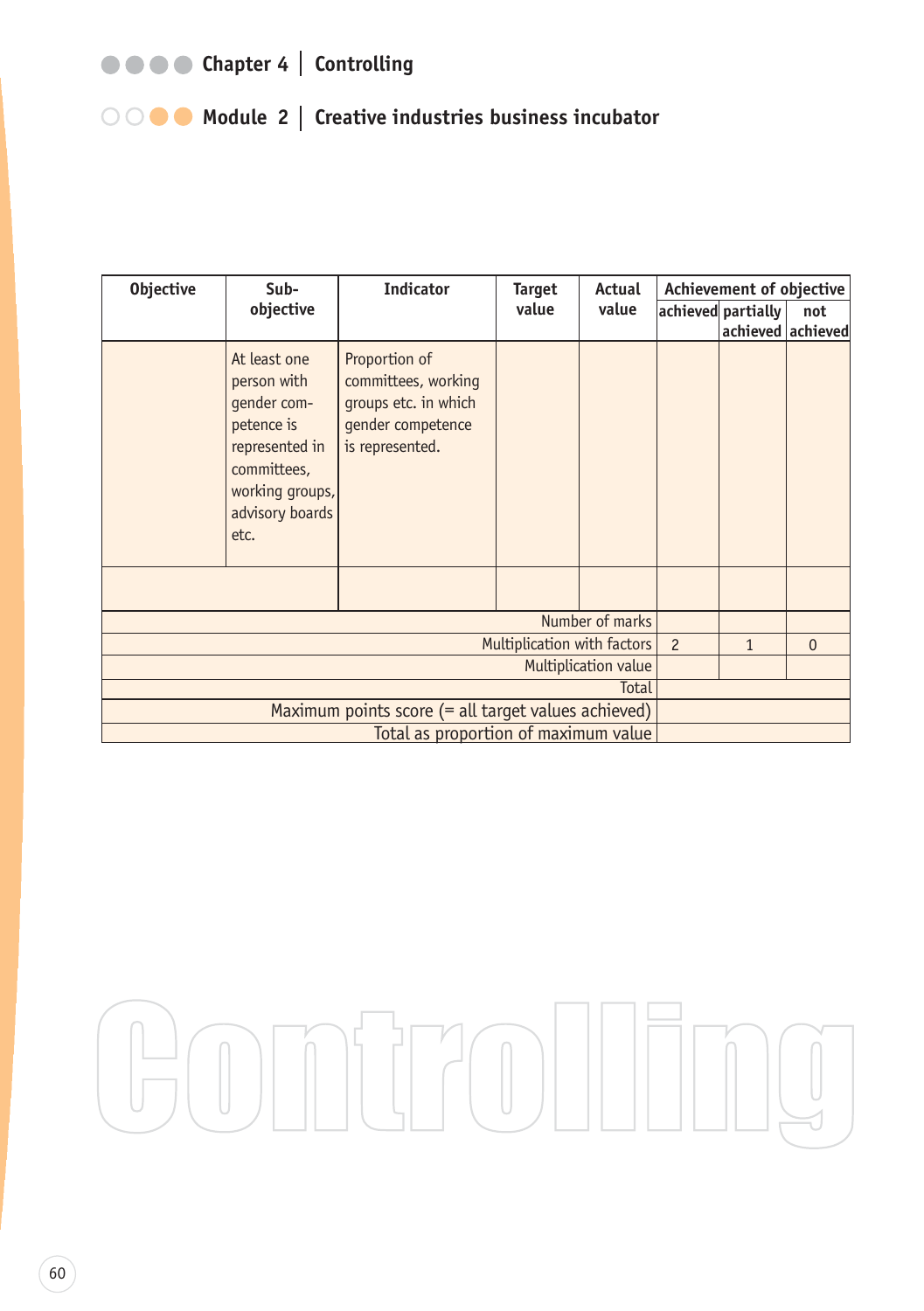

#### **Network diagram**



Not all areas of activity are equally important in the gender process, so accordingly they are weighted differently. The red line marks the desired achievement of objectives in the areas of activity. The actual values are marked and linked in the network diagram at specified time periods in order to get a complete overview.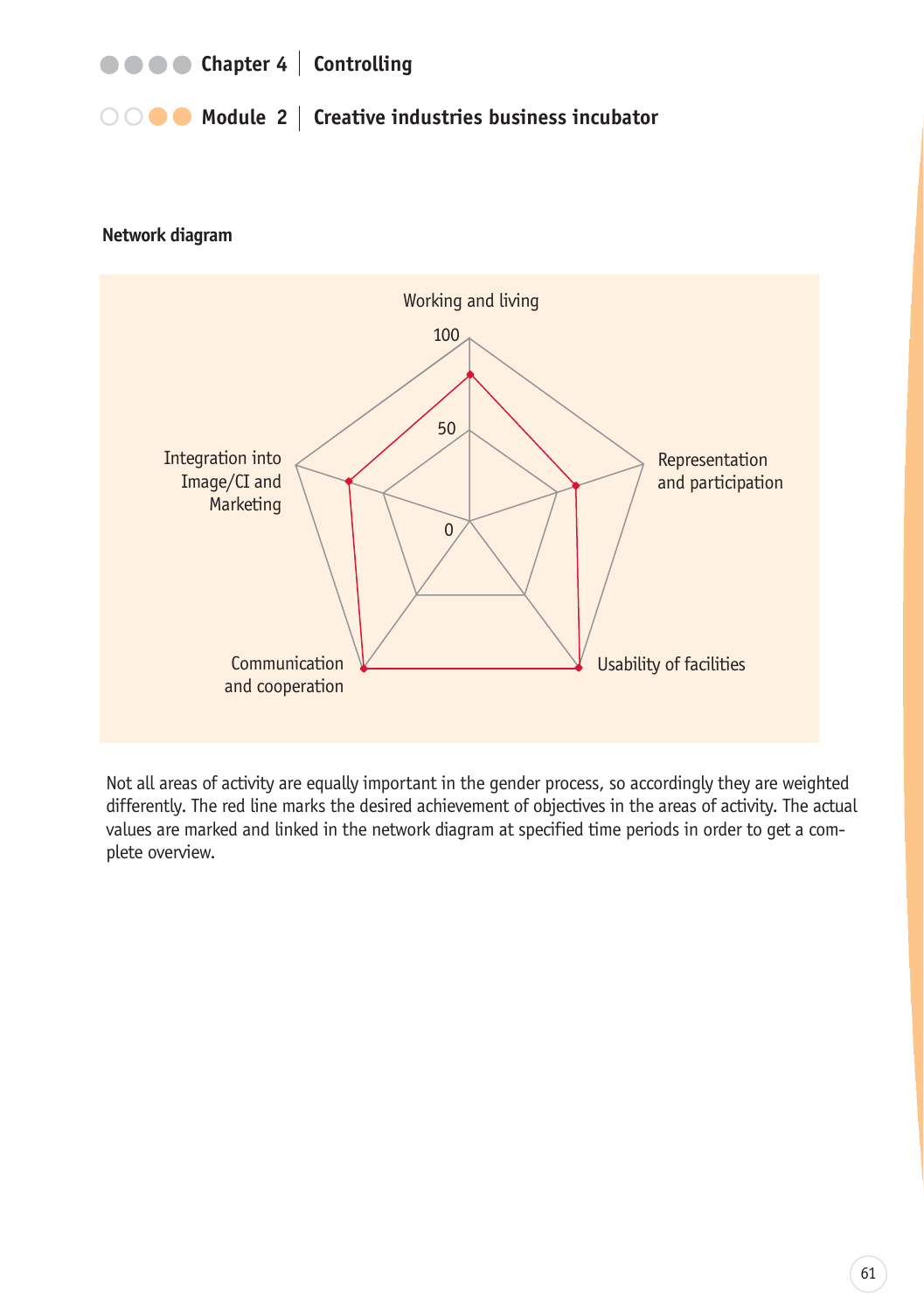

#### **Module 2 Creative industries business incubator**

#### **Adjustment mechanisms for Gender Controlling**

The ZFBT gender consultation related to the concept development phase of the creative industries business incubator and ended in November 2003.

In the implementation phase of the project, adjustment mechanisms are to be incorporated into the project at different levels for on-going gender controlling. These include

- Gender competence of those actively involved,
- Agreements on objectives through the commitment of the management

The advisory board, which will take up its work at the start of construction, represents one of the control mechanisms for the agreed gender objectives. The advisory board will consist of the project managers and at least one female or male gender expert as well as the City of Bochum equal opportunities officer or a representative from the "Frau & Beruf" regional office. Additional experts will be called in on a temporary basis in accordance with the subject matter.

The responsibilities of the advisory board will include:

- Composition of the jury for the "naming" competition,
- Composition of the tenant selection panel,
- Definition of the criteria for the selection of applicants for management positions,
- Development of a job description profile in terms of gender aspects.

#### **Conclusion End result of the gender consultation**

The gender consultation has led to an improvement in the quality of the project concept for the participants in the creative industries business incubator project. Not just because it has been possible to make the project available to a potentially wider range of customers and participants, but because the planning of the project was expanded and improved even during the gender process: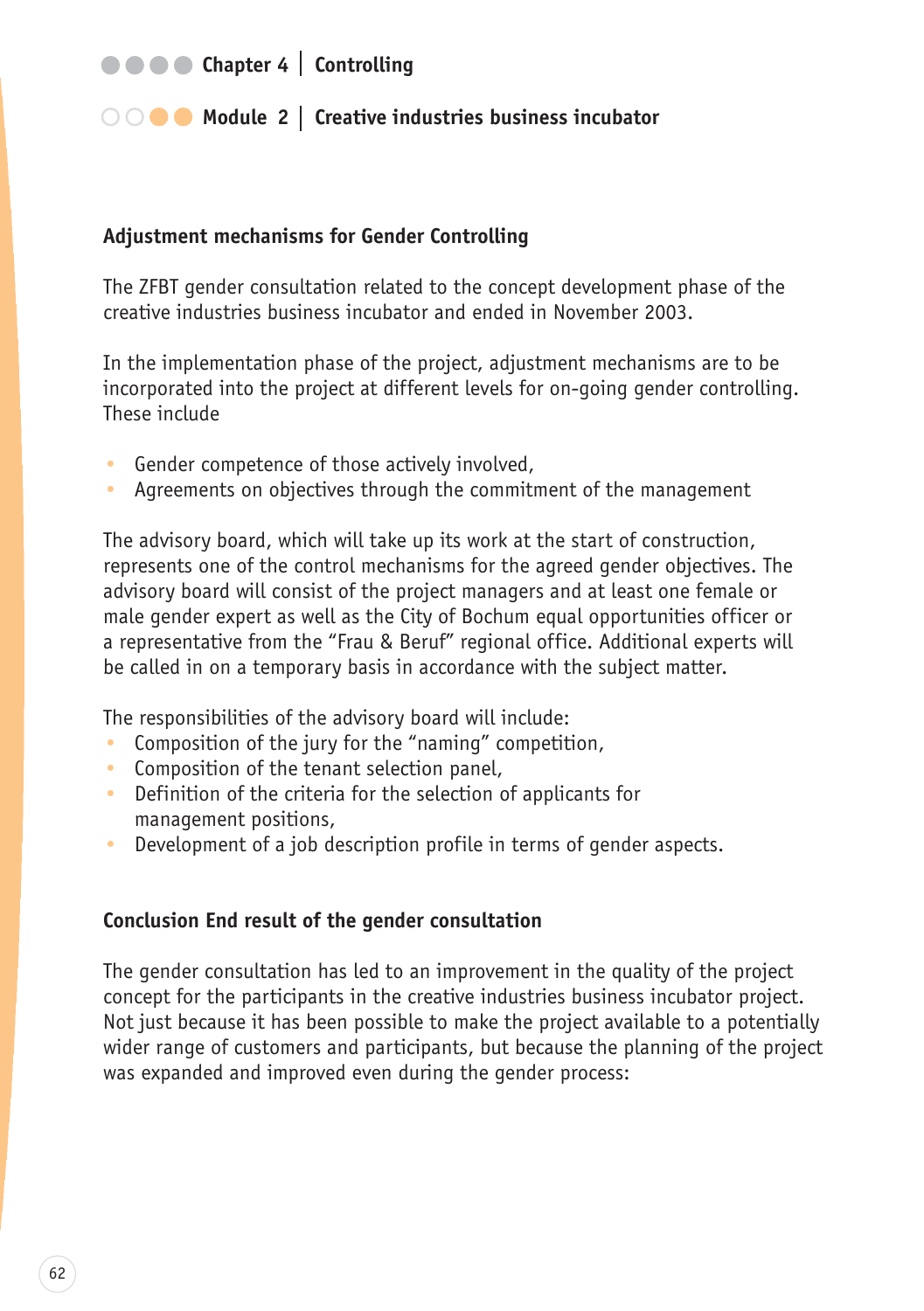

#### $\circ$  **● ● Module 2 | Creative industries business incubator**

- The gender consultation brought all the project participants together and was able to widen cooperation between the different institutions.
- The flow of information between the project participants was optimised.
- The different interests and objectives of the individual participants were communicated. Agreements could be reached.
- During the joint planning of the advice and support infrastructure in the future business incubator, there was an open exchange about the available resources, and new ideas for joint activities were formed.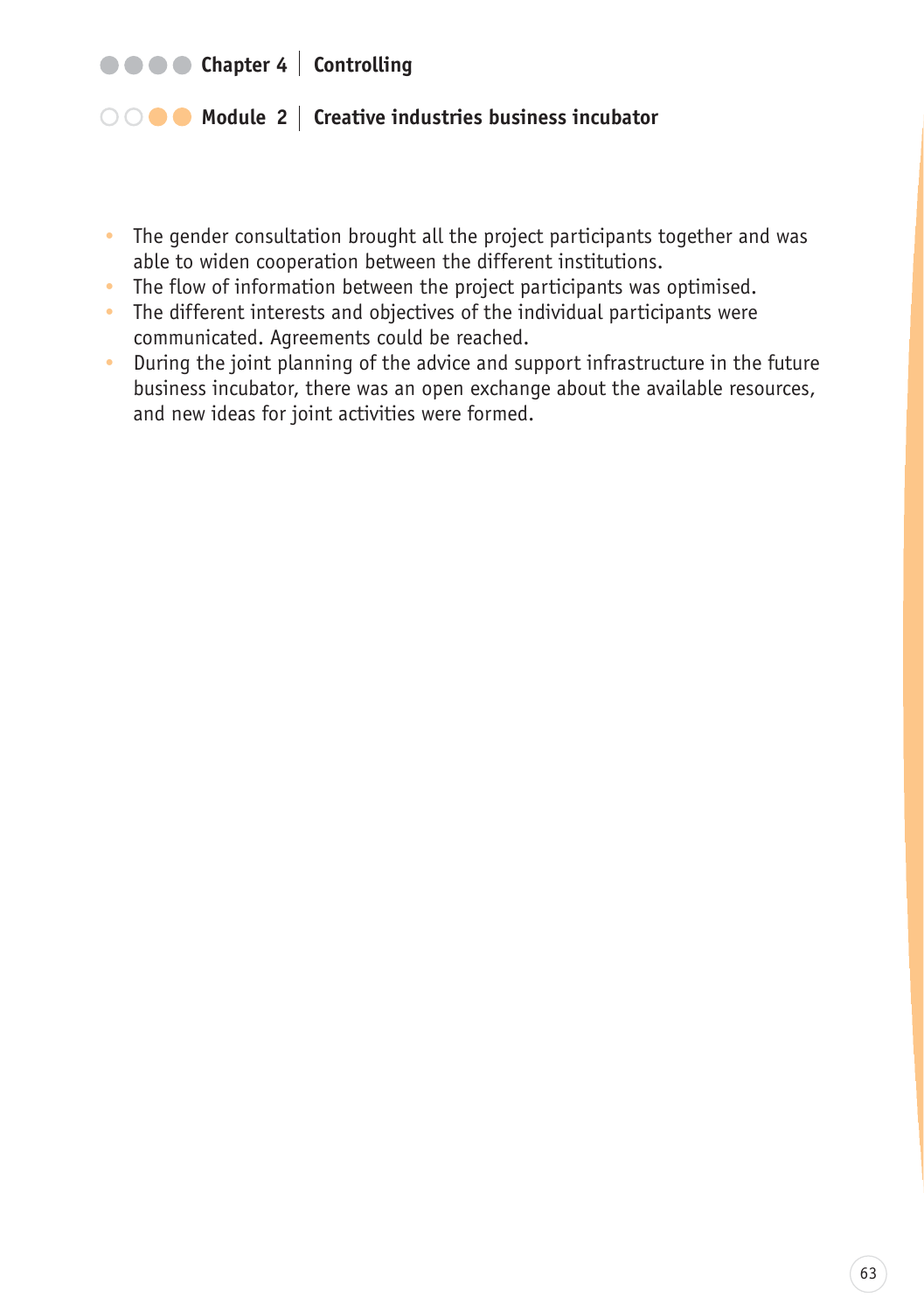

#### **Gender democracy in the Heinrich Böll Foundation 29**

The Heinrich Böll Foundation views gender democracy as an "integral part of its organisational processes and political work". It includes applying a quota to committees and jobs, aimed at ensuring that staffing is carried out on the basis of equal opportunities for women and men. Furthermore, the implementation of gender democracy is firmly established as a shared responsibility in the job descriptions of employment contracts. In addition, the organisation uses its own gender-oriented programme and project planning (GOPP), gender-oriented evaluations, complementary gender coaching and the internal support of business processes through a 'gender democracy' staff position.

#### **Gender Mainstreaming in the Sachsen-Anhalt Ministry for Social Affairs and Employment 30**

In 2001, the Sachsen-Anhalt Ministry for Social Affairs and Employment decided to integrate gender mainstreaming into all policy areas. It was agreed that the following conditions would have to be met in order to achieve this: the visible commitment of the most senior managers, gender-differentiated data collection, gender training for all employees, result checking, integration of gender elements into training and professional development concepts, gendered information campaigns, consideration of gender objectives in the networking of promoters. The Ministry produces an annual report on this subject, assessing department-specific experiences relevant to the gender process, and carries out a gender check of all cabinet documents.

#### **Total E-Quality**

Since 1996, the Total E-Quality Deutschland association has been certifying businesses and institutions "that recognise and promote the talents, abilities and qualities of women and employ their workers in such a way that enables them, in accordance with their performance, to have an equal share in responsibility,

*29 Blickhäuser, Angelika: Beispiele zur Umsetzung von Geschlechterdemokratie und Gender Mainstreaming in Organisationen, Berlin July 2002, p. 32*

*30 Umsetzungskonzept der Landesregierung Sachsen-Anhalt, 2 May 2000, see www.sachsen-anhalt.de/pdf/pdf65362.pdf*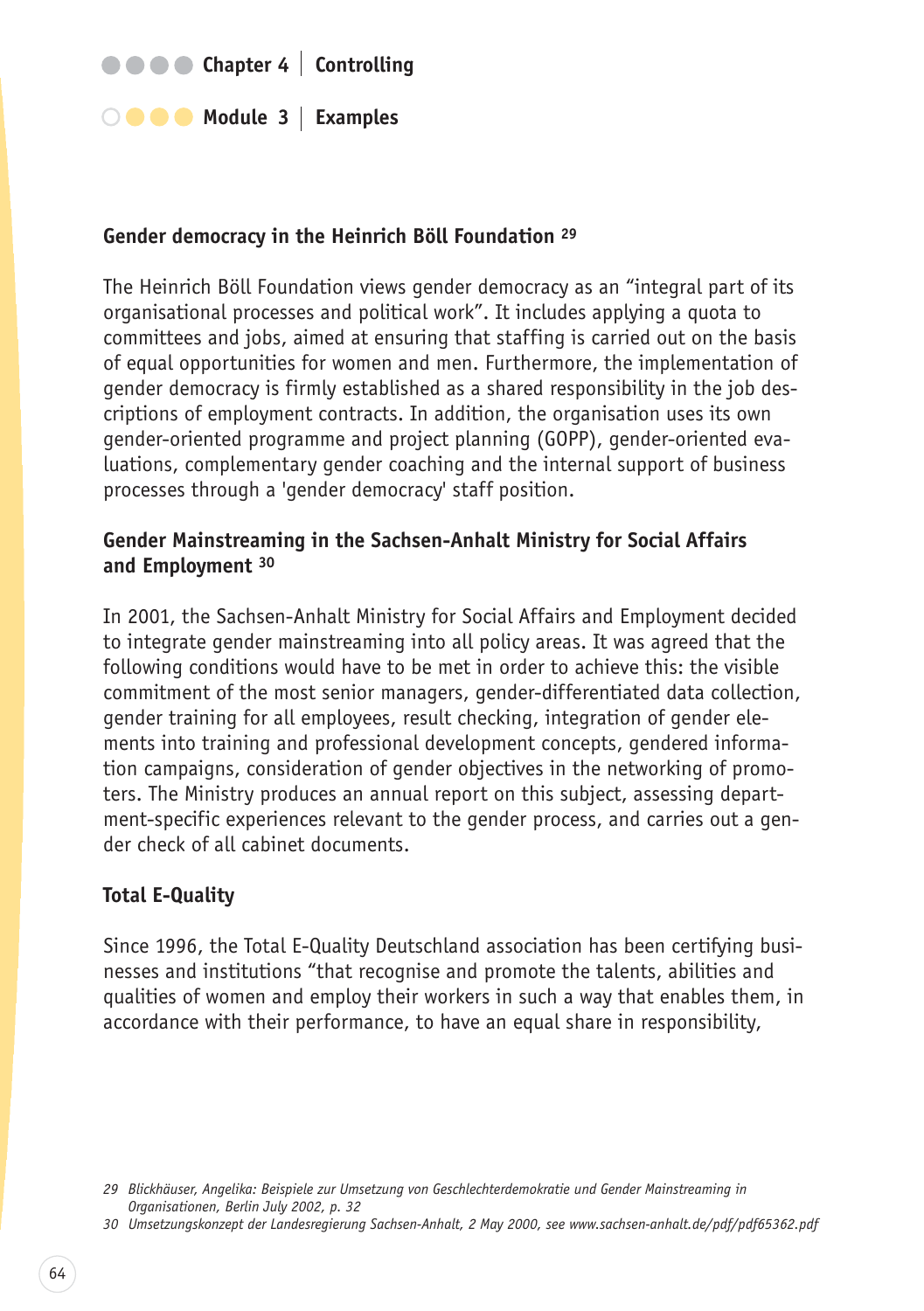

information, education and training, and pay as well as incentive and bonus schemes." The association uses extensive check lists to examine personnel measures and the corporate culture before awarding an official seal. Interested organisations may apply to Total E-Quality (www.total-e-quality.de).

#### **"Career and Family" audit by the Hertie Foundation**

The non-profit Hertie Foundation has provided the "Career and Family" audit since 1995, which it uses to advise and certify family-conscious businesses. This involves "appraising measures that have already been implemented, identifying development potential in the company and establishing further objectives for the company's personnel policy." With the aid of different documents and guidelines, companies can find out about cost-effective solutions with little administrative effort, and they are also supported beyond the certification procedure (www.beruf-und-familie.de).

#### **Diversity campaign by BP Amoco 31**

BP Amoco discovered through a gendered personnel analysis that its workforce is largely made up of Anglo-American men and that the gender balance gets worse further up the management hierarchy. It was assumed that this personnel composition has an adverse effect on customer retention, limits creativity in terms of developing new business ideas and is conducive neither to business relations nor to employee commitment.

Target margins were developed in a diversity campaign. The individual departments were responsible for developing and implementing concrete measures. The company made resources and budgets available for the diversity activities.

*31 Blickhäuser, Angelika: Beispiele zur Umsetzung von Geschlechterdemokratie und Gender Mainstreaming in Organisationen, Berlin July 2002, p.32*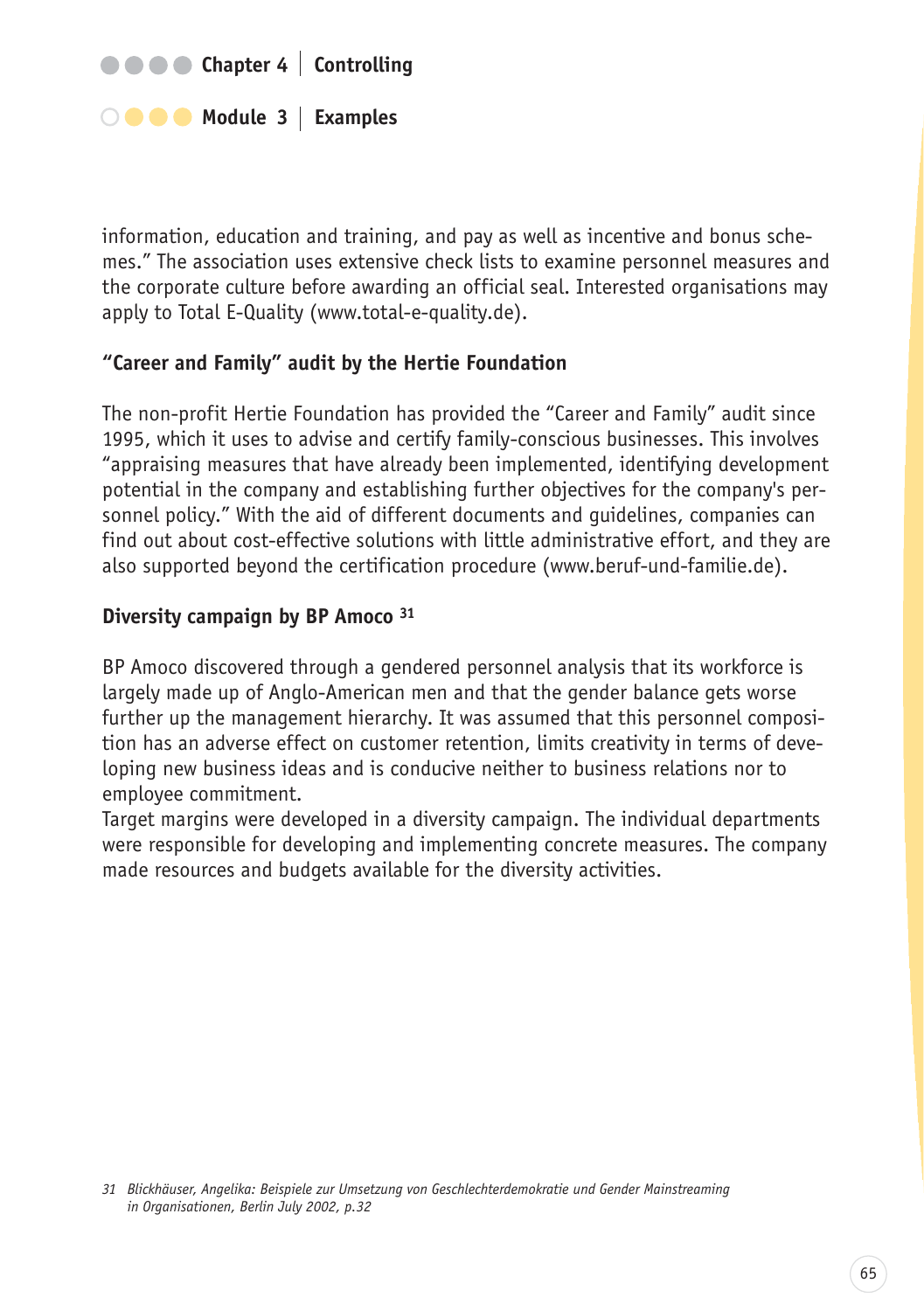We can make the following recommendations for establishing and consolidating gender objectives:

#### **Management decision**

The project management must effect a decision to implement gender mainstreaming and introduce the subsequent steps in an accountable way. Thus, for example, it should define work steps, make funds available and clarify responsibilities.

#### **Definition of gender policy objectives**

In order comprehensively to establish the guiding principle of gender mainstreaming, the gender policy objectives should be incorporated in the constitution, rules of procedure or mission statement of the responsible organisation.

#### **Gender guidelines for the project management**

Certain requirements can be placed on the project management:

- Formulation of project management's gender competence and inclusion in job descriptions,
- Inclusion of gender objectives in target agreements, appraisal interviews etc.,
- Setting up of steering and control groups, surveys, hearings etc.

#### **Active involvement of participants and target groups**

The gender approach is very much a participatory approach. Women and men are distinct target groups. Gender is regarded as a social variable that pervades all other influencing factors (for instance female and male welfare recipients, male and female handicapped people, female and male executives).

Participation does not mean that everyone who is affected has to sit round the table, however the representatives of relevant groups/institutions/ enterprises should be able to speak on behalf of the relevant target groups.

#### **Evaluation and Controlling**

The implementation process should be accompanied by a controlling procedure and regularly evaluated based on gender criteria. The central questions are: Were the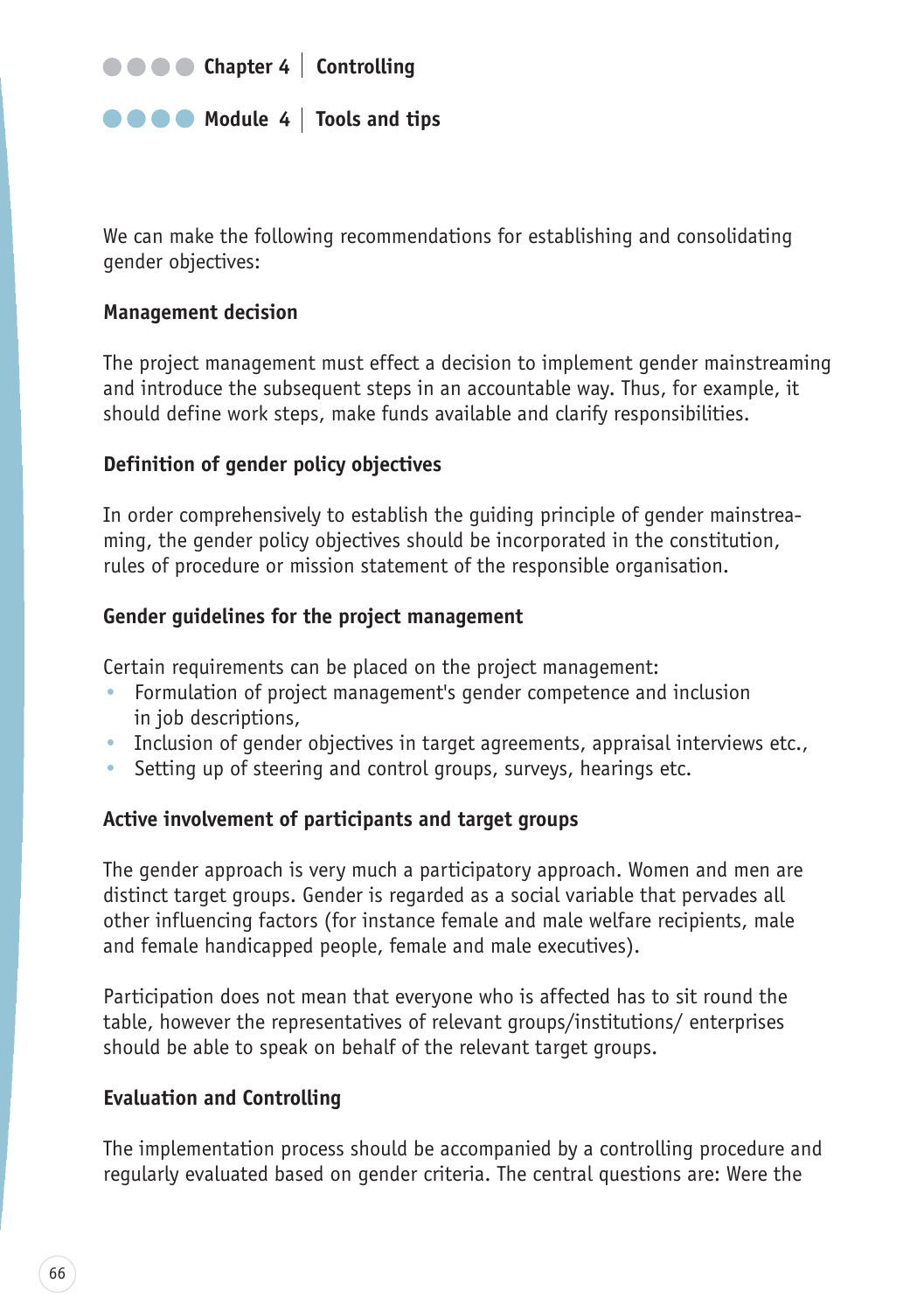

gender objectives achieved? What are the reasons for not or only partially achieving them? What further measures are needed?

Controlling should not be seen as a rigid framework but as a guide and steering aid. It should be designed in such a way, in terms of content and methodology, that all participants can play an active role (discussing and defining criteria; discussion of implementation result; changing course; formulation of new objectives).

#### **The main guidelines for gender controlling are:**

- What and whose situation is the proposed project intended to help improve?
- Who is affected by the problem situation? Only men? Only women? Women and men? Are young people or migrants particularly affected? What homogenous sub-groups are there (for example in terms of income, age, access to resources)?
- Have the perceived problems and the objectives been clarified from the point of view of those affected (women and men)?
- Is the target group described in a precise and differentiated way?
- What is the attitude of cooperation partners, employees, (specialists/ sub-contractors) experts and third parties to the gender approach?
- What is the composition of the project team (Number of men/women; qualifications)?
- Is there gender competence in the team or does an external advisor have to be called in?
- Has gender training taken place? Is gender training planned for the project participants?

#### **Gender Scorecard**

One possibility for internal controlling of a project - in particular with regard to gender objectives - is the balanced scorecard (cf. Chapters 4.1 and 4.2). However, other tools can also be used. (The main thing) Important is that controlling is planned. It would, of course, make sense to integrate it into an existing controlling system.

In order to measure the degree of attainment of strategic objectives, indicators are defined and quantified as key performance indicators in the balanced scorecard (cf. Chapter 3.1). Then the desired target values are specified. On this basis, the required operational measures and activities are derived. The key performance indicators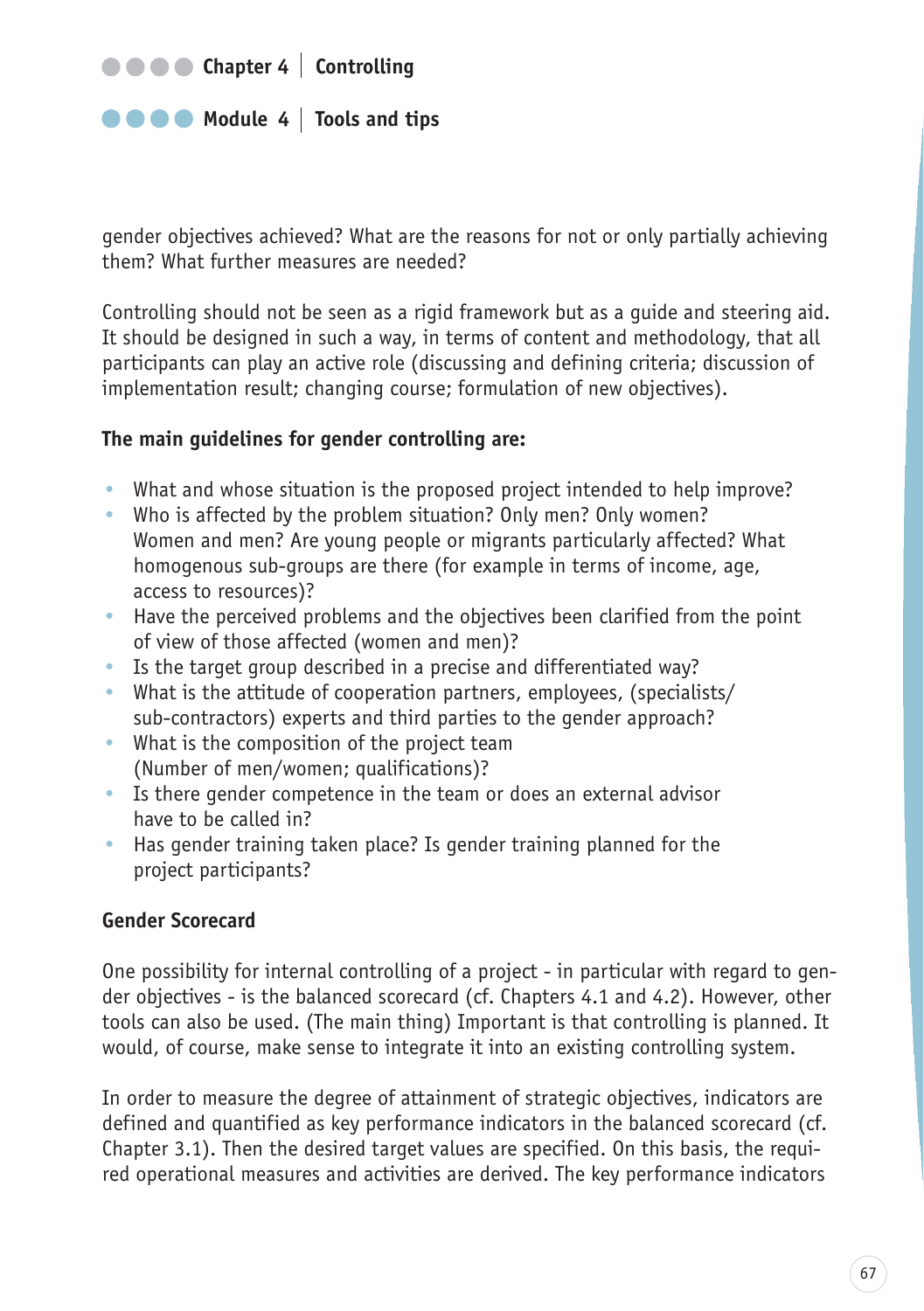

have to show a cause-and-effect relationship. The indicator values have to be updated regularly in the balanced scorecard. If there are deviations from the specified requirements, a cause analysis is carried out and counter-measures are considered.

#### **Networks**

#### *Ruhr Area Women's Network*

Objectives:

- Establishing Gender Mainstreaming as a guiding principle in regional processes and in the implementation of projects,
- Discussion and development of main regional themes and promotion of projects,
- Continuous monitoring and helping to shape regional policy and planning measures.

Contacts at the Kommunalverband Ruhrgebiet, Kronprinzenstraße 35, 45128 Essen: Equal Opportunities Office: Gudrun Kemmler-Lehr, +49 (0) 201/2069-373, gleichstellungsbeauftragte@kvr.de

Department for Structural and Economic Development: Claudia Horch, +49 (0) 201/2069-345, horch@kvr.de Sibylle Kelp-Siekmann, +49 (0) 201/2069-651, kelp@kvr.de

#### *NRW Gender Network*

The NRW Gender Network is a cooperative network of women and men whose aim is to help implement gender mainstreaming (GM). Its members work in institutions in the fields of labour market policy, research, qualification and professional development (cf. p. 17).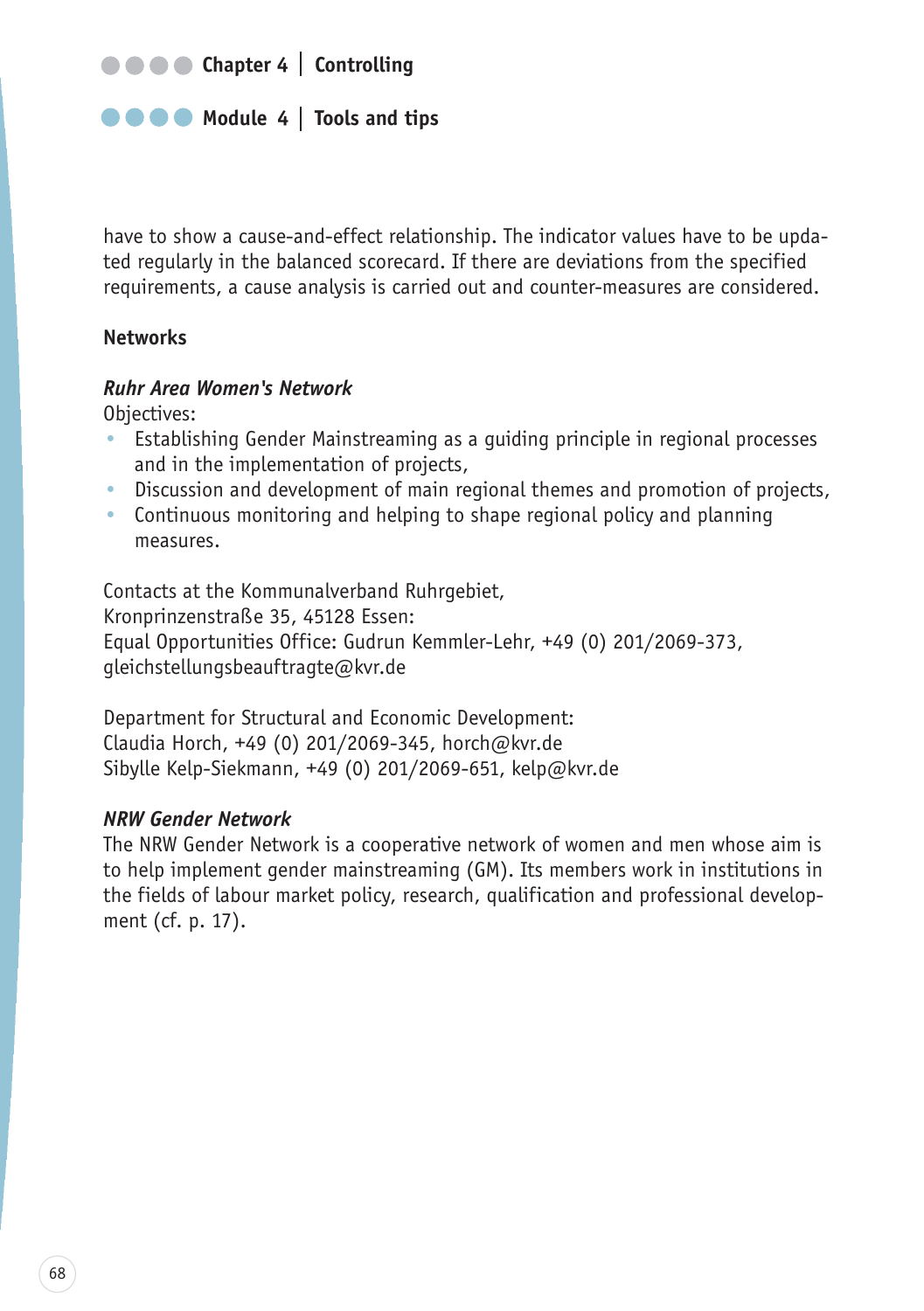

#### **Literature, guides and links**

Appel, Elisabeth: Konzeption und Durchführung von Projekten der nachhaltigen Regionalentwicklung. Projektevaluierung zur Ermittlung und Darstellung wesentlicher Faktoren bei der Umsetzung regionaler Entwicklungsinitiativen (Diss., TU Berlin, Fakultät Architektur/Umwelt/Gesellschaft, 2002)

Aretz, Hans-Jürgen; Hansen, Katrin: Diversity und Diversity-Management im Unternehmen. Eine Analyse aus systemtheoretischer Sicht. Münster/Hamburg/London (Managing Diversity, Band 3, 2002)

Aufhauser, Elisabeth; Herzog, Siegrun; Hinterleitner, Vera; Oedl-Wieser, Theresia; Reisinger, Eva: Grundlagen für eine gleichstellungsorientierte Regionalentwicklung. Endbericht. Studie im Auftrag des Bundeskanzleramts Österreich, Abteilung IV/4, Vienna 2003

Baitsch, Christof; Blume, Liliane: Gleichstellungscontrolling im Unternehmen. Sechs Checklisten zum Selbsttest. Institut für angewandte Psychologie, IAP, Zürich. Erstellt im Auftrag der Stiftung für Erforschung der Frauenarbeit. The gender equality tool can be downloaded free of charge at www.stiftung-frauenarbeit.ch

Blickhäuser, Angelika: Beispiele zur Umsetzung von Geschlechterdemokratie und Gender Mainstreaming in Organisationen. In: Heinrich-Böll-Stiftung (ed.): Schriften zur Geschlechterdemokratie der Heinrich-Böll-Stiftung, Nr. 3, Berlin 2002

Bundesministerium für Bildung, Wissenschaft und Kultur (ed.): Handbuch Gender Mainstreaming in der Regionalentwicklung. Einführung in die Programmplanung. Vienna 2001

Bundesministerium für Familie, Senioren, Frauen und Jugend (ed.): Gender Mainstreaming. Was ist das? Berlin 2002

Döge, Peter: Gender Mainstreaming als Modernisierung von Organisationen. Ein Leitfaden für Frauen und Männer. Berlin 2002

European Commission: A guide to gender impact assessment. Brussels 1998

European Commission website on gender equality issues: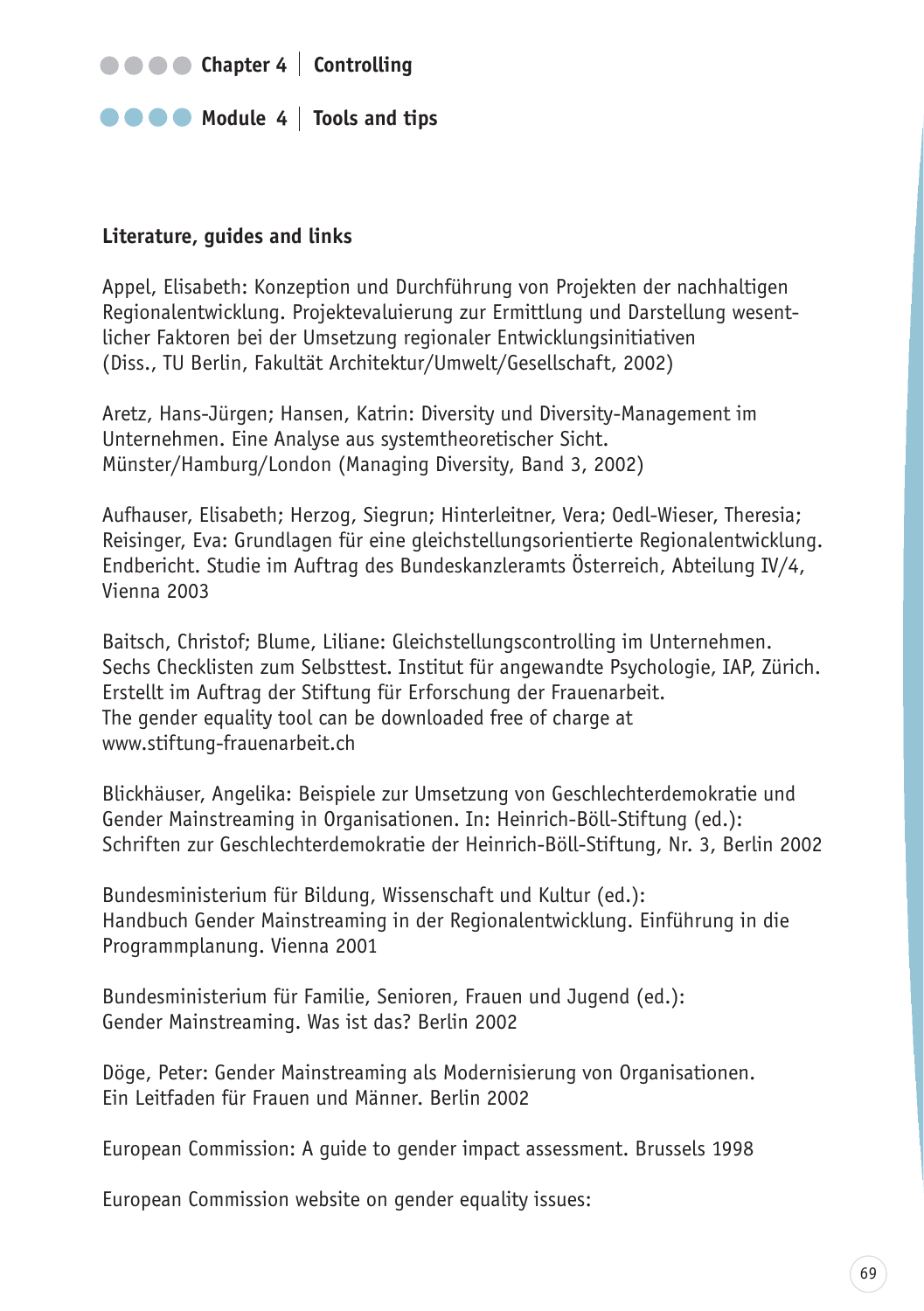

*www.europa.eu.int/comm/employment\_social/equ\_opp/index\_en.htm*

Fiedler, Rudolf: Controlling von Projekten. Projektplanung, Projektsteuerung und Projektkontrolle. Wiesbaden 2003

Gesellschaft für innovative Beschäftigungsförderung mbH (ed.): Gender Mainstreaming in betrieblichen Beratungsprojekten. Ein Leitfaden für BeraterInnen und EntscheiderInnen zur Entwicklung und Beurteilung von Projekten in der arbeitsorientierten Modernisierung. Bottrop

Hansestadt Lübeck; Stadt Norderstedt (ed.): Projekt Steuerung von Querschnittszielen am Beispiel der Gleichstellung von Frauen und Männern. Abschlussbericht der Hansestadt Lübeck und der Stadt Norderstedt. 1999

ILO (ed.): Guidelines for Integrating Gender Issues into the Design, Monitoring and Evaluation of ILO Programmes and Projects. Geneva 1995

Kaplan, Robert S.; Norton, David P.: Balanced Scorecard. Strategien erfolgreich umsetzen. Stuttgart 1997

Kaplan, Robert S.; Norton, David P.: Die strategiefokussierte Organisation. Stuttgart 2001 König, Susanne; Rehling, Mette: Zur Übertragbarkeit der Balanced Scorecard auf ein zukunftsgerichtetes Personalmanagement der öffentlichen Verwaltung. PerMit-Diskussionspapier 01-02, in August 2002

Landesinstitut für Qualifizierung NRW (ed.): Basisinformationen und Angebote zur Umsetzung von Gender Mainstreaming. Herausgegeben im Auftrag des Gender Netzwerk NRW, 2003

Osterhaus, Juliane; Salzer, Walter: Gender-Differenzierung im Projektzyklus. Hinweise zu Planung, Monitoring und Evaluierung, ed.: GTZ, Stabsstelle 04, Eschborn 1995 *Can be obtained for a nominal charge from GTZ GmbH, Postfach 5180, 65726 Eschborn.*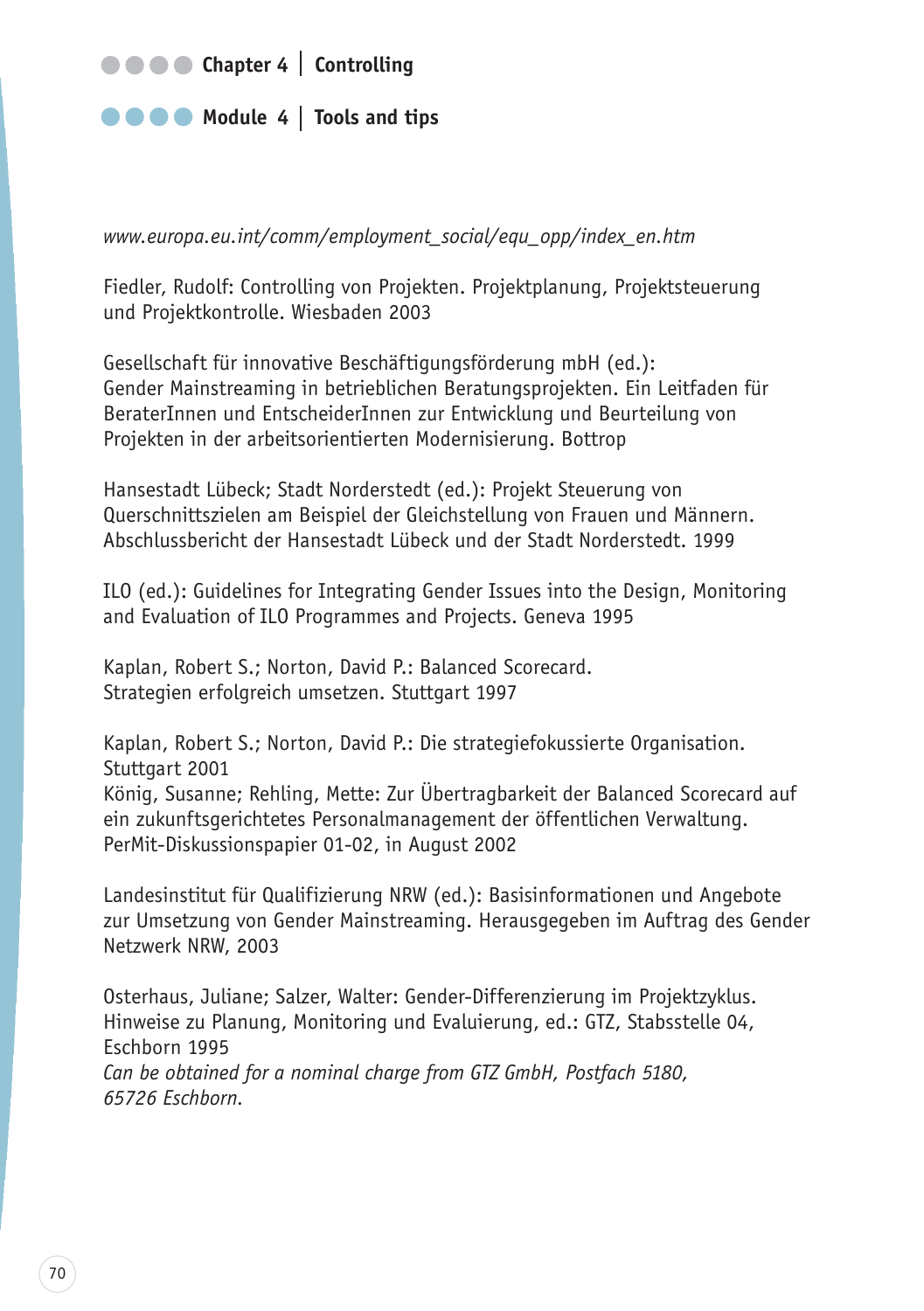

Sander, Gudrun; Müller, Catherine: Gleichstellungs-Controlling in Unternehmungen und öffentlichen Verwaltungen. Zürich 2003 *This article is available on the website of the Gender Equality project www.gleichstellungscontrolling.org*

Tomschi, Petra: Balanced Scorecard im Bildungswesen. In: Personalwirtschaft 7/2002, p. 30-39

Ulshöfer, Petra: Bureau for Gender Equality, International Labour Organization, Geneva; extract from a lecture given at the "Chancen erkennen - Gleichheit sichern" symposium: 'Gender Controlling am Beispiel des Europäischen Sozialfonds' on 24 January 2002 in the DIEZE centre, Castrop-Rauxel

Verein FRAU AM BAU (ed.): Qualität Frau am Bau. Leitfaden für Bauträgerschaften. Gleichstellungs-Controlling für Planung und Auftragsvergabe. Zürich 2003

Vollmuth, Hilmar J.: Controlling-Instrumente von A - Z. Planegg/Munich 2000 (WRS-Betriebs-Praxis)

Zentrum Frau in Beruf und Technik (ed.): Bildungsmaßnahmen und Gender Mainstreaming. Leitfaden zur Berücksichtigung und Überprüfung der Geschlechterperspektive in Bildungsmaßnahmen der EU-Strukturfondsprogramme. Castrop-Rauxel 2001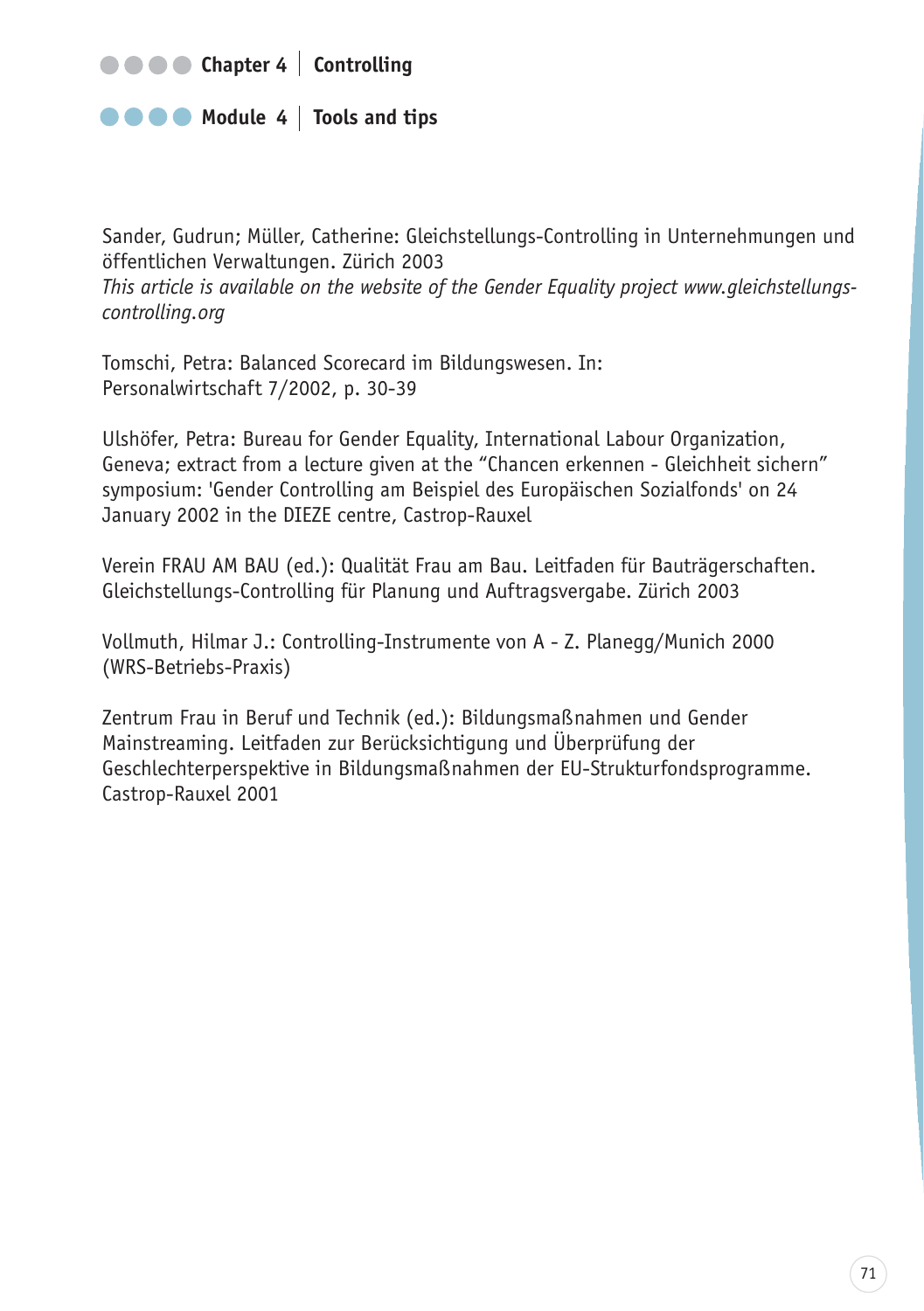| German                                              | <b>English</b>                                        |
|-----------------------------------------------------|-------------------------------------------------------|
| Zentrum Frau in Beruf und Technik                   | Centre for Women in Employment and Technology         |
| Ministerium für Wirtschaft und Arbeit               | North Rhine-Westphalia Ministry                       |
| des Landes Nordrhein-Westfalen                      | of Economic Affairs and Employment                    |
| Universität Dortmund                                | University of Dortmund                                |
| Bezirksregierung Münster                            | Münster Regional Administration                       |
| Rheinisch-Westfälisches Institut                    | Rhine-Westphalian Institute                           |
| für Wirtschaftsforschung                            | for Economic Research                                 |
| Amt für Wirtschafts- und Beschäftigungs-            | Office for Economic Development and                   |
| förderung Stadt Bochum                              | Employment Bochum City Council                        |
| Gleichstellungsstelle Stadt Bochum                  | Bochum Equal Opportunities Office                     |
| Regionalstelle "Frau & Beruf"                       | "Women & Employment" Regional Office                  |
| Regionalstelle "Frau & Beruf"                       | "Women & Employment"                                  |
| Region mittleres Ruhrgebiet                         | Central Ruhr Regional Office                          |
| Kulturbüro der Stadt Bochum                         | Bochum Cultural Office                                |
| Entwicklungsgesellschaft Ruhr-Bochum (EGR)          | Ruhr-Bochum Development Agency (EGR)                  |
| Kulturrat Bochum                                    | Bochum Cultural Council                               |
| Bauplanungsgesellschaft mbH                         | <b>Building Design Company</b>                        |
| Ministerium für Wirtschaft und Mittelstand,         | North Rhine-Westphalia Ministry of Trade and          |
| Energie und Verkehr NRW                             | Commerce, SMEs, Energy and Transport                  |
| Ministerium für Städtebau und Wohnen,               | North Rhine-Westphalia Ministry of Urban Kultur       |
| und Sport NRW                                       | Development and Housing, Culture and Sport            |
| Gesellschaft für technische Zusammenarbeit (GTZ)    | Society for Technical Cooperation (GTZ)               |
| Wirtschaftsförderung Bochum,                        | Bochum Economic Development Office,                   |
| Abteilung Struktur- und Beschäftigungs-             | Department for Structural Development and             |
| förderung                                           | Employment                                            |
| Stadtdirektor a.D.                                  | former Chief Administrative Officer                   |
| Arbeits- und Sozialministerium                      | Sachsen-Anhalt Ministry for Social Affairs            |
| Sachsen-Anhalt                                      | and Employment                                        |
| Heinrich-Böll-Stiftung                              | Heinrich Böll Foundation                              |
| Hertie-Stiftung                                     | Hertie Foundation                                     |
| <b>Gender Netzwerk NRW</b>                          | NRW Gender Network                                    |
| Kommunalverband Ruhrgebiet                          | Association of local authorities of the Ruhr region   |
| Gleichstellungsstelle                               | Equal opportunities office                            |
| Fachbereich "Strukturentwicklung<br>und Wirtschaft" | Department for Structural and Economic<br>Development |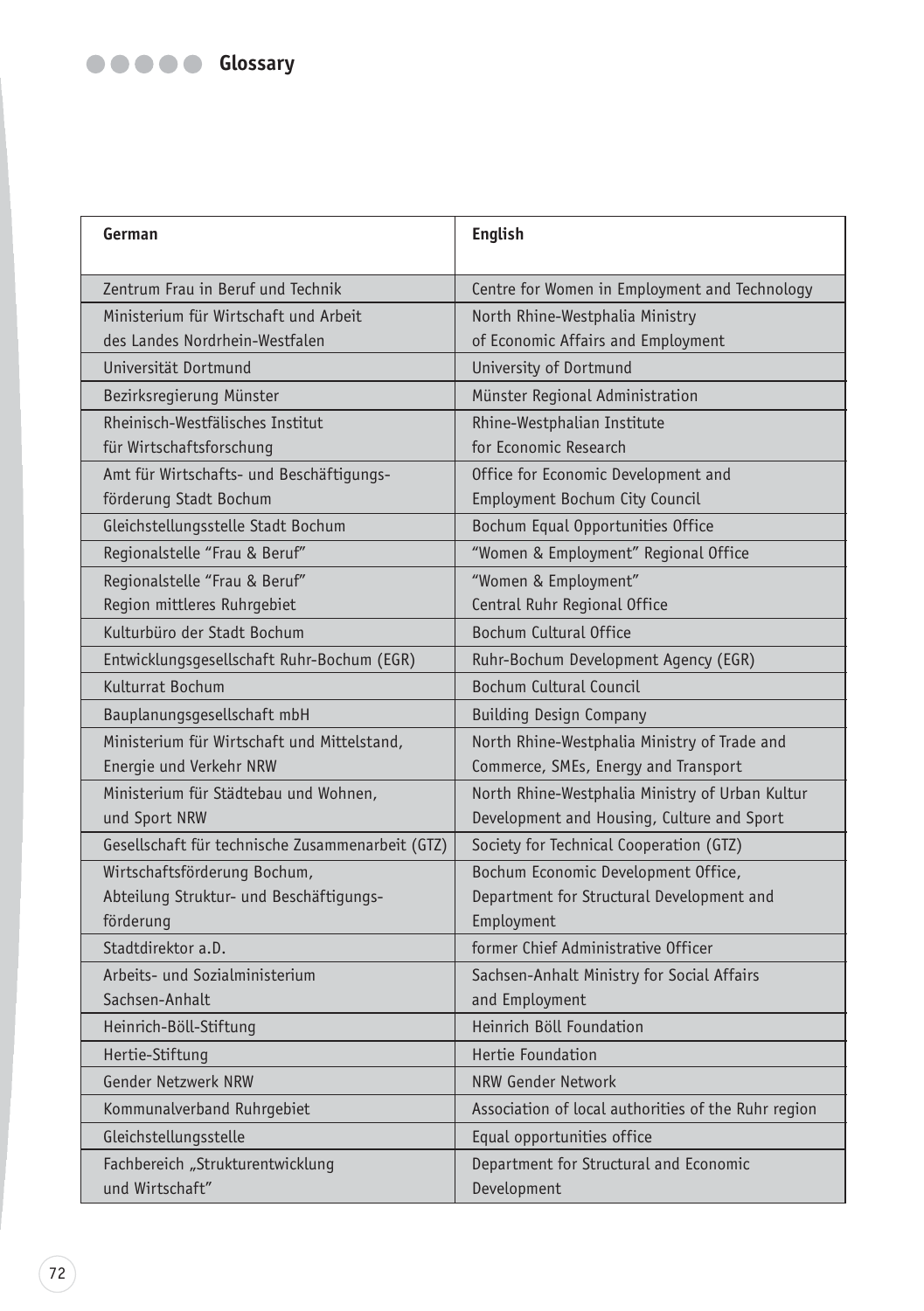